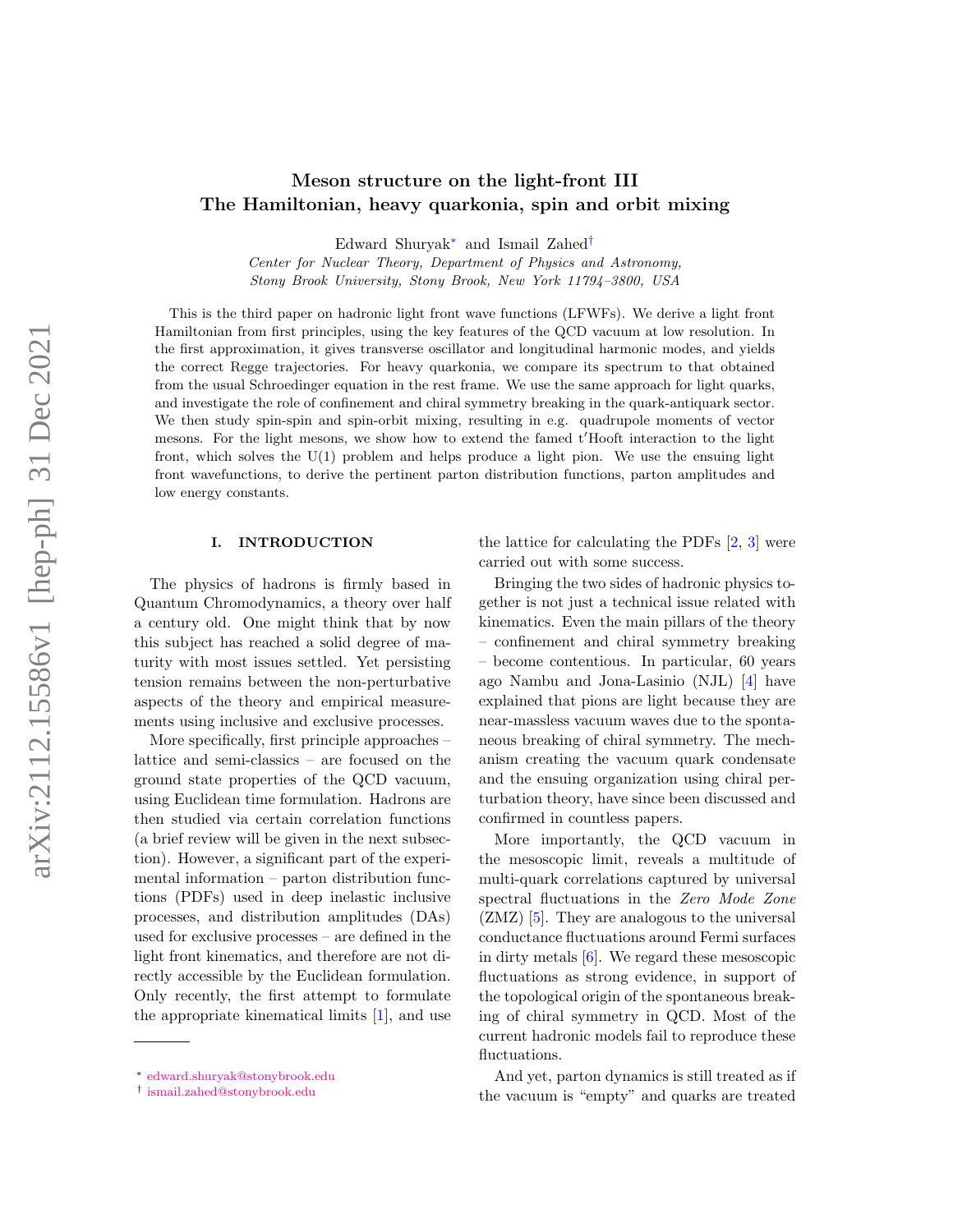as massless. There are even suggestions that on the light front, there are no condensates [\[7,](#page-34-4) [8\]](#page-34-5). The pion was also suggested to be massless due to other reasons [\[9\]](#page-34-6). Recently these arguments were revisited [\[10\]](#page-34-7), and "quasi-PDF" have been calculated on the lattice [\[11\]](#page-34-8) (and references therein), obviously with all nonperturbative effects included.

Still, there remains a significant gap between light-front observables used and hadronic spectroscopy (as well as atomic and nuclear ones): the former focuses on certain matrix elements (DAs, PDFs, TMDs, etc), rather than the wave functions, or the underlying Hamiltonian. This approach is entirely driven by information deduced from experiment.

Indeed, one can calculate various inclusive and exclusive reactions using DAs. But their number is in principle infinite, as there are unlimited number of operators. (The standard approach is to include only those with the smallest values of their twist, dimension minus spin, thereby limiting the discussion to the large  $Q^2$ domain.) The normalization of the DAs is done via a number of empirical constants like  $f_{\pi}, f_{\rho}$ .

Hadronic spectroscopy, as in many other similar fields, goes in the opposite direction, from the underlying theory to effective Hamiltonians, to wave functions, to matrix elements. Indeed, one Hamiltonian produces many eigenstates, with well defined wave functions, naturally normalized and mutually orthogonal. From them any number of matrix elements of interest can be calculated.

The light-front wave functions were classified in well-known papers such as [\[12\]](#page-34-9), but hardly used. Only for the pion – a very special particle, a Nambu-Goldstone mode – there is determination of both its components, from model-dependent Bethe-Salpeter equations [\[13,](#page-34-10) [14\]](#page-34-11), and from quasi-DAs in the instanton vacuum [\[15\]](#page-34-12).

Model Hamiltonians were invented, but not related to the underlying physics. The spindependent forces – so important in spectroscopy – have not been included. In  $[16]$ we reviewed their perturbative and non-

perturbative aspects in the rest frame, and in [\[17\]](#page-34-14) we showed how to extend the nonperturbative contributions to the light front.

In this paper, a comprehensive derivation of the perturbative spin contributions will be given using Wilson lines on the light front. When combined with the non-perturbative contributions from [\[17\]](#page-34-14), it provides a first principle Hamiltonian on the light front. The spectroscopic implications of this Hamiltonian for heavy and light mesons will be investigated.

The organization of the paper is as follows: in section section [II-](#page-2-0)[III](#page-6-0) we give a first principle derivation of the light front Hamiltonian, through an analytical continuation of pertinent Wilson loops from Euclidean to Minkowski signature. The derivation includes both the perturbative and non-perturbative gluonic contributions in the QCD vacuum at low resolution. In section [IV](#page-8-0) we limit the light front Hamiltonian to the contributions stemming from confinement and Coulomb, and analyze their role on heavy quarkonia, with Upsilonium as an example. In section [V](#page-12-0) we briefly review how parity is defined on the light front, and how it is used to organize the light front wave-functions for mesons. In section [VI](#page-14-0) we consider the mixing induced by the tensor contribution to the light front Hamiltonian, onto heavy quarkonia. We show that the quadrupole moment of Upsilonium on the light front is about comparable to the one extracted from other approaches both at rest and also on the light front. In section [VII,](#page-17-0) we consider the additional mizing induced by spin-orbit coupling on the light front, and apply in this case to the light meson spectrum. In section [VIII](#page-19-0) we show how the the subtle zero-modes associated to tunneling through instantons in Euclidean signature are lifted to the light front, using the LSZ reduction in coordinate space. We use it to derive the famed t'Hooft interaction on the light front. In section [IX](#page-23-0) we use our light front wavefunctions to derive the parton distributions functions and amplitudes of heavy and light mesons, and their pertinent low energy constants. The extraction of the mesonic form factors, is also briefly dis-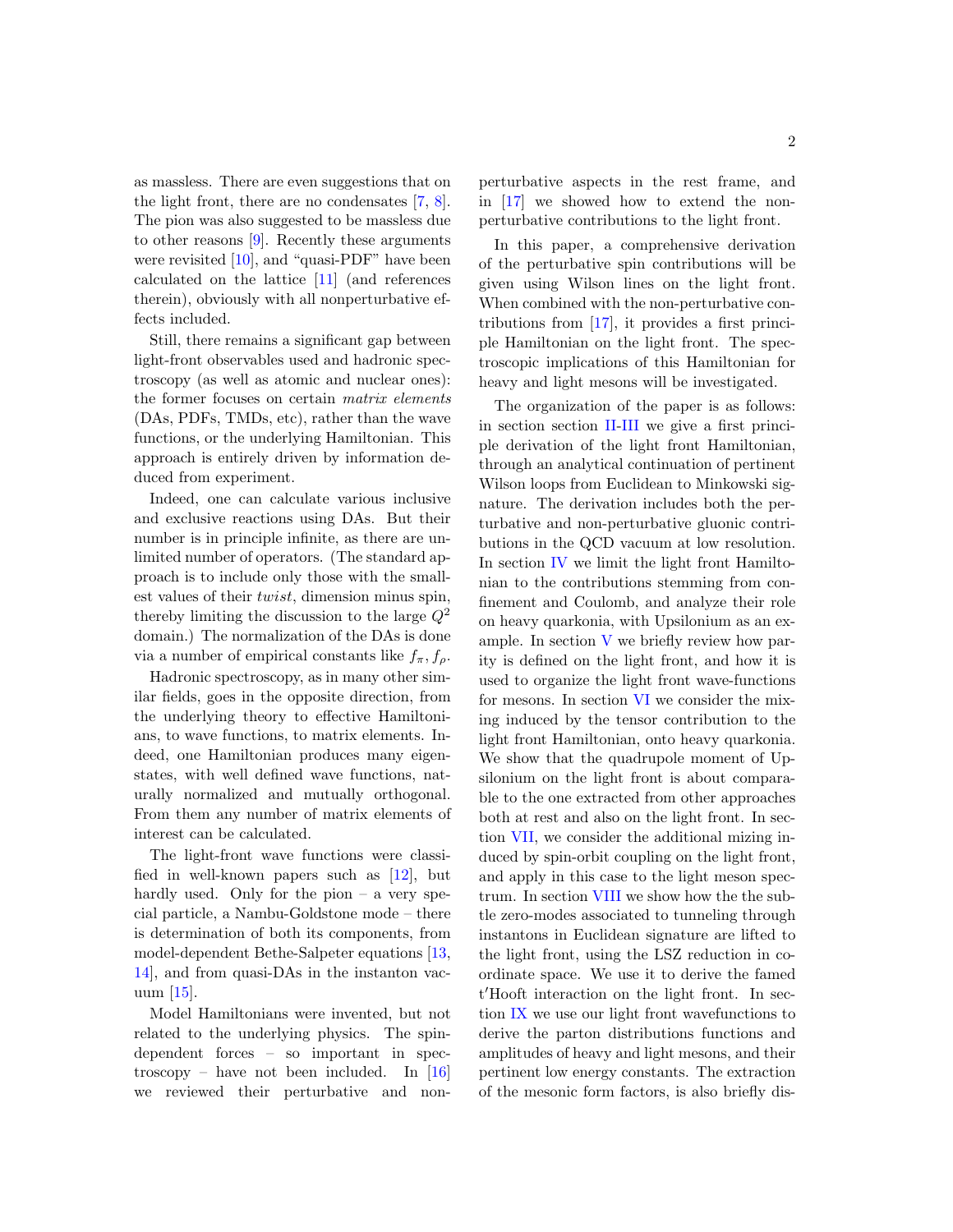cussed. Our conclusions are in section [X.](#page-27-0) A number of Appendices are added to complement some of the results in the text.



<span id="page-2-1"></span>FIG. 1. Wilson loop for a  $\bar{Q}Q$  meson on the lightfront.

## <span id="page-2-0"></span>II. PERTURBATIVE LIGHT-FRONT HAMILTONIAN, VIA ANALYTIC CONTINUATION FROM EUCLIDEAN AMPLITUDES

In the infinite momentum frame, a meson state composed of a quark and antiquark  $QQ\equiv$  $Q_1Q_2$  is characterized by the closed Wilson loop or a dipole, sloped along the light cone with rapidity  $\chi$  as shown in Fig. [1.](#page-2-1) The same Wilson loop follows from the Euclidean Wilson loop at

an angle  $\theta$  by analytical continuation  $\theta \to -i\chi$ , as we discussed in the second paper of this series [\[17\]](#page-34-14). This construction follows the original suggestion for quark-quark scattering in [\[18\]](#page-34-15), and its extension to dipole-dipole scattering in the QCD vacuum [\[19,](#page-34-16) [20\]](#page-34-17), many years ago. The same construction was used in the holographic context, to address hadron-hadron scattering in the Regge limit  $[21-23]$  $[21-23]$ .

With this in mind, the result is the squared meson mass operator, or light front Hamiltonian  $H_{LF}$ 

<span id="page-2-2"></span>
$$
H_{LF} \approx \frac{k_{\perp}^{2} + m_{Q}^{2}}{x\bar{x}} + 2P^{+}P^{-}
$$
  

$$
\approx \frac{k_{\perp}^{2} + m_{Q}^{2}}{x\bar{x}} + 2M(\mathbb{V}_{Cg}(\xi_{x}) + \mathbb{V}_{C}(\xi_{x})
$$
  

$$
+\mathbb{V}_{SD}(\xi_{x}, b_{\perp}) + \mathbb{V}_{TH}(\xi_{x}, b_{\perp})) \tag{1}
$$

The non-perturbative contributions in [\(1\)](#page-2-2) were discussed in [\[17\]](#page-34-14), along with the ordering ambiguities. The perturbative contributions will be derived below. On the light front, the invariant distance  $\xi_x$  is

$$
\xi_x = \left( \left| \frac{i d/dx}{M} \right|^2 + b_\perp{}^2 \right)^{\frac{1}{2}} \tag{2}
$$

with longitudinal distance  $\gamma b_3 = id/dx/M$ , the conjugate of Bjorken-x or  $x = k^3/P^3$ . The explicit  $\gamma$ -factor compensates the Lorentz contraction along the 3-direction.

### A. Wilson lines dressed by spin variables

The perturbative contribution to the central potential on the light front, induced by a onegluon exchange with an effective mass  $m<sub>G</sub>$  in the RIV, can be constructed using the general technique of a sloped Wilson loop as we detailed in [\[17\]](#page-34-14). In particular, the one-gluon interaction with spin effects, follows by dressing the Wilson loop or holonomies in Fig. [1,](#page-2-1) with explicit spin factors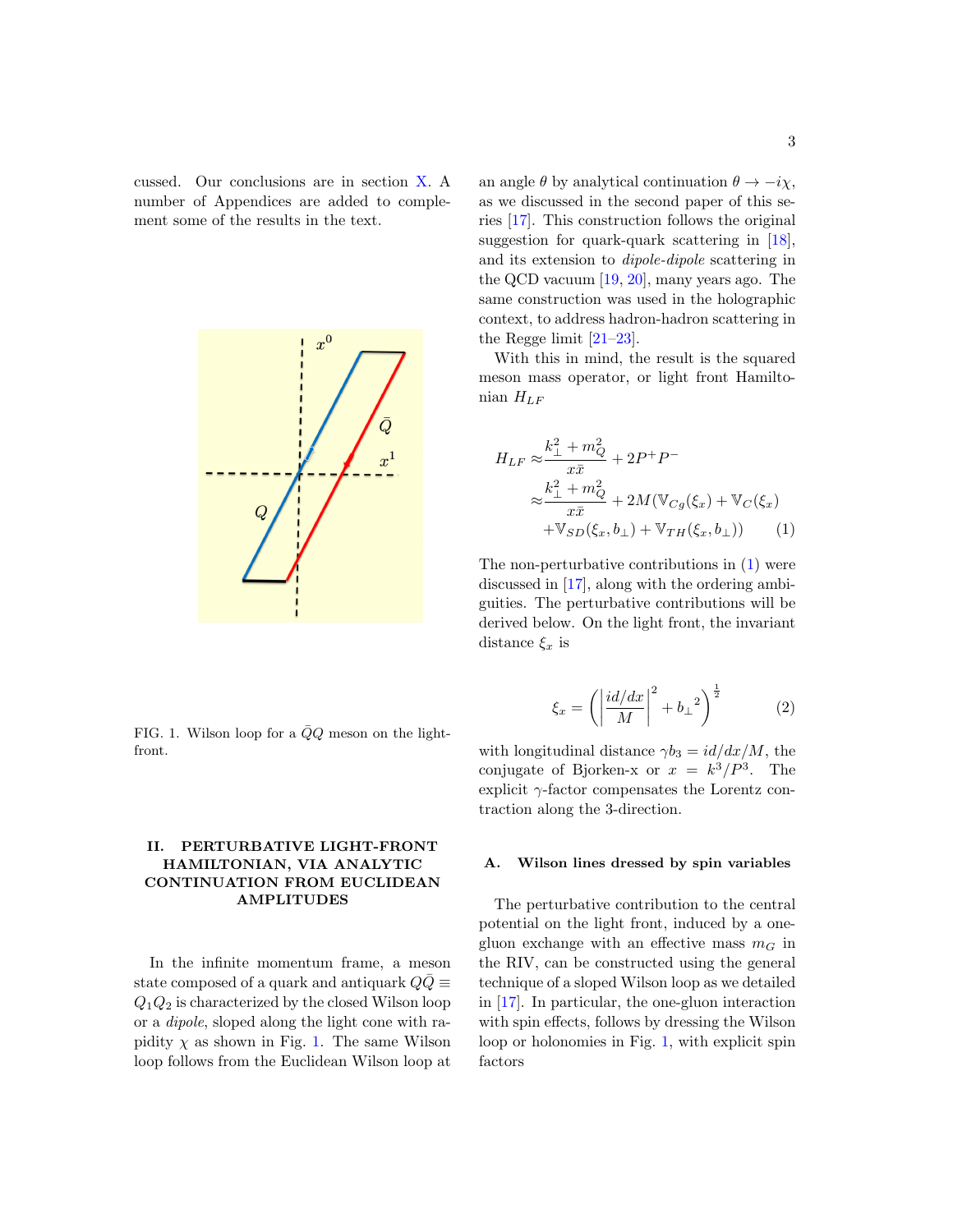<span id="page-3-0"></span>
$$
\left\langle \text{Tr}\mathbf{P} \left[ \exp\left( + g \int d\tau_1(i\dot{x}(\tau_1) \cdot A(x(\tau_1) + \frac{1}{4}\sigma_{1\mu\nu}F_{\mu\nu}(x(\tau_1)) \right) \times \exp\left( - g \int d\tau_2(i\dot{x}(\tau_2) \cdot A(x(\tau_2) + \frac{1}{4}\sigma_{2\mu\nu}F_{\mu\nu}(x(\tau_2)) \right) \right] \right\rangle
$$
\n(3)

with  $\sigma_{\mu\nu} = \frac{1}{2i} [\gamma_{\mu}, \gamma_{\nu}]$ , and  $\sigma_{\mu\nu} = \eta_{a\mu\nu} \sigma^a$  using 't Hooft symbol. The averaging is understood using the QCD action. We have made explicit the gauge coupling  $g$ , for a perturbative treatment to follow.

For massive quarks traveling on straight trajectories, the affine time  $\tau$  relates to the conventional time  $t$  through

<span id="page-3-4"></span>
$$
\mu = \frac{dt}{d\tau} = \frac{m_Q}{\sqrt{1 + \dot{x}^2}} \to \gamma m_Q \tag{4}
$$

in Euclidean signature. We note that the holonomies tracing out the Wilson loop in Fig. [1](#page-2-1) are unaffected by the exchange  $\tau \to t$ , in contrast to the spin contributions which get rescaled by  $1/\mu$ . This will be exploited below.

## B. One-gluon exchange and the Coulomb interaction

The Coulomb interaction between a  $Q\bar{Q}$  ≡  $Q_1Q_2$  pair attached to the Wilson lines, can be obtained in perturbation theory by expanding the holonomies, and averaging the AA correlator in leading order. For that, we parametrize the world-lines by

$$
x_{\mu}(t_1) = (0, 0, \sin\theta t_1, \cos\theta t_1)
$$
  

$$
x_{\mu}(t_2) = (b_1, b_2, \sin\theta t_2 + b_3, \cos\theta t_2)
$$
 (5)

The perturbative one-gluon contribution from [\(3\)](#page-3-0) reads

<span id="page-3-2"></span>
$$
g^{2}T_{1}^{A}T_{2}^{B}\int dt_{1}\int dt_{2}\left(\cos^{2}\theta\langle A_{4}^{A}(t_{1})A_{4}^{B}(t_{2})\rangle+\sin^{2}\theta\langle A_{3}^{A}(t_{1})A_{3}^{B}(t_{2})\rangle+2\sin\theta\cos\theta\langle A_{4}^{A}(t_{1})A_{3}^{B}(t_{2})\rangle\right)
$$
\n(6)

with the gluon correlator in Feynman gauge

<span id="page-3-1"></span>
$$
\langle A_{\mu}^{A}(t_{1}) A_{\nu}^{B}(t_{2}) \rangle = \frac{1}{2\pi^{2}} \frac{\delta^{AB} \delta_{\mu\nu}}{|x(t_{1}) - x(t_{2})|^{2}} \tag{7}
$$

Inserting [\(7\)](#page-3-1) into [\(6\)](#page-3-2) and changing variables  $T_E = t_1 + t_2$  and  $\tau = t_1 - t_2$ , yield

<span id="page-3-3"></span>
$$
\frac{g^2 T_1^A T_2^A}{2\pi^2} \int \frac{dT_E}{2} \int dt \frac{1}{t^2 + \cos^2\theta b_3^2 + b_\perp^2}
$$

$$
= \frac{g^2 T_1^A T_2^A}{4\pi} \frac{T_E}{\sqrt{b_3^2 \cos^2\theta + b_\perp^2}}
$$
(8)

The analytical continuation  $\theta \rightarrow -i\chi$  and

 $T_E \rightarrow iT_M$  of [\(8\)](#page-3-3), re-exponentiates to the Coulomb contribution

$$
\exp\bigg[-i\gamma T_M\bigg(-\frac{g^2T_1^AT_2^A}{4\pi}\frac{1/\gamma}{\sqrt{\gamma^2b_3^2+b_\perp^2}}\bigg)\bigg](9)
$$

with  $\gamma T_M$  the dilatated time along the lightlike Wilson loop. The Coulomb contribution to the light front  $Q\bar{Q}$  Hamiltonian  $P_{Cg}^-$  follows, leading the squared invariant mass as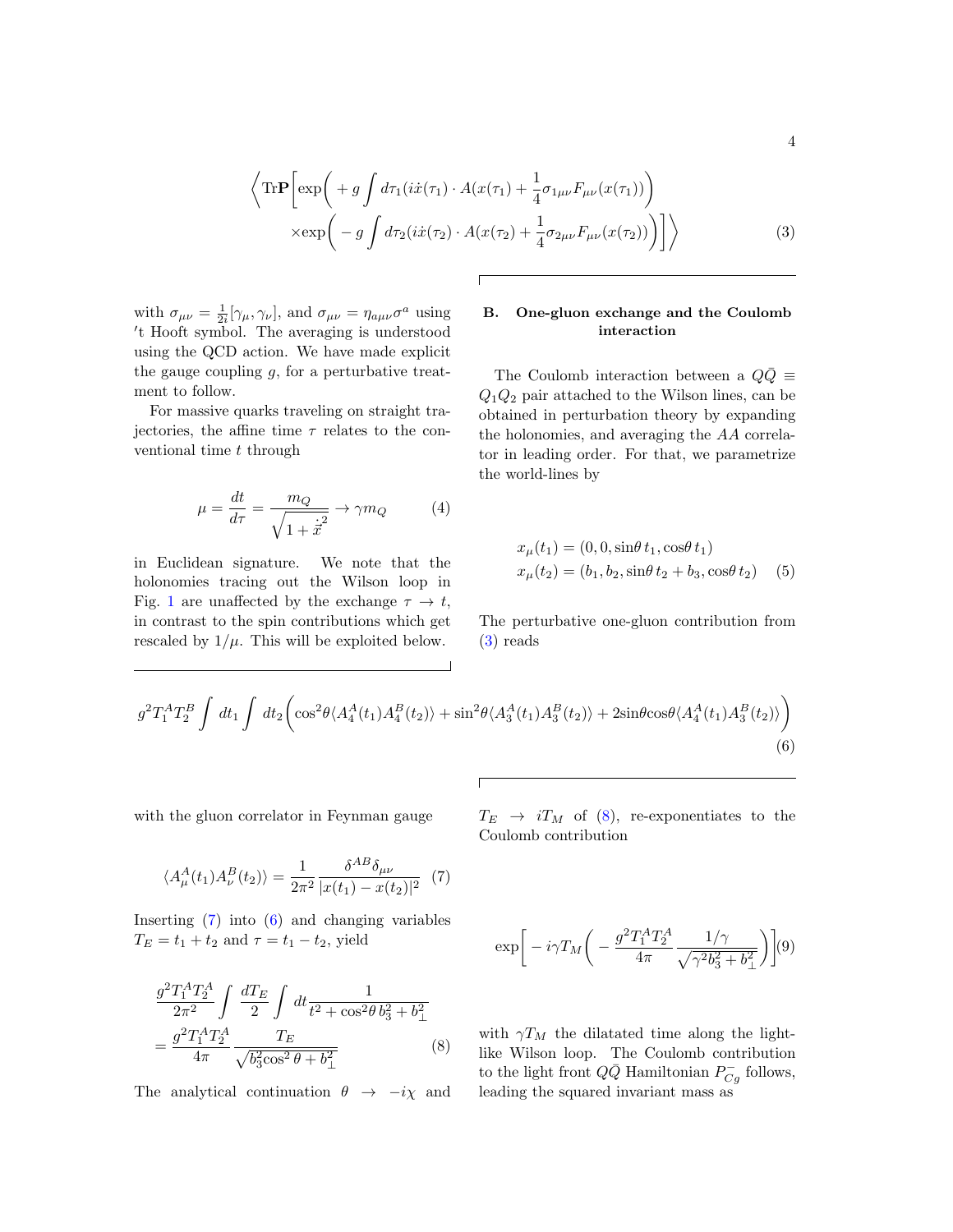<span id="page-4-0"></span> $2P^+P^-_{Cg} = 2P^+\left(-\frac{g^2T_1^AT_2^A}{4\pi}\right)$  $4\pi$  $1/\gamma$  $\sqrt{\gamma^2 b_3^2 + b_\perp^2}$  $\setminus$  $\rightarrow 2M\left(1-\frac{g^2T_1^AT_2^A}{4}\right)$  $4\pi$ 1  $\xi_x$  $= 2M \mathbb{V}_{Cg}(\xi_x)$  (10)

with  $P^+/M = \gamma$ , and  $\gamma b_3 \to id/dx/M$  the conjugate of Bjorken-x.

In the random instanton vacuum (RIV), the perturbative gluons acquire a momentum dependent mass from their rescattering through the instanton-anti-instanton ensemble [\[24\]](#page-34-20)

$$
m_G(k\rho) = m_G\left(k\rho K_1(k\rho)\right)
$$

$$
m_G\rho \approx 2\left(\frac{6\kappa}{N_c^2 - 1}\right)^{\frac{1}{2}} \approx 0.55\tag{11}
$$

using the estimate  $\kappa = \pi^2 \rho^4 n_{I + \bar{I}}$  in the rightmost result. With this in mind, [\(10\)](#page-4-0) is now

$$
\mathbb{V}_{Cg}(\xi_x) = -\frac{g^2 T_1^A T_2^A}{2\pi^2} \frac{1}{\xi_x} \int_0^\infty \frac{dx \sin x}{x^2 + (\xi_x m_G(x\rho/\xi_x))^2} \to -\frac{g^2 T_1^A T_2^A}{4\pi} \frac{e^{-m_G \xi_x}}{\xi_x}
$$
(12)

with the right-most result following for a constant gluon mass.

with

### C. Spin-spin interaction

The perturbative spin-spin interaction follows from the cross term in [\(3\)](#page-3-0)

<span id="page-4-1"></span>
$$
-\frac{g^2}{16}\int d\tau_1 d\tau_2 \langle \sigma_{1\mu\nu} F_{\mu\nu}(x(\tau_1)) \sigma_{2\alpha\beta} F_{\alpha\beta}(x(\tau_2)) \rangle
$$
\n(13)

Note that the perturbative electric field is purely imaginary in Euclidean signature, leading mostly to phases and not potentials in the long time limit. Also, the Dirac representation  $\sigma_{4i}$  is off-diagonal, an indication that the electric contribution mixes particles and anti-particles, which is excluded by the use of straight Wilson lines on the light front. With this in mind and using  $(4)$ , we can reduce  $(13)$ to

<span id="page-4-3"></span>
$$
-\frac{g^2}{4\mu^2} \int dt_1 dt_2 \langle \sigma_{1ij} F_{ij}(x(t_1)) \sigma_{2kl} F_{kl}(x(t_2))
$$
  
= 
$$
-\frac{g^2}{4\mu^2} \sigma_1^a \sigma_2^b \int dt_1 dt_2 \langle B_a(x(t_1)) B_b(x(t_2)) \rangle
$$
(14)

$$
\cdots
$$

<span id="page-4-2"></span>
$$
\langle B_a(x(t_1))B_b(x(t_2))\rangle
$$
  
=  $T_1^A T_2^B \epsilon_{aij} \epsilon_{bkl} \partial_{1i} \partial_{2k} \langle A_j^A(x(t_1) A_m^B(x(t_2))\rangle$   
=  $T_1^A T_2^A (\delta_{ab} \delta_{ik} - \delta_{ak} \delta_{bi}) \partial_{1i} \partial_{2k}$   

$$
\times \frac{1}{2\pi^2} \frac{1}{|x(t_1) - x(t_2)|^2}
$$
(15)

Inserting  $(15)$  into  $(14)$ , and carrying the time integrations along the sloped Wilson loop in Fig. [1](#page-2-1) give among others

$$
-\frac{g^2 T_1^A T_2^A}{4\pi} \frac{T_E}{4\mu^2}
$$
  
 
$$
\times \left[ \sigma_{1\perp} \cdot \sigma_{2\perp} \left( -3\cos^2 \theta \frac{(\cos \theta \, b_3)^2}{\xi_\theta^2} + \cos^2 \theta \right) \frac{1}{\xi_\theta^3} \right]
$$
(16)

which is the dominant contribution under the analytical continuation  $\theta \to -i\chi$ ,  $\mu \to \gamma m_Q$ and  $T_E \rightarrow iT_M$ , in the ultra-relativistic limit  $\gamma \gg 1$ , and in Minkowski signature. The final spin-spin contribution to the squared mass is in general

<span id="page-4-4"></span>
$$
H_{SS} = 2M \left[ \frac{\sigma_{1\perp} \cdot \sigma_{2\perp}}{4m_{Q1}m_{Q2}} \left( \nabla_{\perp}^{2} \mathbb{V}_{Cg}(\xi_{x}) \right) \right]
$$
  
= 2M \mathbb{V}\_{SS}(\xi\_{x}, b\_{\perp}) (17)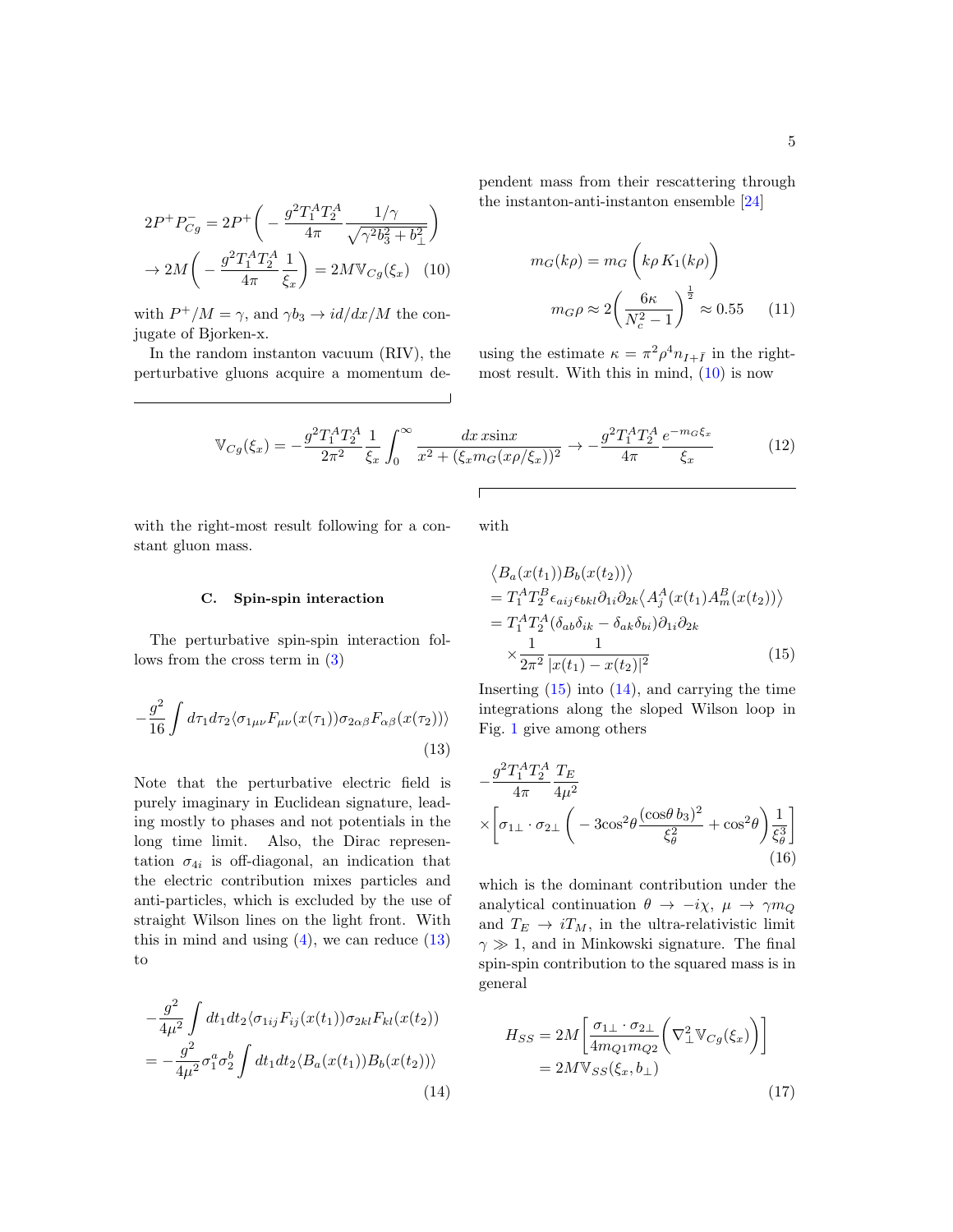#### D. Spin-orbit interaction

### 1. Cross spin-orbit

The cross spin-orbit interaction is readily obtained from the  $12 + 21$  cross terms

$$
-\frac{g^2T_1^AT_2^B}{2}\sigma_2^a
$$
  
 
$$
\times \int d\tau_1 d\tau_2 \, i\dot{x}_i(\tau_1) \langle A_i^A(x(\tau_1)B_a^B(x(\tau_2))\rangle
$$
  
 
$$
+1 \leftrightarrow 2
$$
 (18)

which can be reduced to

$$
-\frac{ig^2T_1^AT_2^B\sin\theta}{2\mu}\sigma_2^a s_1
$$
  
 
$$
\times \int dt_1 dt_2 \langle A_3^A(x(t_1))B_a^B(x(t_2))\rangle
$$
  
+1 \leftrightarrow 2 (19)

with  $s_{1,2}$  =  $sgn(v_{1,2}^3)$  the signum of the 3velocity of particle 1,2 (a more refined definition will be given below). After carrying the integrations, and the analytical continuations, the spin-orbit contribution to the squared mass is

<span id="page-5-2"></span>
$$
H_{SL,12} = 2M \left[ \left( \frac{\sigma_2 \cdot (b_{12} \times s_1 \hat{3})}{2m_{Q2}} - \frac{\sigma_1 \cdot (b_{21} \times s_2 \hat{3})}{2m_{Q1}} \right) \left( \frac{1}{\xi_x} \mathbb{V}_{Cg}'(\xi_x) \right) \right]
$$
(20)

in general, with  $b_{21} = -b_{12} \equiv b_{\perp}$ .

#### 2. Standard spin-orbit

The standard self spin-orbit interaction with Thomas precession is more subtle. To unravel it, we note that the insertion of a single spin contribution along the path-ordered Wilson loop amounts to expanding the spin factors in [\(3\)](#page-3-0) to first order, and retaining the holonomies to all orders in  $\mathbf{1}_{\theta}$ , namely

<span id="page-5-0"></span>
$$
\frac{1}{4\mu}\sigma_{1\mu\nu}\int dt_1 \langle gF_{\mu\nu}(x(t_1))\mathbf{1}_{\theta}\rangle + 1 \leftrightarrow 2\tag{21}
$$

with the path ordered color-spin trace subsumed. Here  $\mathbf{1}_{\theta}$  refers to the slated Wilson loop in Fig. [1](#page-2-1) without the spin dressing. We now decompose

$$
F_{\mu\nu} = v_{1\mu}v_{1\alpha}F_{\alpha\nu} + F_{\mu\nu}^{\perp} \equiv F_{\mu\nu}^{||} + F_{\mu\nu}^{\perp} (22)
$$

into a contribution parallel to  $v_1 = \dot{x}_1$  and a contribution orthogonal to  $v_1$ . The contribution parallel to the worldline when inserted in [\(21\)](#page-5-0) can be undone by the identity (see Eq.71 in [\[17\]](#page-34-14))

$$
\int dt_1 \langle gv_\alpha F_{\alpha\nu}(x(t_1)) \mathbf{1}_{\theta} \rangle
$$
  
=  $-i\partial_{1\nu} \langle \mathbf{1}_{\theta} \rangle \equiv -i\partial_{1\nu} e^{-T_E \mathbb{V}_C(\xi_{\theta})}$  (23)

with  $\mathbb{V}_C(\xi_\theta) \approx \mathbb{V}_{C_g}(\xi_\theta)$  the central Coulomb potential in perturbation theory. The longitudinal contribution to [\(21\)](#page-5-0)

<span id="page-5-1"></span>
$$
-\frac{1}{4\mu}\sigma_{1\mu\nu}v_{1\mu}i\partial_{1\nu}e^{-T_EV_C(\xi_{\theta})} + 1 \leftrightarrow 2
$$
\n(24)

is gauge-invariant. After carrying the analytical continuation, [\(24\)](#page-5-1) contributes both a real and imaginary part. The latter is an irrelevant phase factor in Euclidean signature. The real part contributes to the direct mass squared operator as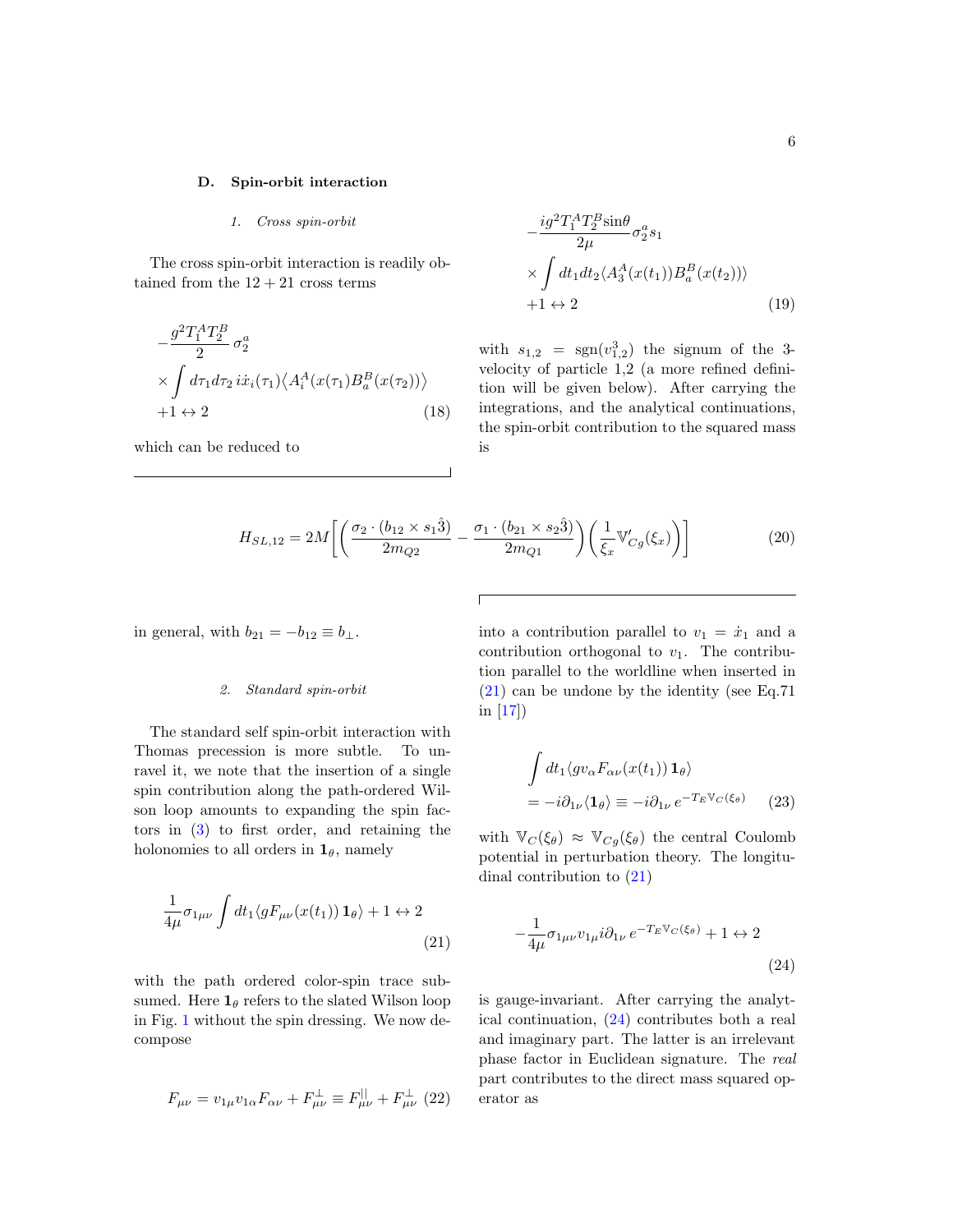$$
7\,
$$

<span id="page-6-1"></span>
$$
H_{LS,11} = 2M \left[ \left( \frac{\sigma_1 \cdot (b_{12} \times s_1 \hat{3})}{4m_{Q1}} - \frac{\sigma_2 \cdot (b_{21} \times s_2 \hat{3})}{4m_{Q2}} \right) \left( \frac{1}{\xi_x} \mathbb{V}_{Cg}'(\xi_x) \right) \right]
$$
(25)

 $\Gamma$ 

 $\Box$ 

in leading order in perturbation theory. This is the standard spin-orbit contribution with the correct Thomson correction on the light front,

<u> 1989 - Johann Barn, mars eta bainar eta industrial eta baina eta baina eta baina eta baina eta baina eta bain</u>

familiar from atomic physics in the rest frame. The total perturbative spin contribution on the light front, is the sum of  $(17)$ ,  $(20)$  and  $(25)$ ,

<span id="page-6-4"></span>
$$
H_{LS,g} = 2M \left( \frac{l_{1\perp} \cdot S_{1\perp}}{2m_{Q1}^2} - \frac{l_{2\perp} \cdot S_{2\perp}}{2m_{Q2}^2} + \frac{l_{1\perp} \cdot S_{2\perp}}{m_{Q1}m_{Q2}} - \frac{l_{2\perp} \cdot S_{1\perp}}{m_{Q1}m_{Q2}} \right) \frac{1}{\xi_x} \mathbb{V}_{Cg}'(\xi_x)
$$
  
+ 
$$
2M \left( \frac{S_{1\perp} \cdot S_{2\perp}}{m_{Q1}m_{Q2}} \right) \nabla_{\perp}^2 \mathbb{V}_{Cg}(\xi_x)
$$
(26)

with the respective spins  $\vec{S}_{1,2} = \vec{\sigma}_{1,2}/2$ , and transverse orbital momenta

<span id="page-6-3"></span>
$$
l_{1,2\perp} = \pm (b_{\perp} \times m_{Q1,2} s_{1,2} \hat{3})_{\perp} \qquad s_{1,2} = \text{sgn}(v_{1,2}) \to \frac{Mx_{1,2}}{m_{Q1,2}} \tag{27}
$$

## <span id="page-6-0"></span>III. INSTANTON CONTRIBUTIONS TO WILSON LINE AMPLITUDES

### A. Central potential

The central potential-operator induced by instantons is given by

<span id="page-6-2"></span>
$$
\mathbb{V}_C(\xi_x) = \left(\frac{4\kappa}{N_c\rho}\right) \mathbf{H}(\tilde{\xi}_x)
$$
\n(28)

with the integral operator

$$
\mathbf{H}(\xi_x) = \int_0^\infty y^2 dy \int_{-1}^{+1} dt
$$
  
\n
$$
\times \left[ 1 - \cos\left(\frac{\pi y}{\sqrt{y^2 + 1}}\right) \cos\left(\pi \left(\frac{y^2 + \tilde{\xi}_x^2 + 2\xi_x y t}{y^2 + \tilde{\xi}_x^2 + 2\tilde{\xi}_x y t + 1}\right)^{\frac{1}{2}} \right) \right]
$$
  
\n
$$
- \frac{y + \xi_x t}{(y^2 + \xi_x^2 + 2\tilde{\xi}_x y t)^{\frac{1}{2}}} \sin\left(\frac{\pi y}{\sqrt{y^2 + 1}}\right) \sin\left(\pi \left(\frac{y^2 + \tilde{\xi}_x^2 + 2\tilde{\xi}_x y t}{y^2 + \xi_x^2 + 2\tilde{\xi}_x y t + 1}\right)^{\frac{1}{2}} \right) \right]
$$
(29)

with the dimensionless invariant distance on the light front  $\tilde{\xi}_x = \xi_x/\rho$ .  $\mathbf{H}(\tilde{\xi}_x)$  admits the short distance limit

$$
\mathbf{H}(\tilde{\xi}_x) \approx + \left(\frac{\pi^3}{48} - \frac{\pi^3}{3} J_1(2\pi)\right) \tilde{\xi}_x^2
$$

$$
+ \left(-\frac{\pi^3 (438 + 7\pi^2)}{30720} + \frac{J_2(2\pi)}{80}\right) \tilde{\xi}_x^4 \quad (30)
$$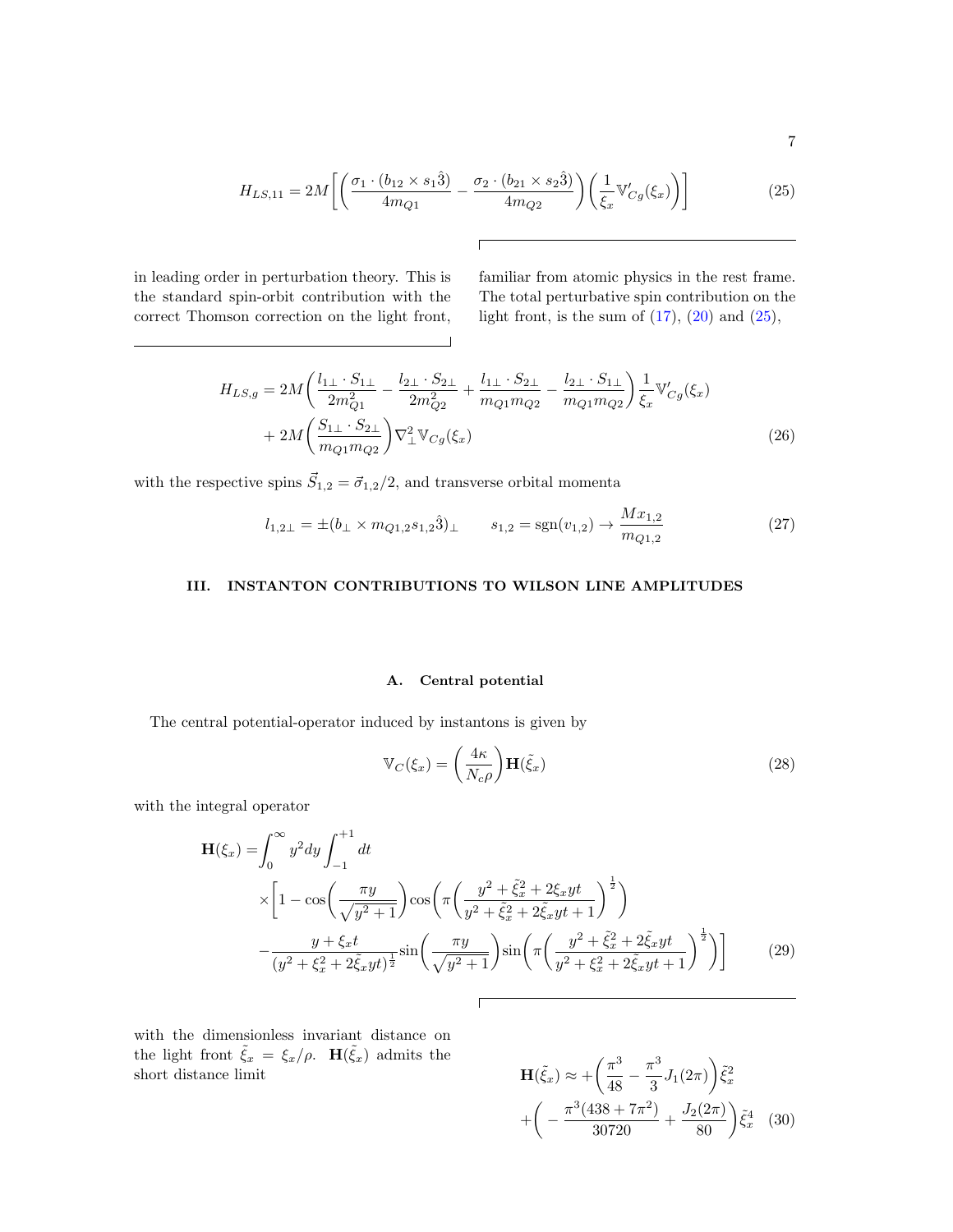and large distance limit

$$
\mathbf{H}(\xi_x) \approx -\frac{2\pi^2}{3} \left( \pi J_0(\pi) + J_1(\pi) \right) + \frac{C}{\tilde{\xi}_x^p} (31)
$$

with  $p \ll 1$  and  $C > 0$ . The large asymptotic is to be subtracted in the definition of the potential. This will be subsumed throughout. In the dense instanton vacuum discussed in [\[17\]](#page-34-14), the central potential  $(28)$  is almost linear at intermediate distances  $0.2 - 0.5$  fm. At larger distances, the linearly confining potential with

string tension  $\sigma_T$  takes over, in good agreement with most lattice simulations.

#### B. Spin dependent potentials

On the light front, the spin-dependent interactions captured by  $V_{SD}$  and due to the nonzero modes in  $(1)$ , have been discussed in general in [\[17\]](#page-34-14), with the results

<span id="page-7-0"></span>
$$
\mathbb{V}_{SD}(\xi_x, b_{\perp}) = + \left[ \frac{\sigma_1 \cdot (b_{12} \times s_1 \hat{3})}{4m_{Q1}} - \frac{\sigma_2 \cdot (b_{21} \times s_2 \hat{3})}{4m_{Q2}} \right] \frac{1}{\xi_x} \mathbb{V}'_C(\xi_x) \n+ \left[ \frac{\sigma_1 \cdot (b_{12} \times s_1 \hat{3})}{2m_{Q1}} - \frac{\sigma_2 \cdot (b_{21} \times s_2 \hat{3})}{2m_{Q2}} \right] \frac{1}{\xi_x} \mathbb{V}'_1(\xi_x) \n+ \left[ \frac{\sigma_2 \cdot (b_{12} \times s_1 \hat{3})}{2m_{Q2}} - \frac{\sigma_1 \cdot (b_{21} \times s_2 \hat{3})}{2m_{Q1}} \right] \frac{1}{\xi_x} \mathbb{V}'_2(\xi_x) \n+ \left[ \frac{1}{4m_{Q1}m_{Q2}} \left[ \left( \sigma_{1\perp} \cdot \hat{b}_{21} \sigma_{2\perp} \cdot \hat{b}_{21} - \frac{1}{2} \sigma_{1\perp} \cdot \sigma_{2\perp} \right) \right] \mathbb{V}_3(\xi_x)
$$
\n(32)

Г

with again  $b_{21} = -b_{12} \equiv b_{\perp}$ . All potentials follow from the central instanton potential  $\mathbb{V}_C(\xi_x)$ , thanks to self-duality

$$
\mathbb{V}_1(\xi_x) = \mathbb{V}_2(\xi_x) - \mathbb{V}_C(\xi_x) = -\frac{1}{2} \mathbb{V}_C(\xi_x)
$$
  

$$
\mathbb{V}_2(\xi_x) = +\frac{1}{2} V_C(\xi_x)
$$
  

$$
\mathbb{V}_3(\xi_x) = +2 \frac{b_\perp^2}{\xi_x^2} \mathbb{V}_C''(\xi_x)
$$
(33)

As a result, the first and second contribution in [\(32\)](#page-7-0) cancel out, leaving only the cross spin orbit plus tensor contributions in the instanton vacuum,

<span id="page-7-1"></span>
$$
H_{LS} = 2M\left( \left( \frac{l_{1\perp} \cdot S_{2\perp}}{m_{Q1}m_{Q2}} - \frac{l_{2\perp} \cdot S_{1\perp}}{m_{Q1}m_{Q2}} \right) \frac{1}{\xi_x} \mathbb{V}'_C(\xi_x) + \frac{1}{m_{Q1}m_{Q2}} (S_{1\perp} \cdot \hat{b}_\perp S_{2\perp} \hat{b}_\perp - \frac{1}{2} S_{1\perp} \cdot S_{2\perp}) \frac{2b_\perp^2}{\xi_x} \mathbb{V}''_C(\xi_x) \right)
$$
\n(34)

 $\sqrt{ }$ 

with  $\vec{l}_{1,2}$  given in [\(27\)](#page-6-3), and  $V_C(\xi_x)$  in [\(28\)](#page-6-2). The contributions stemming from the zero modes

are not included. They will be discussed separatly below.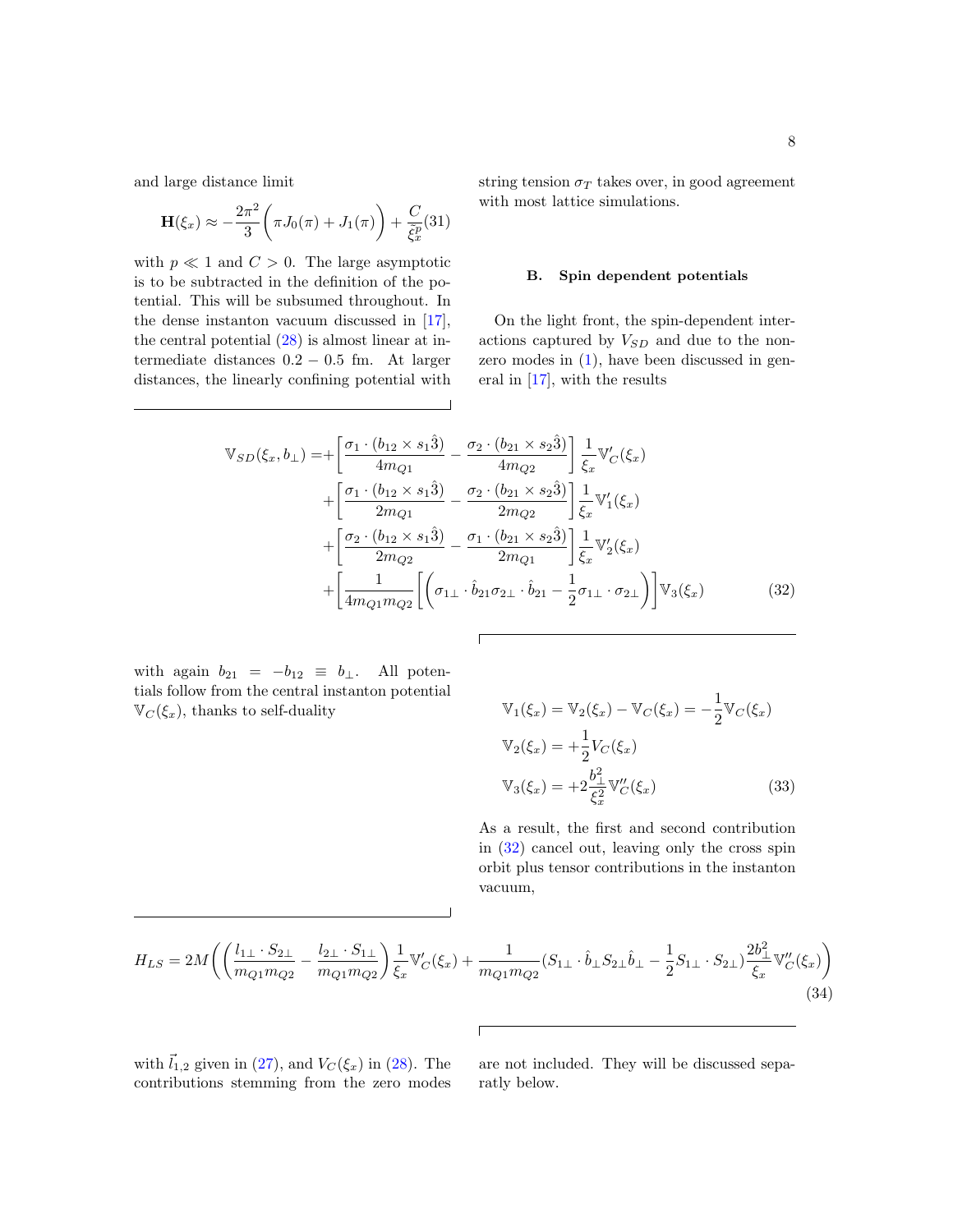## <span id="page-8-0"></span>IV. HEAVY QUARKONIA ON THE LIGHT FRONT

In our second paper [\[17\]](#page-34-14) we introduced "the basic problem" of meson structure, of two constituent quarks connected by a classical relativistic string, which was then studied using both a semiclassical approach, and a relativistic Klein-Gordon equation. Our main focus there was on the correspondence between the conventional treatment in the rest frame, versus the analysis on the light front using the Hamiltonian we derived. Of course, frame-invariant quantities –masses in particular – obtained in both ways must agree. We specifically investigated the linear rise of the Regge trajectories, with the principal quantum number  $M_n^2 \sim n$ (not angular momentum).

In this paper we will carry out a larger set of studies, including not only the confining string, but also various other terms in the Hamitonian. In particular, the perturbative (Coulomb) term, and most importantly, the terms containing spin and orbital momentum variables. In doing so, it is also natural to widen the set of applications. Therefore here we start with heavy quarkonia, before returning to the light quark systems.

In the quarkonia settings, we can use the large quark mass as an extra parameter, to discriminate between distinct physical contributions. Remarkably, on the light front all meson problems, from bottomonia to pions, can be studied in essentially the same setting, just by changing the mass value.

## A. Excited states of bottomonium via the Schroedinger equation in the rest frame

Let us start by focusing first on heavy quarkonia. Such an approach is more convenient in this work, devoted to the mixing between states with different spin and orbital momenta. In heavy quarkonia these relativistic effects are naturally suppressed by the nonrel-

ativistic motion of heavy quarks (or, in other terms, their small magnetic moments  $\mu \sim$  $g/m_Q$ ).

The first question to be addressed is : how well the heavy quarkonia states can be represented by linear-linear Regge trajectories? In Fig[.2](#page-9-0) we show the experimental masses of the  $(nS), n = 0-5$  Upsilons, compared to the standard results from the Schroedinger equation, with the Cornell potential (black triangles) and with only its linear part  $V_{conf} = \sigma_T r$  (blue circles). The first observation is that using a linear potential alone (blue circles), we find a nearlylinear Regge trajectory. This observation will be important in the next subsection, as it shows that even for heavy bottomonia, the light-front Hamiltonian can be approximated by an oscillator with good accuracy. Note however, that the slope of the straight line, is here completely different from the  $1/\alpha'$  slope of a similar trajectory for light mesons (e.g. for  $\omega$  mesons we used in  $[16]$ .

The second observation is that the expected contribution from the spin-dependent potential  $V_{SS}$  (responsible for splitting between squares and triangles), is positive and decreases with  $n$ . The former is due to the positivity of the spin factor  $\vec{S}_1 \cdot \vec{S}_2 = 1/4$ , and the second to the fact that  $V_{SS}(r)$  is rather short range, in comparison to the size of the lowest Upsilon, but much smaller than the sizes of the excited ones. Another way to anticipate the accuracy of an oscillator approximation in the light front descrip-tion (discussed in [\[17\]](#page-34-14) and using  $\omega_3$  mesons with  $L = 2$ , is to study the mass dependence of bottomonium on its orbital momentum  $L$ . In Fig. 3 we show the calculated 18 squared masses for  $n = 0-5$  (left-to-right) and  $L = 0, 1, 2$  (bottomto-top). While the Coulomb potential was included, it affects mostly and only  $n = 0, L = 0$ Upsilon. The Regge trajectories for nonzero angular momentum  $L = 1, 2$ , show better linear dependence on *n* than  $L = 0$ . The corresponding wave function vanishes at the origin  $r = 0$ , and is less affected by short-range Coulomb and spin-dependent forces.

We further note, that at larger  $n$  (right side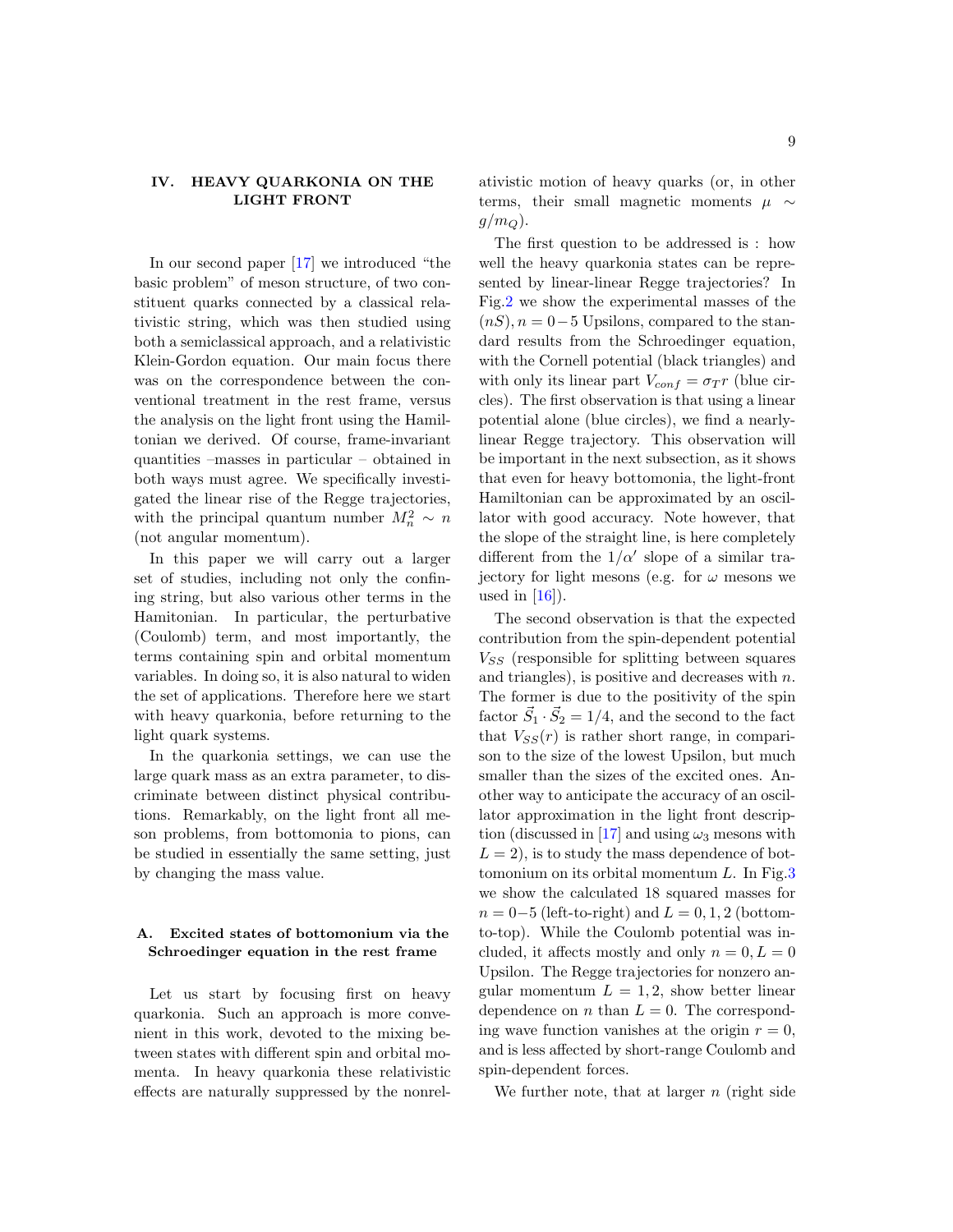

<span id="page-9-0"></span>FIG. 2.  $M_{n+1}^2 (GeV)^2$  versus  $n+1, n = 0, ...5,$ for the six  $S$  zero orbital momentum  $(L=0)$  states of bottomonium. The red squares correspond to the experimentally observed Upsilons. The black triangles show the masses obtained from the Schroedinger equation, with the Cornell potential (linear and Coulomb potentials, no spin forces). The blue circles show the masses if the Coulomb potential is switched off, and only the linear potential is used. The straight line is shown for comparison.

of the plot) the dependence on  $L$  also becomes linear, as the  $L = 0, 1, 2$  points become equidistant. This observation encourages us to think that the oscillator description of the light front Hamiltonian and LFWFs, will need only relatively small corrections.

#### B. Bottomonium on the light front

In [\[17\]](#page-34-14), we described how we may include the linear confining term in  $H_{LF}$  (instanton induced at intermediate distances), and make it more user friendly, by eliminating the square root using the well-known einbein  $e = 1/a$  trick, i.e.



<span id="page-9-1"></span>FIG. 3.  $M_{n+1}^2 (GeV)^2$  versus  $n+1, n = 0, 1...$  for three families of bottomonium states, with orbital momentum  $L = 0, 1, 2$  (from bottom up). The red squares correspond to the experimentally observed  $\Upsilon$ ,  $h_b$ ,  $\Upsilon_2$  mesons (from bottom up). The blue circles show masses obtained from the Schroedinger equation, with the Cornell potential (linear and Coulomb potentials, still without spin forces). The straight lines are shown for comparison.

<span id="page-9-2"></span>
$$
2M\mathbb{V}_C(a, b, x, b_\perp)
$$
  

$$
\approx \sigma_T \left( \frac{|id/dx|^2 + b b_\perp^2}{a} + a \right)
$$
 (35)

Here  $a, b$  are variational parameters. The minimization with respect to  $a$  is assumed, followed by the substitution  $b \to M^2 \approx (2m_Q)^2$  for heavy mesons, and most light ones. (For the pion, this last substitution is not valid, as we have shown in  $[17]$ .

For a numerical analysis of  $(35)$ , we used in [\[17\]](#page-34-14) a basis set of functions composed of a 2-dimensional transverse oscillator, times longitudinal states  $sin(\pi nx)$  with odd *n*, as we briefly review in Appendix [A.](#page-28-0) More specifically, the light front Hamiltonian can be re-arranged as follows

<span id="page-9-3"></span>
$$
H_{LF} = H_0 + \tilde{V} + V_{perp} + V_{spin}
$$
 (36)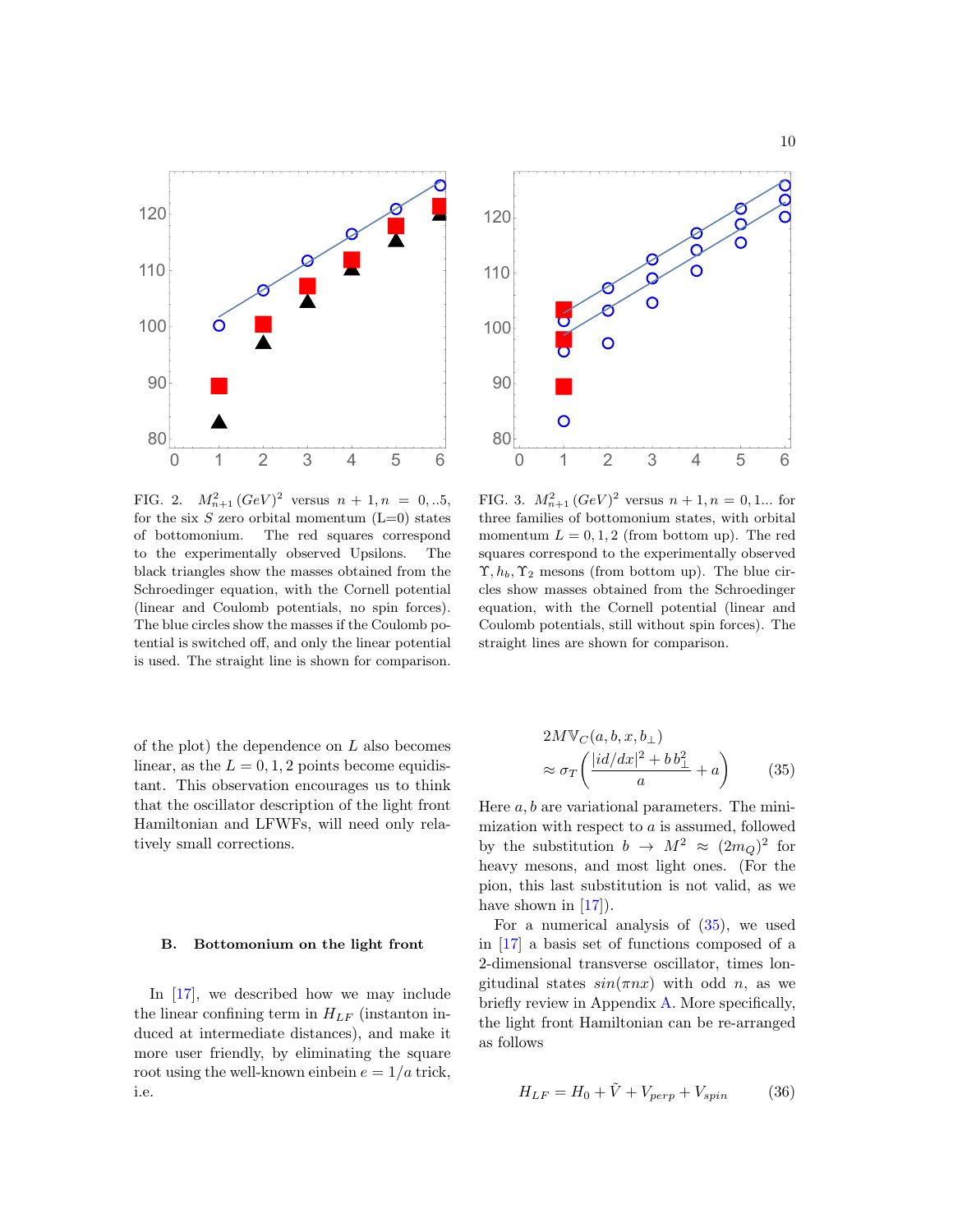with the spin-part including both the perturbative and non-perturbative instanton contributions. As we noted earlier, in the dense instanton vacuum, the central part is hardly differentiable from the linear confining potential at intermediate distances.

The first contribution  $H_0$ 

<span id="page-10-1"></span>
$$
H_0 = \frac{\sigma_T}{a} \left( -\frac{\partial^2}{\partial x^2} - b \frac{\partial^2}{\partial \vec{k}_{\perp}^2} \right) + \sigma_T a + 4(m_Q^2 + k_\perp^2)
$$
\n(37)

is diagonal in the functional basis used [\[17\]](#page-34-14). In this form, we make use of the momentum representation, with  $\vec{k}_{\perp}$  as variable. Similarly, one can use the coordinate representation with  $\vec{b}_\perp$  as a variable, and  $\vec{k}_\perp = i\partial/\partial \vec{b}_\perp$ . The latter choice is much more convenient when discussing states with nonzero angular momenta, in relation to the azimuthal angle coordinate  $\phi$  in the transverse plane (see more on that in Appendix).

The second contribution  $\tilde{V}$ 

$$
\tilde{V}(x, \vec{k}_{\perp}) \equiv (m_Q^2 + k_{\perp}^2) \left(\frac{1}{x\bar{x}} - 4\right) \tag{38}
$$

has nonzero matrix elements  $\langle n_1|V(x,\vec{k}_\perp)|n_2\rangle$ for all  $n_1, n_2$  pairs. The perturbative part  $V_{perp}$ for heavy quarks is the Coulomb term, with running coupling and other radiative corrections. Finally, the last term  $V_{spin}$  contains matrices in spin variables and in orbital momenta, which we will consider later.

We truncate the basis set to a  $12 \times 12$  matrix, and diagonalize  $H_0 + \tilde{V}$ , to find its eigenvalues as a function of the remaining parameter a. The results for the three lowest states  $n = 1, 2, 3$  are shown in Fig. [4](#page-10-0) (top). We see that while the minima in a exist, they are not at the same value. Thus the dilemma: one can either select different a for different states, and then somehow re-orthogonalize them, or one can use some "optimal" value of a common for all states, and then be sure that all states are orthogonal. Since the dependence on  $a$  is rather flat, we opt for the second approach and use  $a=25.$ 



<span id="page-10-0"></span>FIG. 4. Top: Squared masses  $M_n^2$  for  $\bar{b}b$  mesons for  $n = 1, 2, 3$  versus the variational parameter a. Bottom: Squared masses for  $n = 0.5$  (left to right) and orbital momentum  $m = 0, 1, 2$  (down to up), calculated from the light front Hamiltonian  $H_{LF}$ (red triangles), and shifted by a constant,  $M_{n+1}^2$  –  $5 \text{ GeV}^2$ . For comparison, the blue-circles show the squared masses  $M_{n+1}^2$  calculated from Schroedinger equation in the CM frame, with only linear plus centrifugal potentials.

The calculated masses (shifted by a constant "mass renormalization", to make  $n = 0, m = 0$ states the same) are shown in Fig[.4.](#page-10-0) The bottom part shows good agreement between the masses obtained solving the Shroedinger equation in the rest frame (blue circles), and the masses following from the light-front frame (red-triangles). The slope is correct, and is de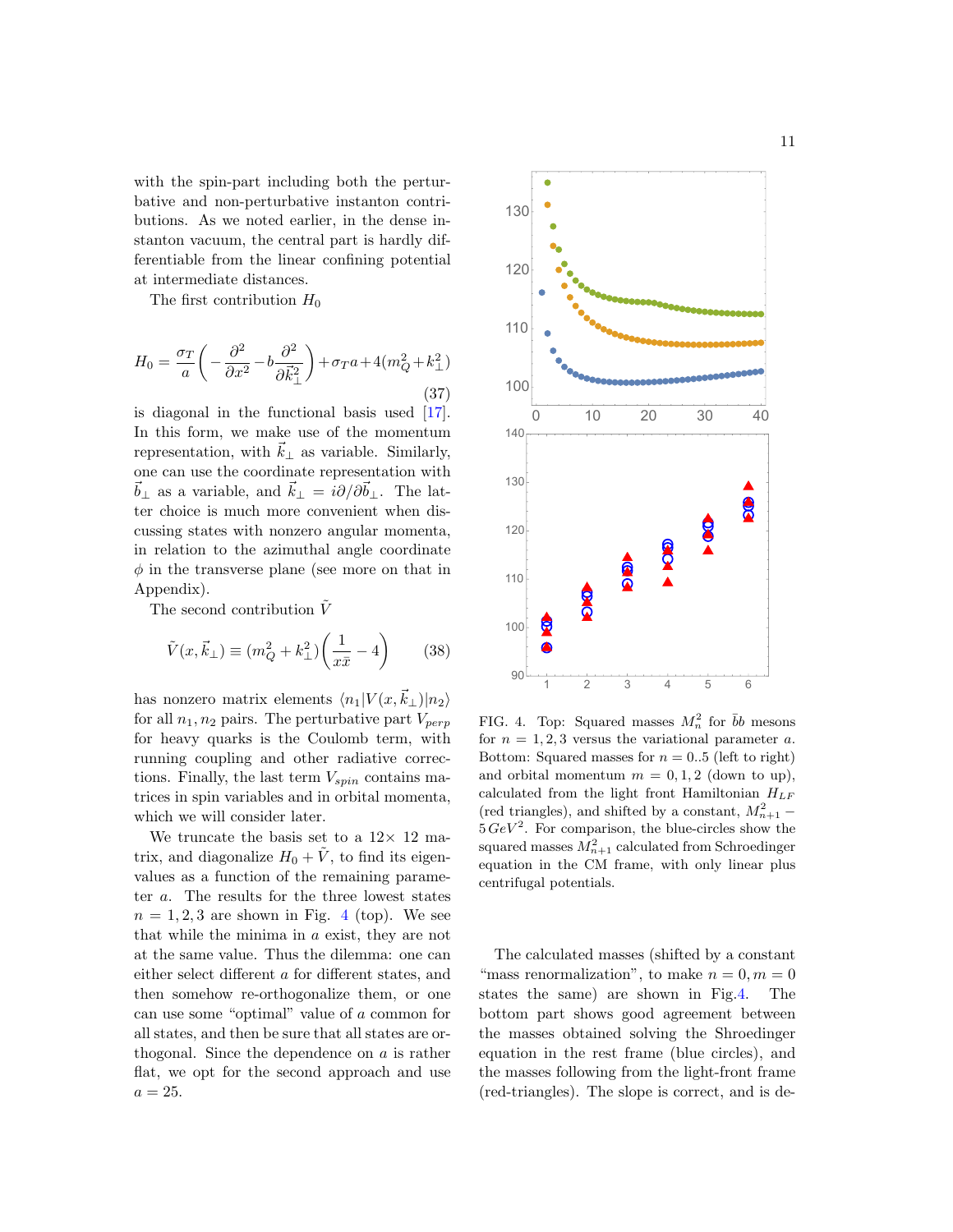termined by the same string tension  $\sigma_T$ . The splittings in orbital momentum are of the same scale, but not identical. This is expected, as we compare the 2-dimensional m-states on the light front, with the 3-dimensional L-states in the center of mass framew.

The irregularity between the third and fourth set of states, is due to our use of a modest basis set, with only three radial functions (altogether 12 functions if one counts them with 4 longitudinal harmonics). This can be eliminated using a larger set.

As a final note in this section, we recall that the chief goal of these calculations is to generate the pertinent LFWFs for all these states, from the light front Hamiltonian  $H_{LF}$ . The details about the setting and some of these wavefunctions can be found in Appendices [A,](#page-28-0)[B](#page-29-0)[,C.](#page-30-0)

## C. Matrix elements of the Coulomb term and further operators on the LF

We start with a calculation of the contribution of the Coulomb force, which demonstrate how to deal with any function of transverse coordinate  $F(r_{\perp})$ . Of course, the standard way is to transform all functions into the coordinate representation.

Recall that our LFWFs are defined using a transverse oscillator in the momentum representation, and so one possible strategy is to trade

$$
\vec{r}_{\perp} \rightarrow i \frac{\partial}{\partial \vec{k}_{\perp}}
$$

as in the confining potential. It can work for other polynomial functions  $F(r_{\perp})$  or their Taylor expansions. Unfortunately, for a transverse Coulomb potential

$$
V_{\perp} = -\frac{C_C}{r_{\perp}}\tag{39}
$$

this strategy does not work. A straightforward solution is to Fourier transform the LFWFs to coordinate representation. Note that the LFWFs are of the form

$$
\psi(p_\perp,x)=\sum_n\phi_n(p_\perp)sin(\pi nx),
$$

as a result, the integration over  $x$  in the matrix element  $\langle \psi|F(r_{\perp})|\psi\rangle$  removes terms with  $n_1 \neq$  $n_2$ , and reduces to

$$
\langle \psi | F(r_{\perp}) | \psi \rangle = \sum_{n} \int d^{2}r_{\perp} |\tilde{\phi}_{n}(r_{\perp})|^{2} F(r_{\perp})
$$
\n(40)

where tilde stands for the Fourier transform.

In particular, the lowest state in our basis has a simple Gaussian form  $\phi_1(p_\perp) \sim \exp(-Ap_\perp^2)$ , and its Fourier transform is also a Gaussian  $\tilde{\phi}_1(r_\perp) \sim \exp(-\frac{r_\perp^2}{4A}).$  The average Coulomb contribution to the squared mass  $M_{\Upsilon}^2$  is then found to be

$$
-4M_b \langle \psi_1 | \frac{C_C}{r_\perp} | \psi_1 \rangle
$$
  
= -4M\_b C\_C \sqrt{\frac{\pi}{2A}} \approx -15 \, GeV^2 \tag{41}

which approximately agrees with  $\Delta M_{\Upsilon}^2 \approx$  $-17 \, GeV^2$  obtained from the Schroedinger equation in the CM frame (and shown in Fig[.2\)](#page-9-0). With growing Upsilon number their sizes grow, which reduces the Coulomb contribution.

In general, the operators to be averaged (e.g. spin-dependent potentials) depend on the invariant distance  $\xi_x$ , which includes the longitudinal distance with the derivative  $id/dx$ . In this case the matrix element should be calculated using the eigenvalue  $l$  decomposition of this derivative operator. For example, by approximating the ground state LFWF as

$$
\phi_0(x, p_\perp) \approx \left(\frac{2\alpha}{\pi}\right)^{\frac{1}{2}} e^{-\alpha p_\perp^2/2} \sum_{\text{odd }l} \varphi_l \sin(l\pi x) \tag{42}
$$

with a simple Fourier transform  $p_{\perp} \to b_{\perp}$ 

$$
\tilde{\phi}_0(x, b_\perp) \approx \left(\frac{2}{\pi \alpha}\right)^{\frac{1}{2}} e^{-b_\perp^2/2\alpha} \sum_{\text{odd }l} \varphi_l \sin(l\pi x) \tag{43}
$$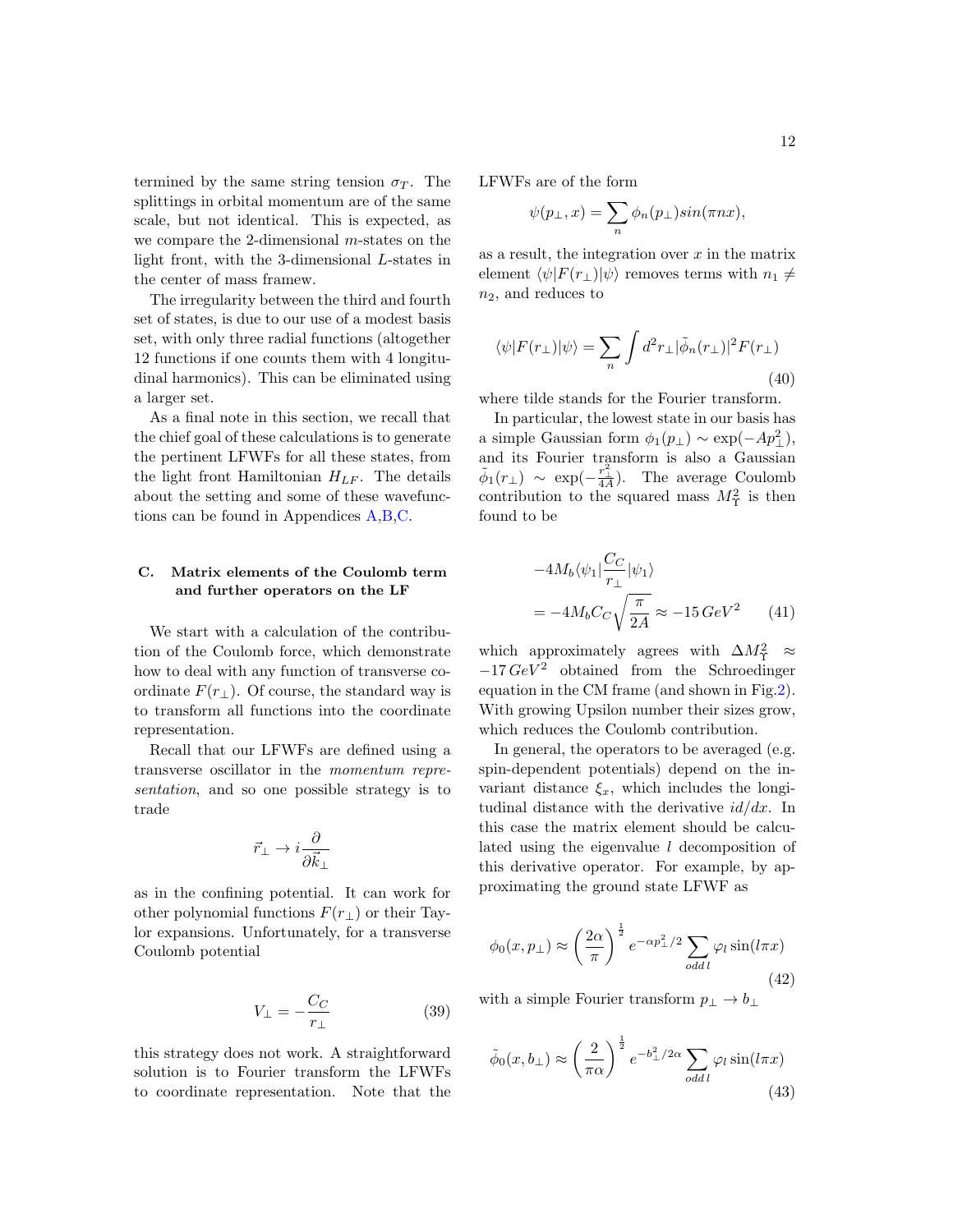one can use it to evaluate matrix elements of a the potential depending on this invariant  $V(\xi)$ as follows

<span id="page-12-1"></span>
$$
\langle \phi_0 | V(\xi_x) | \phi_0 \rangle = \int db_\perp \frac{e^{-b_\perp^2/\alpha}}{\pi \alpha} \sum_{\text{odd}_l} |\varphi_l|^2 V \left( \left( \left( \frac{l\pi}{M\rho} \right)^2 + \frac{b_\perp^2}{\rho^2} \right)^{\frac{1}{2}} \right) \tag{44}
$$

The same procedure applies for the excited states. [\(44\)](#page-12-1) shows that the natural transverse cutoff in  $b_{\perp} \sim \pi/M \sim \pi/2m_Q$  for the heavy states.

## <span id="page-12-0"></span>V. SPIN AND ORBITAL MOMENTUM MIXING OF THE LFWFS

In so far, we only discussed the LFWFs diagonal in longitudinal orbital momentum  $L_z = m$ . In general, this is not a conserved quantity, but for heavy quarkonia it is approximately conserved, as the spin and orbital momentumdependent effects are suppressed by large quark masses. As we will proceed to light quark states, this approach would become invalid, and spin-spin and spin-orbit mixing is mandatory.

#### A. Parity on the light front

There are some obvious differences between the description in the rest frame, and on the light front. For instance, there are different symmetries: 3-dimensional angular momenta  $\vec{S}, \vec{L}, \vec{J}$  are reduced to their 2-dimensional transverse parts, with spin  $\vec{S}$  and orbital momentum  $\vec{L}$  projected onto longitudinal momentum  $\vec{P}$ . The projection of J is denoted by "meson helicity" Λ. Obviously, hadron states with different  $\Lambda$  values, are treated differently: say  $\rho(\Lambda = 0)$  and  $\rho(\Lambda = \pm 1)$  have different wave functions (even more than one: see below). While masses, magnetic and quadrupole moments, etc should turned out to be the same, the 3-dimensional rotation is some complicated

transformation, involving all components of the wave functions, and we will not attempt to explicitly use it.

(This situation is of course not new. For example, different isospin components are also treated differently in the rest frame. The  $du$ charged states are described by a potential, while the  $\bar{d}d, \bar{u}u$  follow from annihilation. In the isospin symmetric limit, the same mass for  $\pi^+$  and  $\pi^0$  needs to be explicitly demonstrated.)

Another important difference between the rest frame and the light front frame notations, relates to the different definitions of parity. The usual P-parity is the sign change of all 3 spatial coordinates, or mirror reflection. On the light front, one would like to keep the main beam direction (of  $\vec{P}$ ) intact, so P is supplemented by an additional rotation, by  $\pi$  around some transverse axes: this operator is called  $\hat{Y}$ . The state's helicity  $\Lambda$  changes sign, so its action for  $\Lambda \neq 0$  is given by the so called Jacob-Wick relation

$$
\hat{Y}|\vec{P},\Lambda\rangle = (-)^{S-\Lambda}\eta|\vec{P},-\Lambda\rangle \tag{45}
$$

where  $\eta$  is the intrinsic parity of the state, negative for quark-antiquark states, positive for quark states, and negative for an antiquark plus gluon. Since parton's momenta are generically not in the direction of  $\vec{P}$ ,  $k_{\perp} \neq 0$ , one should remember that only one component of  $k_{\perp}$  changes sign under  $\hat{Y}$ . For  $\Lambda = 0$ ,  $\hat{Y}$  turns the state to itself, so for these states one can define Y -parity. The changed definition of parity completely changes the parity mixing rules, and respectively the number of light front wave functions, as described in detail in [\[25\]](#page-34-21).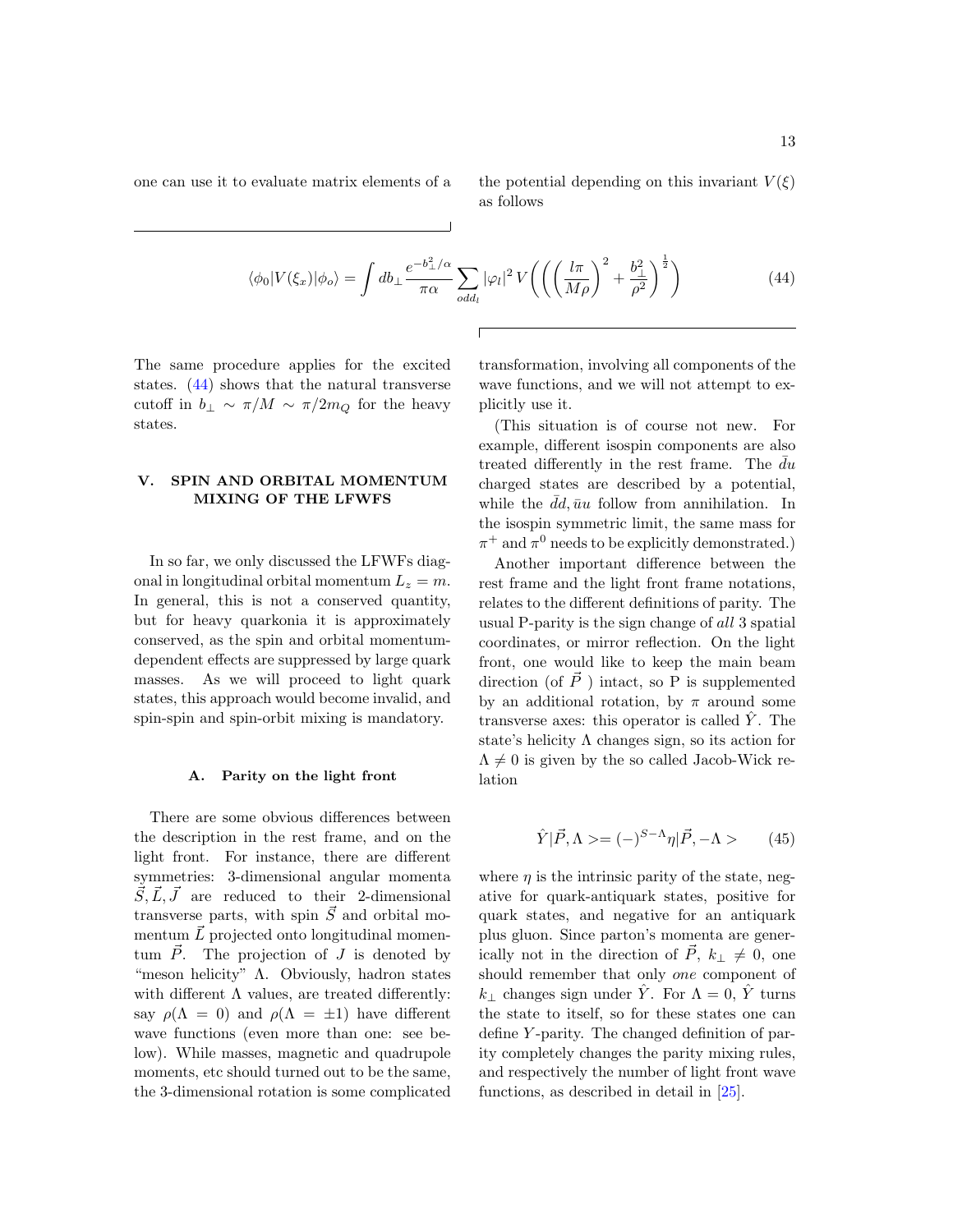Yet the light front wave functions in the helicity basis, have different rules. The classification is not done via the total  $S_1, S_2, L:$  only their z-components (meson directed) are used. They satisfy the obvious constraint

$$
\Lambda = S_1^z + S_2^z + L^z
$$

In the following we will drop the z upper-script. The  $\Lambda = 0$  states are eigenstates of  $\hat{Y}$ , minus for pions and plus for rho mesons: those have two wave functions (see section [C\)](#page-30-0) unlike  $\Lambda = \pm 1$ states.

In [\[17\]](#page-34-14) we focused on the spin-dependent forces, with  $\vec{S}_1 \cdot \vec{S}_2$ ,  $\vec{S} \cdot \vec{L}$  and tensor. Now we will have their analogues in beam projections, which we refer to by the same labels, without vectors. Some of them are non-diagonal. For instance, the tensor force can mix  $|S_1 = S_2 = \frac{1}{2}, L = 0\rangle$ with  $|S_1 = S_2 = -\frac{1}{2}, L = 2\rangle$ .

### B. General form of LFWFs for mesons with different Λ

To proceed with the spin effects, we need to get the full spin-orbit structure of the LFWFs. In order to explain what we mean, consider a meson with total *helicity*  $\Lambda$  (with longitudinal projection  $J_z$ ). The total of two quark spins  $\vec{S} = \vec{S}_1 + \vec{S}_2$  can be  $S = 0$  or  $S = 1$ : in the former case  $\Lambda = L_z$ , and in the latter there are three cases:  $L_z = \Lambda - 1, L_z = \Lambda, L_z = \Lambda + 1.$ These 4 states (like e.g.  $\chi_b, h_b$ ) are in general mixed by spin-dependent forces. Schematically for the last three states, the mixing is captured by a 3x3 matrix (the index of  $\psi$  is the longitudinal projection of orbital momentum, or  $M_L$ )

<span id="page-13-2"></span>
$$
H_{\Lambda} = (\psi_{\Lambda-1}, \psi_{\Lambda}, \psi_{\Lambda+1}) \begin{pmatrix} V_{diag} & V_{\pm 1} & V_{\pm 2} \\ V_{\pm 1} & V_{diag} & V_{\pm 1} \\ V_{\pm 2} & V_{\pm 1} & V_{diag} \end{pmatrix} \begin{pmatrix} \psi_{\Lambda-1} \\ \psi_{\Lambda} \\ \psi_{\Lambda+1} \end{pmatrix}
$$
(46)

The spin-orbit  $V_{SL}$  interaction changes L by  $\pm 1$ , and the tensor interaction  $V_T$  changes L by  $\pm 2$ . So, in general, any meson has three wave functions, mixed by spin- and  $L_z = m$ -flipping forces.

For the important case of  $\Lambda = 0$  – the pseudoscalar  $(\eta_b...\pi)$  and vector  $(\Upsilon...\rho)$  – is now diagonal. Thus these mesons have different par-

ity. Furthermore, the two additional components involved are  $\Lambda = \pm 1$ , which by symmetry are the same (up to different factors  $\exp(\pm i\phi)$ ). So (as derived in  $[25]$ ), one needs only two wave functions. Yet for consistency, for  $\Lambda = 0$  we still define their wavefunctions with three components

<span id="page-13-0"></span>
$$
|P\rangle = \int d[1]d[2] \frac{\delta_{ij}}{\sqrt{N_c}} \left[ \psi_0^P(x, k_\perp) \left( Q_{i\uparrow}^\dagger(1) \bar{Q}_{j\downarrow}^\dagger(2) - Q_{i\downarrow}^\dagger(1) \bar{Q}_{j\uparrow}^\dagger(2) \right) \right. \\
\left. + \psi_{-1}^P(x, \vec{k}_\perp) Q_{i\uparrow}^\dagger(1) \bar{Q}_{j\uparrow}^\dagger(2) + \psi_{+1}^P(x, \vec{k}_\perp) Q_{i\downarrow}^\dagger(1) \bar{Q}_{j\downarrow}^\dagger(2) \right] |0\rangle \tag{47}
$$

<span id="page-13-1"></span>
$$
|V\rangle = \int d[1]d[2]\frac{\delta_{ij}}{\sqrt{N_c}}\left[\psi_0^V(x,k_\perp)(Q_{i\uparrow}^\dagger(1)\bar{Q}_{j\downarrow}^\dagger(2) + Q_{i\downarrow}^\dagger(1)\bar{Q}_{j\uparrow}^\dagger(2))\right.+\psi_{-1}^V(x,\vec{k}_\perp)Q_{i\uparrow}^\dagger(1)\bar{Q}_{j\uparrow}^\dagger(2) - \psi_{+1}^V(x,\vec{k}_\perp)Q_{i\downarrow}^\dagger(1)\bar{Q}_{j\downarrow}^\dagger(2)\right]|0\rangle
$$
(48)

with  $N_c = 3$ . The subscripts 0 and  $\pm 1$  on the wave-functions, refer to  $L_z$ , the z-projections of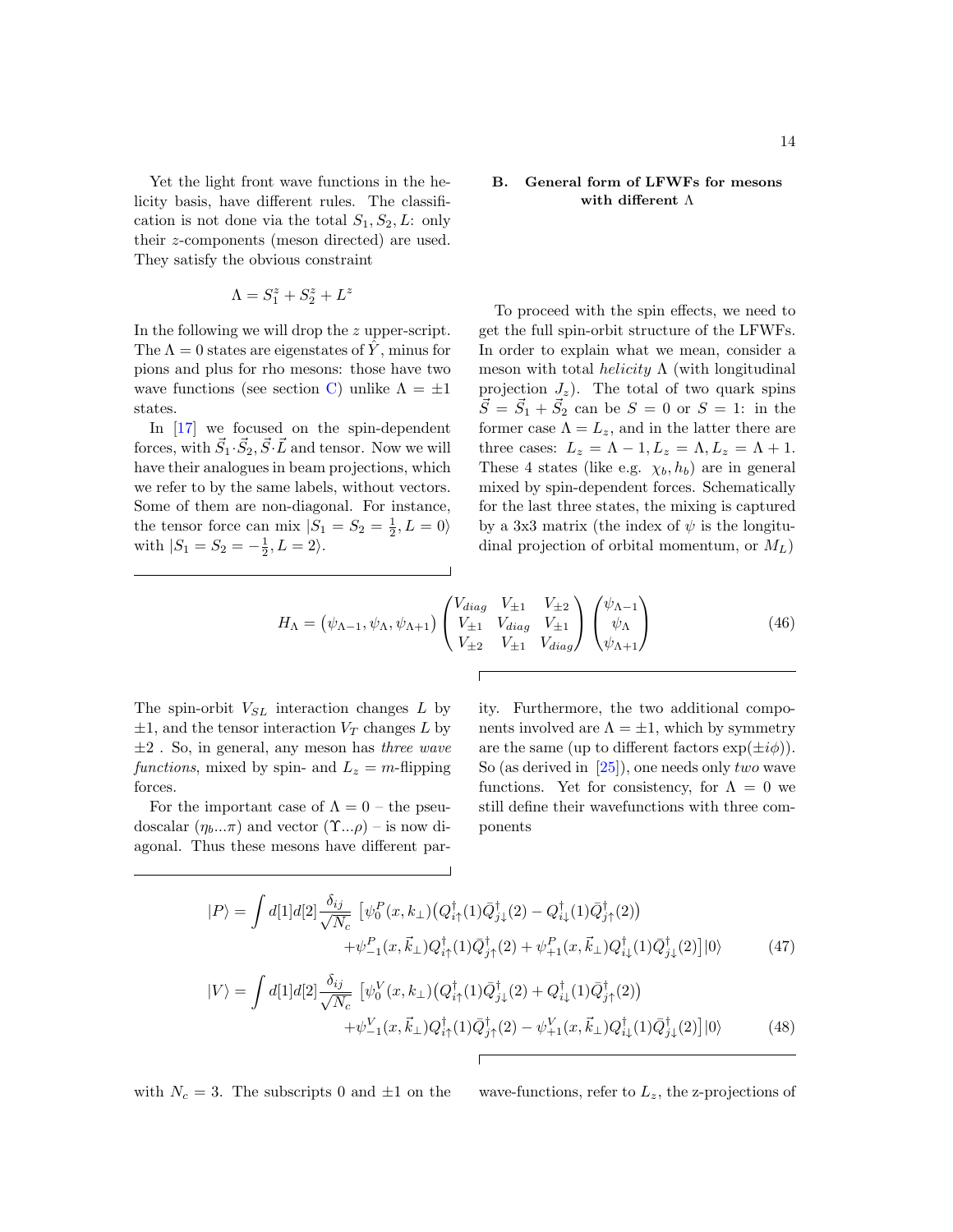the orbital momentum. Note that compared to the notations in  $[25]$ , there are no explicit factors of  $k_{\perp}^{\pm} = k_1 \pm ik_2$  here because they naturally belong to our wave functions, consistently defined not only for  $m = L_z = 1$ , but for any m value.

The  $\Lambda = 0$  state of the vector mesons are called "transversely polarized". The two other polarizations, with  $\Lambda = \pm 1$  are "longitudinally" polarized. They are a bit more complicated, with three components each with different wave-functions, corresponding to  $L =$ 2, 1, 0.

The invariant measure in [\(47](#page-13-0)[-48\)](#page-13-1) refers to the on-shell covariant one, with overall momentum conservation

$$
d[1]d[2] = \frac{dx}{\sqrt{4x\bar{x}}} \frac{dp_\perp}{(2\pi)^3} \tag{49}
$$

Here  $x, \bar{x}$  are the fraction of longitudinal momenta carried by particle-1 and the antiparticle-2, or  $x = p_1^+/P^+$  and  $\bar{x} = p_2^+/P^+$  with  $x + \bar{x} = 1$ . The creation and annihilation operators in [\(47-](#page-13-0)[48\)](#page-13-1) obey the anti-commutation rules

$$
[Q_{\alpha}(k_1), Q_{\beta}^{\dagger}(k_2)]_{+} =
$$
  

$$
\delta_{\alpha\beta} 2k_1^+(2\pi)^3 \delta(k_1^+ - k_2^+) \delta(k_1 \pi - k_2 \pi)
$$

for equal light-front time, so that the  $|P, V\rangle$ states are covariantly normalized on the light front, e.g.

$$
\langle P|P'\rangle = 2P^+(2\pi)^3 \delta(P^+ - P^{+\prime})\delta(P_\perp - P'_\perp)
$$
\n(50)

It is readily checked that the light front wavefunctions in [\(47-](#page-13-0)[48\)](#page-13-1) are normalized by

<span id="page-14-1"></span>
$$
\int \frac{d^2 k_{\perp} dx}{(2\pi)^3} \left( |\psi_0|^2 + |\psi_1|^2 + |\psi_{-1}|^2 \right) = 1 \quad (51)
$$

Below we show that  $\psi_0$  refers to the twist-2 and  $\psi_{\pm 1}$  to the (tensor) twist-3 contribution to the mesonic distribution amplitude.

## <span id="page-14-0"></span>VI. QUADRUPOLE MOMENT OF VECTOR MESONS AND  $m \pm 2$ "TENSOR" MIXING

To explain why the effects mixing spin and orbital momenta are important, let us take the classic example of the quadrupole moment. In the rest frame, these phenomena are well known in nuclear physics, for example the deuteron  $d = pn$  state has total  $J = 1$  and, in nonrelativistic notation, it is a mixture of  $L = 0, J = 1$ and  $L = 2, J = 1$  states induced by the tensor force.

In the light front formulation, the rotational symmetry turns to a hidden symmetry, with apparent distinctions between longitudinal and transverse coordinates. Therefore, the LFWF mixing related to the quadrupole moment, takes two different forms:

- 1. for  $\Lambda = 1$  it is mixing of  $\Psi_{0.0}$ ,  $\Psi_{0.2}$ ;
- 2. for  $\Lambda = 0$  it is mixing of  $\Psi_{0,-1}, \Psi_{0,1}$ .

Note that the indices here are the quantum numbers  $n$  and  $m$ .

#### A. S-D mixing in the rest frame

To assess the S-D mixing for Upsilon in the center of mass frame, we need to first consider the splitting due to the repulsive centrifugal potential  $(6/r^2)$  originating from the free Laplacian plus the Cornell potential, with the result

$$
E_2 - E_0 = 0.46669 - (-0.47682) = 0.943 \, GeV
$$

(which should is still subject to corrections by spin-dependent forces). This value is to be compared to the empirical mass difference

$$
M_{\Upsilon2} - M_{\eta_b} = 10.2325 - 9.3987 = 0.834 (GeV).
$$

The S-D mixing requires two states with the same  $J = 1$ , which are constructed in a standard way, via Clebsch-Gordon coefficients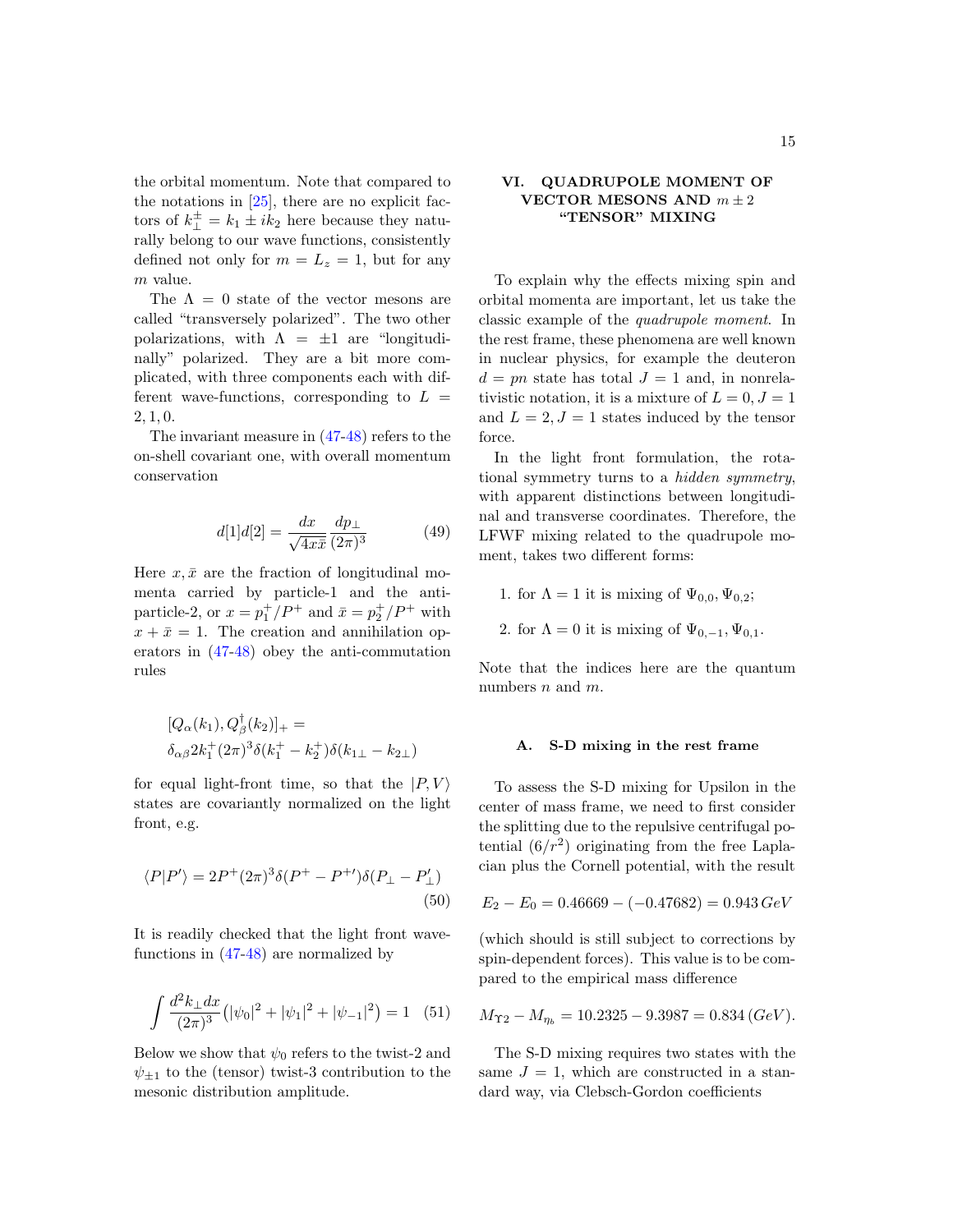$$
\psi_0^{M_J=1} = \psi_0(r) Y_0^0 \chi_1^1
$$
  

$$
\psi_2^{M_J=1} = \psi_2(r) \left( \sqrt{\frac{3}{5}} Y_2^2 \chi_1^{-1} - \sqrt{\frac{3}{10}} Y_2^1 \chi_1^0 + \sqrt{\frac{1}{10}} Y_2^0 \chi_1^1 \right)
$$
(52)

Here  $Y_L^m(\theta, \phi)$  are spherical harmonics, and  $\chi_{S}^{M_s}$  are states of total spin composed of Q and  $\overline{Q}$ . To proceed, we use the standard notation for the tensor force  $V_T(r)S_{12}$ , and the non-diagonal matrix element with the angular integral

$$
\int d\Omega (Y_0^0 \chi_1^1) S_{12}
$$
\n
$$
\times \left( \sqrt{\frac{3}{5}} Y_2^2 \chi_1^{-1} - \sqrt{\frac{3}{10}} Y_2^1 \chi_1^0 + \frac{1}{\sqrt{10}} Y_2^0 \chi_1^1 \right) = \sqrt{8}
$$
\n(53)

As a result, the quadrupole moment is given by an integral

$$
\langle Q \rangle_{\Upsilon} = \frac{\epsilon_{02}}{5\sqrt{2}} \int dr r^4 \Psi_{00}(r) \Psi_{02}(r)
$$
  

$$
\approx \epsilon_{02} (0.14 \, GeV^{-2}) \tag{54}
$$

where the admixing amplitude of the D state is  $\epsilon_{02}$ . If we assume it to be small, it is then given by the perturbative matrix element of the tensor mixing operator, sandwiched between states calculated using the Cornell potential

$$
\epsilon_{02} = \frac{\sqrt{8} \int dr r^2 \Psi_{00}(r) V_{\pm 2}(r) \Psi_{02}(r)}{E_2 - E_0} \tag{55}
$$

For an estimate, we may use the perturbative contribution with

$$
V_T(r) = \frac{4}{3} \frac{3\alpha_s}{r^3} \tag{56}
$$

## B. Quadrupole moment of Upsilon meson from the light front Hamiltonian

In this subsection we still consider the case of  $\Upsilon$ , a vector meson made of b quark pair. In the rest frame frame we just discussed, the cases of transversely polarized  $\Lambda = 0$  and longitudinally polarized  $\Lambda = \pm 1$  are related by the  $O(3)$  rotational symmetry. The matrix elements of the various tensor operators over the corresponding states, are tied by the Wigner-Eckart theorem, and given by Clebsch-Gordon coefficients times a "reduced" (rotationally invariant) matrix element independent of the meson orientation.

In the light front Hamiltonian  $H_{LF}$  in [\(36\)](#page-9-3), the spin-tensor potential for heavy quarkonia comes from the last term with the instantoninduced effects [\(32\)](#page-7-0). The spin operator can be re-written in a more transparent way as

$$
\begin{aligned}\n\left(\sigma_{1\perp} \cdot \hat{b}_{21}\sigma_{2\perp} \cdot \hat{b}_{21} - \frac{1}{2}\sigma_{1\perp} \cdot \sigma_{2\perp}\right) \\
= \frac{1}{4} \left(\sigma_{1\perp}\sigma_{2\perp}e^{2i\phi} + \sigma_{1\perp}\sigma_{2\perp}e^{-2i\phi}\right) \quad (57)\n\end{aligned}
$$

The dependence on the azimuthal angle  $\phi$  reflects on the mixing between the m and  $m \pm 2$ states. We recall that the instanton contribution to the central potential was discussed in detail in [\[17\]](#page-34-14), for the "dense instanton ensemble" with diluteness parameter  $\kappa$  set to one. The plot of the central potential  $\mathbb{V}_C(\xi_x)$  and its second derivative  $\mathbb{V}_C''(\xi_x)$  are given in Fig[.5.](#page-16-0) Note the change in sign at  $b_{\perp} \sim 1.5 \, GeV^{-1}$ , a distance comparable to the size of Upsilon.

With our usual approximation for heavy quarkonia,  $M \approx 2m_Q$  and  $\xi_x \approx b_\perp$ , its contribution to the mixing part of  $H_{LF}$  takes the form

$$
\langle n_1 m | V_{\pm 2} | n_2, m \pm 2 \rangle
$$
  
=  $\int d^2 b_\perp dx \Psi_{n_1 m}^* V_T(b_\perp) e^{-2i\phi} \Psi_{n_2 m + 2}$  (58)

We show the factors depending on  $\phi$  explicitly, but omit the spin operators.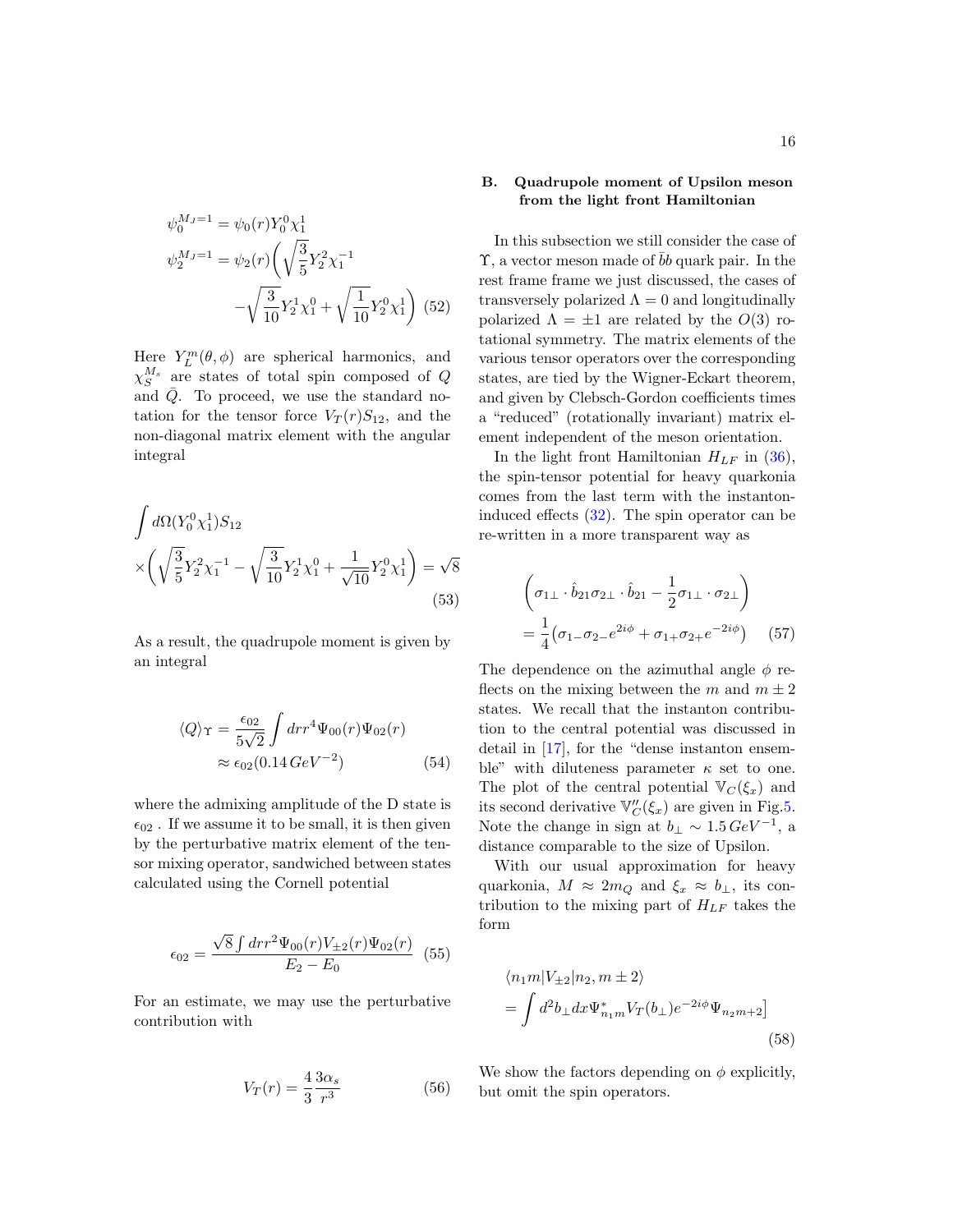

<span id="page-16-0"></span>FIG. 5. The central part of the instanton induced potential  $\mathbb{V}_C(\xi_x)$  versus the distance  $\xi_x = r$  (top), and its second derivative  $\mathbb{V}_C''(\xi_x)$  (bottom). See text.

To simplify the wave functions, let us for now ignore  $\tilde{V}$  in the Hamiltonian, which means using instead of  $\Psi_{0,0}, \Psi_{0,2}$  LFWFs, the functions  $\psi_{0,0}, \psi_{0,2}$  of the oscillator basis, [\(A3\)](#page-29-1) and [\(C3\)](#page-31-0). Recall that in the corrdinate representation for the  $\bar{b}b$  mesons, the size parameter  $\beta \approx 0.62 \, \text{GeV}$ . The result is

<span id="page-16-1"></span>
$$
\langle 00|V_{\pm 2}|0,2\rangle \approx -0.011 \, GeV^2 \qquad (59)
$$

Note that if the size integral is split into the contributions stemming from the small plus large radial intervals, i.e.  $[0, 1.5 \, GeV^{-1}]$  plus  $[1.5 \, GeV^{-1}, \infty]$ , we find 0.007 and -0.018, respectively.

When [\(59\)](#page-16-1) is divided by the difference of the mass squared for the two mixing states

$$
\Delta M^2 = M_{\Upsilon 2}^2 - M_{\eta_b}^2
$$
  
= 10.2325<sup>2</sup> - 9.3987<sup>2</sup>  $\approx$  16.4 GeV<sup>2</sup>

we get our estimates of the mixing parameter  $\epsilon_{02} \approx 0.00064$ . As a result, the estimate for the Upsilon quadrupole moment is then

$$
Q_{\Upsilon} \sim 2\epsilon_{02} \int d^2 b_{\perp} dx \Psi_{0,0} \Psi_{0,2} b_{\perp}^2 \approx -0.0095 \ GeV^2
$$
\n(60)

which means that the usually quoted combination is

$$
Q_{\Upsilon} M_{\Upsilon}^2 \approx -0.87\tag{61}
$$

As we will see in the next subsection, it is right in the ballpark of other determination. Unfortunately, this result is relatively uncertain since it comes from significant cancellations of small and large ranges in the  $b_+$ -mixing integral. Deformations of the instantons  $-$  e.g. in instanton-antiinstanton "molecule" configuration described by streamline or thimble configuration – would change this number. Putting this observation into a positive direction, we may conclude that the quadrupole moments of mesons, are sensitive to the exact nature of the nonperturbative vacuum fluctuations.

We recall that in [\[16\]](#page-34-13), we extracted the matrix element of the tensor force from the masses of the P-wave states of mesons with different quark species, ranging from the heavy  $\chi_b$  to the light  $K, \pi$ . We noted that this matrix element changes sign, in going from heavy to light mesons. This observation is consistent with the calculation of this section. This issue clearly deserves further studies.

## C. Quadrupole moments of vector mesons from lattice and other approaches

There have been several lattice measurements of the quadrupole moments of vector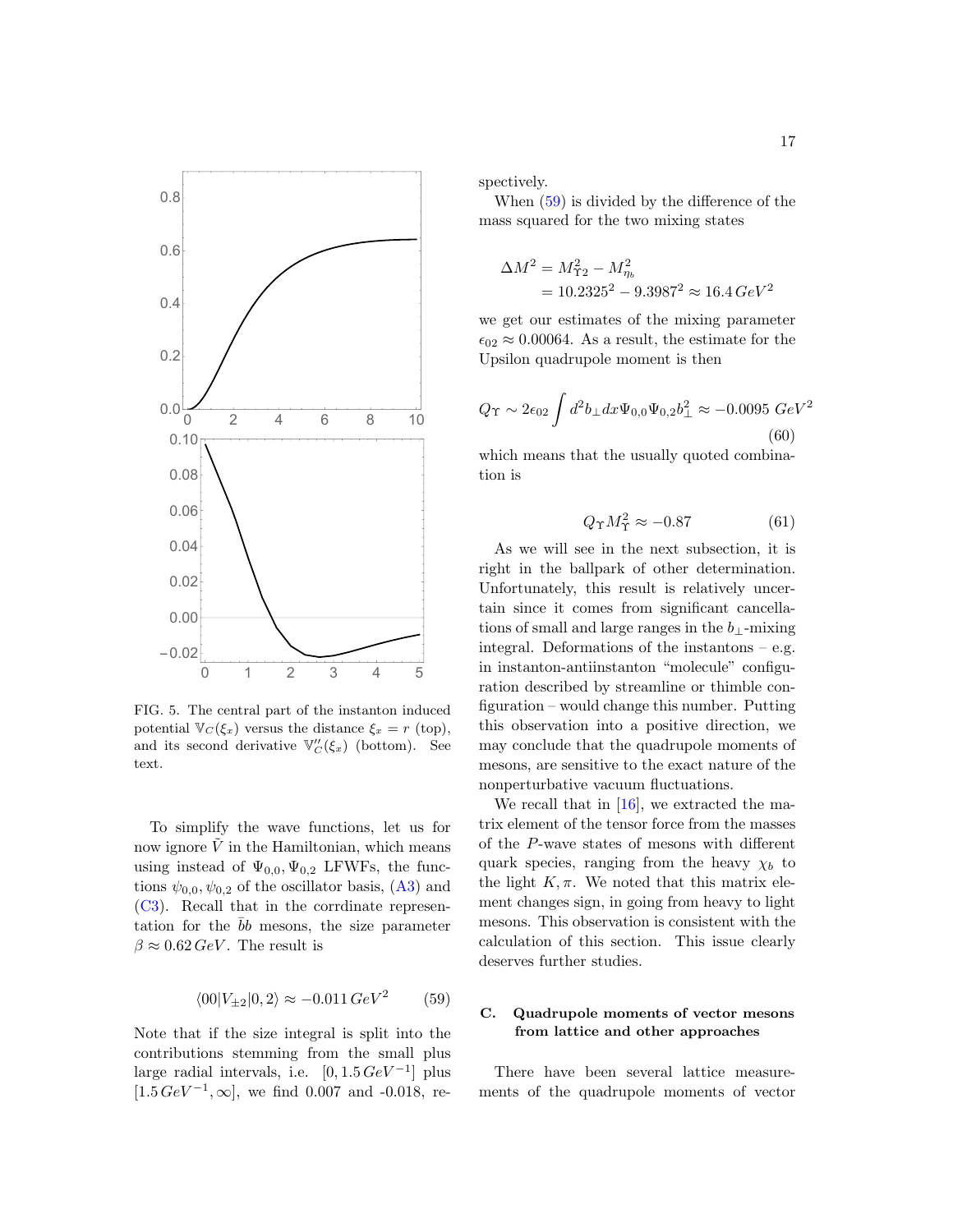mesons, and in all fairness we will not be able to cover them in this comparative study. In a recent lattice study of vector mesons composed of light, strange and charmed quarks with  $V =$  $\rho, K^*, \rho_s, \rho_c$  (the latters carry artificial charge assignments), it was numerically found that  $Q_V M_V^2 \approx -0.3$  [\[26\]](#page-34-22), which is comparable to an earlier study with  $Q_V M_V^2 \approx -0.23(2)$  [\[27\]](#page-34-23). When extrapolated to bottomium, the recent lattice result gives  $Q_{\Upsilon} \approx -0.003 \, GeV^2$ , with a mixing parameter  $\epsilon_{02} \approx 0.02$  from our analysis.

Adhikari et al [\[28\]](#page-34-24) have used their version of light-front Hamiltonian and wave functions, and calculated form-factors for the lowest states of charmonia and bottomonia. From their Table V, we see that their value for Upsilon is larger  $Q_{\Upsilon}M_{\Upsilon}^2 = -0.731(9)$ . In sum, the spread of these numbers is about a factor of 3, so the magnitude of the quadrupole moment of Upsilon remains relatively uncertain.

## <span id="page-17-0"></span>VII. GENERAL SPIN AND ORBIT MIXING FOR LIGHT QUARKS

In so far, we have considered mixing between the  $m = 0$  and  $m = 2$  components of the quarkonia wave function by the tensor force  $V_{\pm 2}$ . Simarly, we can include spin-orbit force  $V_{\pm 1}$  and spin-spin forces, generating the whole  $3 \times 3$  mixing matrix. However, since we know that all mixing is suppressed by powers of the heavy quark mass, we can treat these mixings perturbatively and additively, as we did above.

Instead, we now switch to the more involved case of light quarks, where the mixing is not expected to be suppressed. Of course, this is well known from the spectroscopy in the rest frame: heavy quarkonia are nonrelativistic, while light quark systems are not. In the rest frame, it is difficult to compare these two limiting cases of the meson spectroscopy. Fortunately, in the light front the comparison is possible, as light and heavy quarks are treated democratically. The light front Hamiltonian has the same form for both cases, with only few parameters due

for change. The only special case is the pion as a Goldstone mode, that we will address in the next section (see also our qualitative analysis in [\[17\]](#page-34-14)).

The "basic problem" of two constituent quarks connected by a confining string was already considered in [\[17\]](#page-34-14). There we did not yet have mixing of states with different (transverse) orbital momentum  $m$ , and considered only the set of functions with  $m = 0$ . The basis functions with  $m \neq 0$  are discussed in Appendix [C,](#page-30-0) including the transition from the momentum to the coordinate representation.

The general form of the mixing matrix  $H_\Lambda$ for a meson with helicity  $\Lambda = J_z$ , was already given in  $(46)$ . The derivation of the perturbative and instanton-induced spin- and orbital-mchanging effects were given in our recent analysis in [\[17\]](#page-34-14) and above. Our current task is to evaluate the corresponding matrix elements.

The diagonal in the  $m$ -part or  $V_{diaa}$ , consists of two parts, the one coming from the spinless  $H_0 + V$  Hamiltonian, and the one from the spin part. There is no need to describe in details the former. In brief, the values of the squared masses for the  $m = 0, 1, 2$  states were obtained after its diagonalization. Using the states detailed in the Appendix, we get for the longitudinally polarized vector  $\Lambda = 1$  case the following diagonal elements

$$
H_1^{00} = 2.229, H_1^{11} = 2.833, H_1^{22} = 3.434 (GeV^2)
$$
\n(62)

Three spin states  $S = 1, S_z = 1, 0, -1$  are

$$
|\uparrow\uparrow\rangle, (|\uparrow\downarrow\rangle + |\downarrow\uparrow\rangle)/\sqrt{2}, |\downarrow\downarrow\rangle
$$

respectively. The spin-spin forces are proportional to the same value  $\langle \vec{S}_1 \cdot \vec{S}_2 \rangle = 1/4$ , and the corresponding matrix elements of the perturbative  $(26)$ , and instanton-induced  $(34)$  potentials with  $|\Psi_{0m}|^2$ .

The near-diagonal  $V_{\pm 1}$  part of the mixing matrix is due to the spin-orbit forces, from the perturbative [\(26\)](#page-6-4) and instanton-induced effects [\(34\)](#page-7-1). The former is proportional to  $-\hat{S}_1 \cdot \hat{L}_2 + \hat{S}_2 \cdot \hat{L}_1$ , in which  $\hat{L}_2 = -\hat{L}_1$  so the two terms are added into the total spin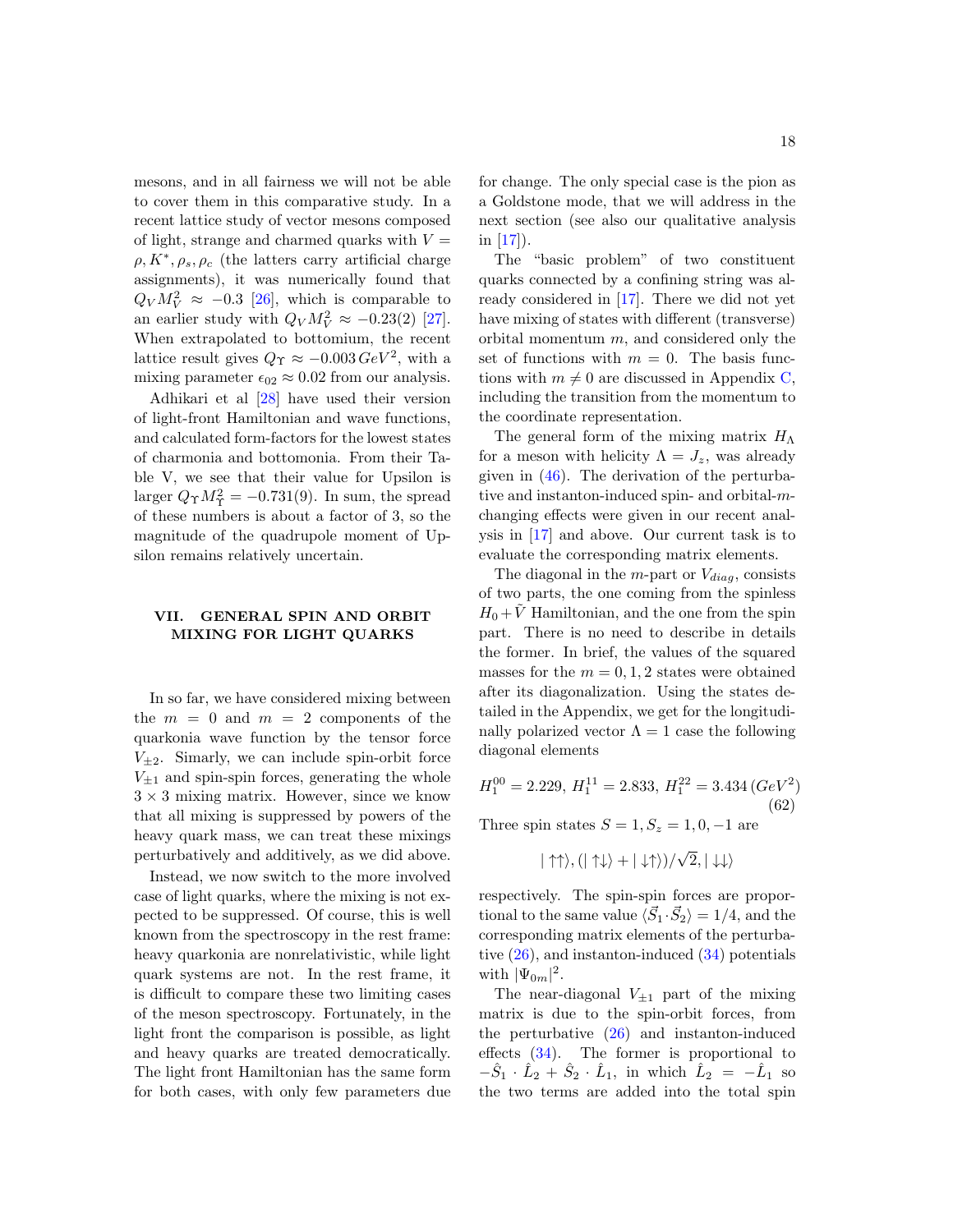

<span id="page-18-0"></span>FIG. 6. Instanton induced spin-orbit potential on the light front  $\mathbb{V}'_C(\xi_x)$ . See text.

 $\hat{S}$ . We only consider the non-diagonal operators  $S^+L^- + S^-L^+$  that flip the spin and m by  $\pm 1$ . The perturbative potential is ~ 1/ $\xi_x^3$ . If we ignore the longitudinal distance and use  $\xi_x^2 \approx \vec{b}_{\perp}^2$ , we may worry of the convergence of the integrand at the origin. In the transition between  $m = 0$  and  $m = 1$ , one indeed finds a logarithmic divergence

$$
\int d^2 b_\perp \Psi_{00} \frac{1}{b^3} \Psi_{01} \sim \int db_\perp b_\perp * \frac{1}{b_\perp^3} * b_\perp \sim \log(b_{min}) \quad (63)
$$

since at small  $b_{\perp}$ ,  $\Psi_{00} \sim b_{\perp}^0$ ,  $\Psi_{01} \sim b_{\perp}$ . This logarithmic divergence is cut-off by the small longitudinal distance of about  $\pi/M \approx \pi/2m_Q$ . In contrast, in the transition between  $m = 1$ and  $m = 2$  the integral has  $\Psi_{02} \sim b_\perp^2$  instead of  $\Psi_{00}$ , so it is convergent.

The instanton-induced spin-orbit contributes to the light front Hamiltonian  $H_{LF}$ , with the corresponding potential  $V'_C(\xi_x)$  shown in Fig[.6.](#page-18-0) It is regular at the origin, but with a relatively small range of about an instanton size  $\sim 1.5 \, GeV^{-1} \sim 0.3 \, fm.$ 

The  $V_{\pm 2}$  or tensor forces were discussed in details above, for the case of the transition between the  $m = 0$  and  $m = 2$  states. The corresponding instanton-induced potential is shown in the lower Fig[.5.](#page-16-0)

After the evaluation of all matrix elements, we obtain the following mixing matrix

<span id="page-18-1"></span>
$$
H_{\Lambda=1} = \begin{pmatrix} M_0^2 + C^{00} + SS_C^{00} + SS_{inst}^{00}, & SL_C^{01} + SL_{inst}^{01}, & T_{inst}^{02} \\ SU_C^1 + SL_{inst}^{01}, & M_1^2 + C^{11} + SS_C^{11} + SS_{inst}^{11}, & SL_{pert}^{12} + SL_{inst}^{12} \\ T_{inst}^{02}, & SU_{pert}^1 + SL_{inst}^{12}, & M_2^2 + C^{22} + SS_c^{22} + SS_{inst}^{22} \end{pmatrix}
$$

$$
= \begin{pmatrix} 2.06789 & 0.289719 & -0.100297 \\ 0.289719 & 2.66282 & 0.0617886 \\ -0.100297 & 0.0617886 & 3.2959 \end{pmatrix}
$$
(64)

All entries in [\(64\)](#page-18-1) are explained in Appendix [D.](#page-32-0) The mixing changes the squared masses of the three  $\Lambda = 1$  states as follows

$$
{M_0^2, M_1^2, M_2^2} = {2.229, 2.833, 3.434} \rightarrow {M_a^2, M_b^2, M_c^2} = {1.940, 2.779, 3.307}
$$

The largest change is, as expected, a downward shift of the ground state.

One may think that the main shifts are due to Coulomb and spin-spin effects, and that the mixing is small. This is not the case, as one can see from the mixing coefficients associated to the wavefunctions for these three states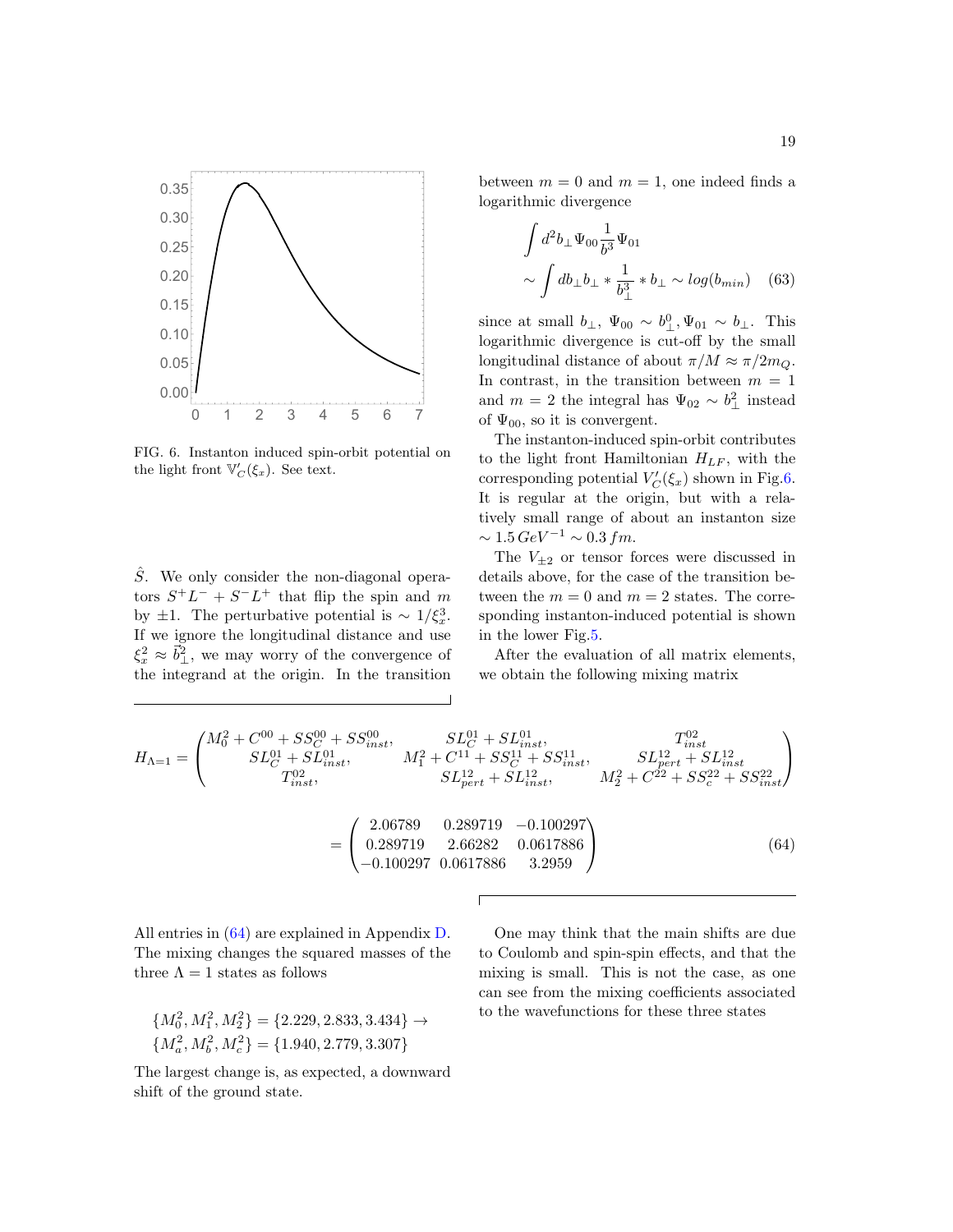$\Psi_a = 0.922252\psi_0 - 0.377037\psi_1 + 0.0854116\psi_2$  $\Psi_b = 0.38106\psi_0 + 0.923825\psi_1 - 0.0365531\psi_2$  $\Psi_c = -0.0651235\psi_0 + 0.0662586\psi_1 + 0.995675\psi_2$ 

There is significant 0-1 mixing due to spin-orbit interactions.

## <span id="page-19-0"></span>VIII. INCLUDING T' HOOFT EFFECTIVE LAGRANGIAN

The zero-mode contributions due to tunneling are captured by the 't Hooft determinantal interaction, in the rest frame. The 3-flavor determinantal interaction reduced to 2-flavor reads [\[16,](#page-34-13) [17\]](#page-34-14)

<span id="page-19-1"></span>
$$
V_{TH}(1,2) = -\frac{1}{4} |\tilde{\kappa}_2| A_{2N} \left( 1 - \tau_1 \cdot \tau_2 \right)
$$

$$
\times \left( 1 - 16 B_{2N} S_1 \cdot S_2 \right) \delta(\vec{x}_{12})
$$
(65)

with the pair spatial distance  $\vec{x}_{12} = \vec{x}_1 - \vec{x}_2$ , in the ultra-local approximation for the instanton. However, the fermionic zero modes ride a non-local instanton tunneling process, and its interpretation in a boosted frame, requires analytical continuation.

To derive the analogue of [\(65\)](#page-19-1) on the light front, we need to show how to analytically continue the fermionic tunneling process to the light front, where the in-out quarks are nearly on mass-shell. We need an LSZ reduction scheme in Euclidean signature, that extends to the light front in Minkowski signature. For that, we follow the proposal suggested in [\[29\]](#page-34-25).

### A. LSZ reduction in the rest frame

For two flavors, the LSZ reduced 't Hooft vertex between on-shell light quarks in the rest frame is

<span id="page-19-2"></span>
$$
\begin{aligned}&\left\langle\left[\chi_R^{\dagger}(k_2)ik_2\Phi_0(-k_2)\frac{1}{im_q}\Phi_0^{\dagger}(k_1)i\bar{k}_1\chi_L(k_1)\right]\times\right.\\&\left.\left[\chi_R^{\dagger}(\underline{k}_2)i\underline{k}_2\Phi_0(-\underline{k}_2)\frac{1}{im_q}\Phi_0^{\dagger}(\underline{k}_1)i\bar{\underline{k}}_1\chi_L(\underline{k}_1)\right]\right\rangle_U\end{aligned}
$$

The averaging in  $(66)$  is over the  $SU(N_c)$  color moduli  $U$ . Here each factor is on mass shell using the long time limit in Euclidean signature. More specifically, for the in-coming left-handed and on-shell  $\chi_L(k_1)$  going through an instanton, we define

$$
\Phi_0^{\dagger}(k_1)ik_1\chi_L(k_1) e^{-|\vec{k}_1||T|}
$$
\n
$$
= \lim_{T \to \infty} \int d^3y \left( \frac{\rho^{\frac{3}{2}}}{\pi} \frac{U^{\dagger} \epsilon y \chi_L(k_1)}{y^4 \Pi_y^{\frac{3}{2}}} \right) e^{-i\vec{k}_1 \cdot \vec{y}} (66)
$$

with  $\Pi_y = 1 + \rho^2/y^2$ , and  $y = (-T, \vec{y})$ . In the large *Euclidean* time limit  $\Pi_y \to 1$ , and the yintegration reduces to

<span id="page-19-3"></span>
$$
\lim_{T \to \infty} \int d^3 y \, \frac{-T \mathbf{1} - i \vec{\sigma} \cdot \vec{y}}{(T^2 + \vec{y}^2)^2 \Pi_{\vec{y}}^{\frac{3}{2}}} e^{-i \vec{k}_1 \cdot \vec{y}} \n= \pi^2 (\mathbf{1} - \vec{\sigma} \cdot \hat{k}_1) \, e^{-|\vec{k}_1||T|}
$$
\n(67)

Note the appearance of the mass-shell condition  $E_1 = |\vec{k}_1|$  in the exponent, supporting the LSZ reduction in Euclidean signature. As a result, [\(66\)](#page-19-2) simplifies

<span id="page-19-4"></span>
$$
\Phi_0^{\dagger}(k_1)ik_1\chi_L(k_1) = (\pi \rho^{\frac{3}{2}}) \left[ U^+ \epsilon \left( \mathbf{1} - \vec{\sigma} \cdot \hat{k}_1 \right) \chi_L(k_1) \right] = (2\pi \rho^{\frac{3}{2}}) \left[ U^+ \epsilon \chi_L(k_1) \right] \tag{68}
$$

Since  $\chi_L(k_1)$  is left-handed in the small current mass  $m_q$  limit, the right-most result follows. A repeat of this analysis, yields [\(66\)](#page-19-2) in the form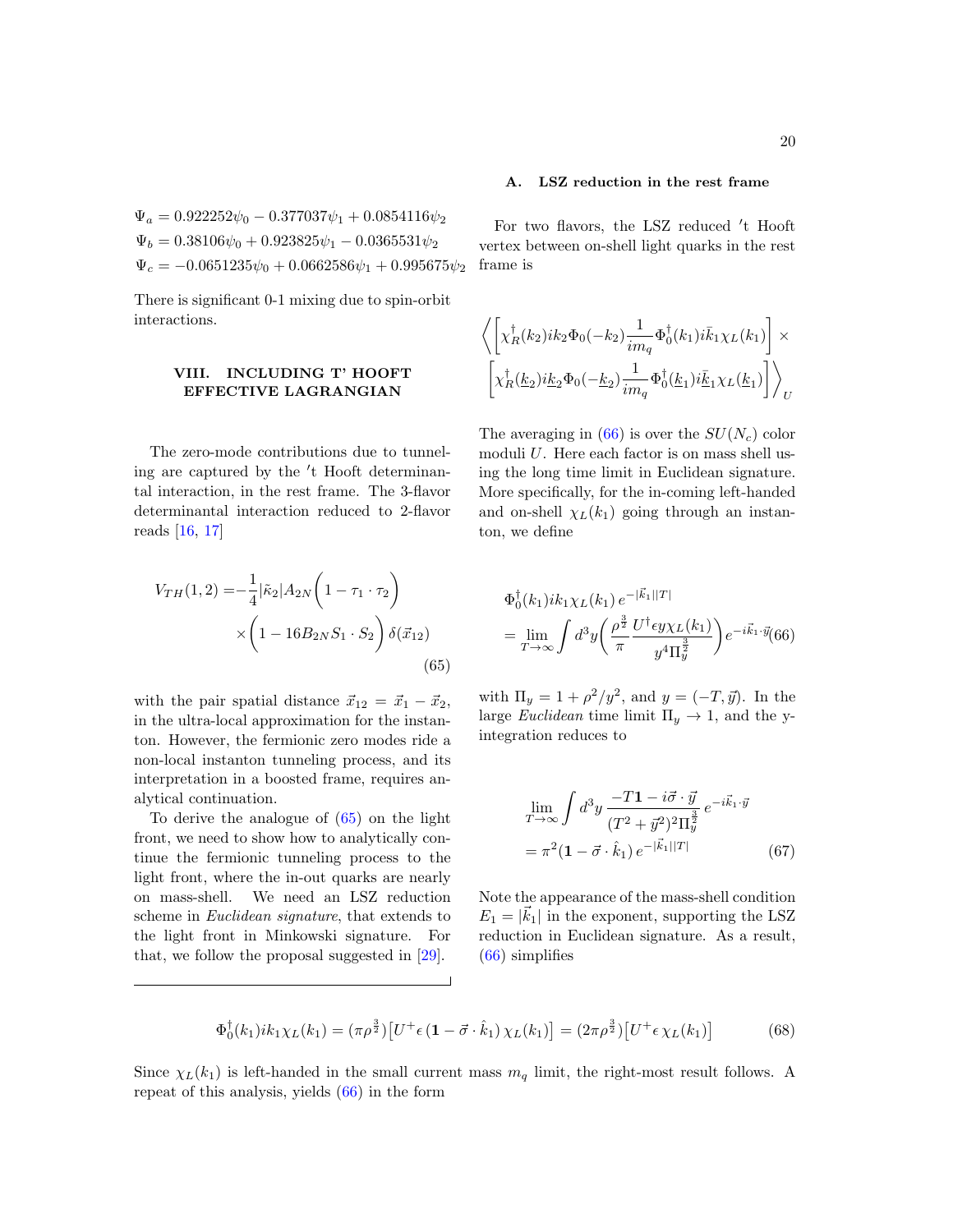<span id="page-20-2"></span>
$$
\left(\frac{4\pi^2\rho^3}{im_q}\right)^2 \left\langle \left[\chi_R^\dagger(k_2)\epsilon U\right] \left[U^\dagger \epsilon \chi_L(k_1)\right] \times \left[\chi_R^\dagger(\underline{k}_2)\epsilon U\right] \left[U^\dagger \epsilon \chi_L(\underline{k}_1)\right] \right\rangle_U \tag{69}
$$

### B. LSZ reduction on the light front

To carry the preceding analysis to the light front, we first carry the analogue of the LSZ reduction along  $y_+ = \cos{\theta}y_4 + \sin{\theta}y_3$  for large  $y_+$  in Euclidean signature, integrate over the remaining orthogonal directions  $y_ - = \sin \theta y_4$  −  $\cos\theta y_3$  and  $y_\perp$ , and then analytically continue  $\theta \rightarrow -i\chi$ . More specifically, the analogue of  $(67)$  is now

<span id="page-20-0"></span>
$$
\lim_{y_{+} \to \infty} \int dy_{-} dy_{\perp} e^{-ik_{1-}y_{-}-ik_{1\perp} \cdot y_{\perp}}
$$
\n
$$
\times \left( \frac{[y_{+}(\cos\theta - i\sin\theta\sigma_{3}) + y_{-}(\sin\theta + i\cos\theta\sigma_{3}) - i\sigma_{\perp} \cdot y_{\perp}]}{(y_{+}^{2} + y_{-}^{2})^{2}\Pi_{y}^{\frac{3}{2}}}\right)
$$
\n
$$
= \pi^{2} \left( (\cos\theta \mathbf{1} - i\sin\theta\sigma_{3}) - \frac{ik_{1-}}{k}(\sin\theta \mathbf{1} + i\cos\theta\sigma_{3}) - i\sigma_{\perp} \cdot y_{\perp} \right) e^{-k|y_{+}|}
$$
(70)

in the large  $y_+$  limit, with

$$
k_{1+} = \cos\theta k_4 + \sin\theta k_3
$$
  
\n
$$
k_{1-} = \sin\theta k_4 - \cos\theta k_3
$$
  
\n
$$
k = (k_{1-}^2 + k_{\perp}^2)^{\frac{1}{2}}
$$
 (71)

The analytical continuation  $\theta \to -i\chi$ ,  $y_4 \to iy_0$ and  $k_4 \rightarrow -ik_0$  yield [\(70\)](#page-20-0) in the form

<span id="page-20-1"></span>
$$
2\gamma \pi^2 (1 - \sigma_3) e^{-k|y_+|} \to \pi^2 (1 - \sigma_3) e^{-k|y_+|}
$$
\n(72)

Modulo the overall factor  $2\gamma = 2P^+/M$  (to be absorbed in the new normalization of the states on the light front),  $(72)$  is compatible with  $(68)$ in the large momentum limit.

In retrospect,  $(72)$  shows that  $(69)$  extends to the light front in the form

<span id="page-20-3"></span>
$$
\left(\frac{4\pi^2\rho^3}{im_q}\right)^2 \left\langle \left[\chi_{3R}^{\dagger}(k_2)\epsilon U\right] \left[U^{\dagger}\epsilon\chi_{3L}(k_1)\right] \times \left[\chi_{3R}^{\dagger}(k_2)\epsilon U\right] \left[U^{\dagger}\epsilon\chi_{3L}(k_1)\right] \right\rangle_U
$$
\n(73)

with the  $L, R$  polarizations solely along the 3direction. In other words, on the light front helicity and chirality are identified: a left-handed quark with spin down, flips to a right-handed quark with spin up as it tunnels through an instanton on the light front. The opposite flip takes place through an anti-instanton.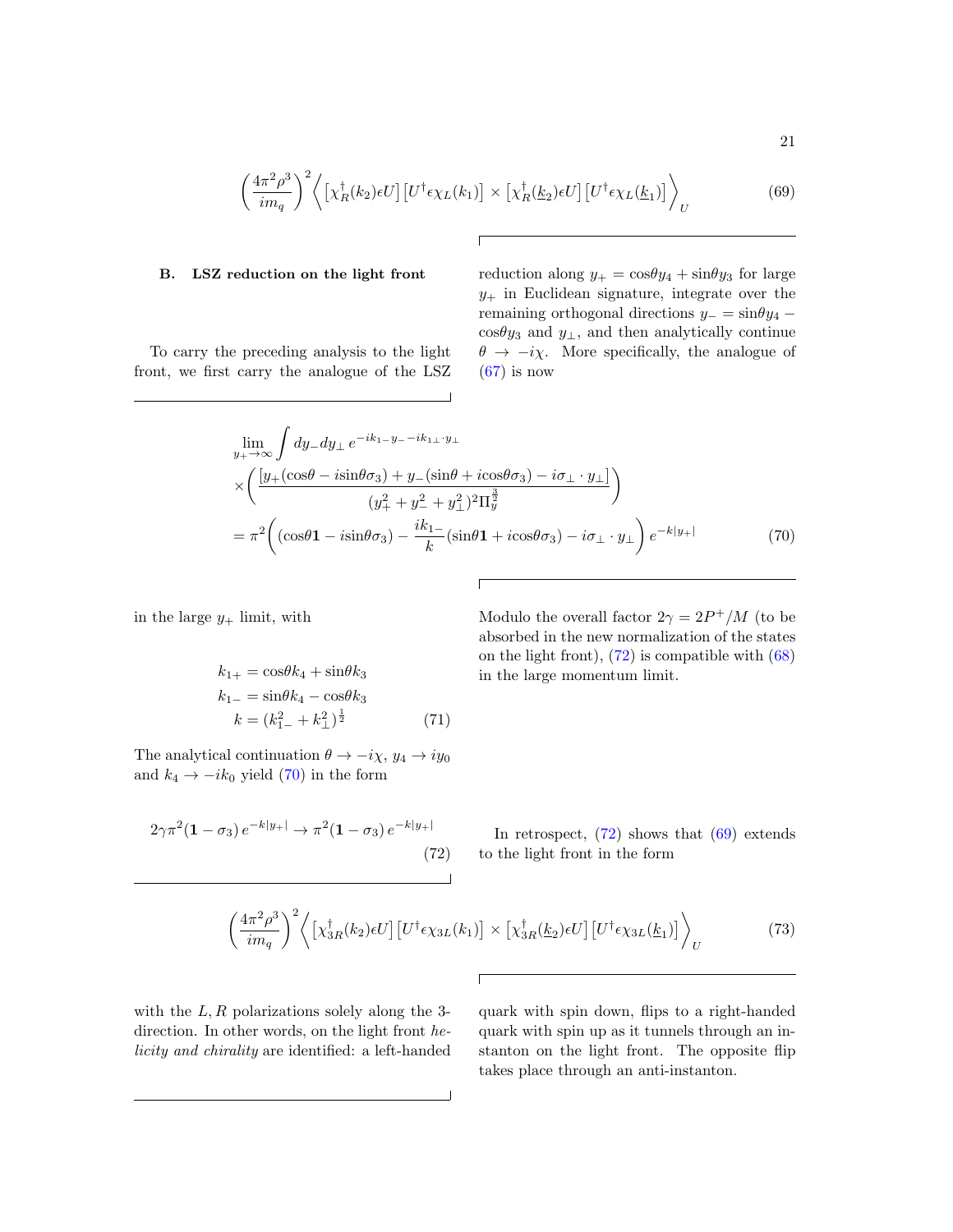## C. Zero mode induced ('t Hooft Lagrangian) interaction on the light front

[\(73\)](#page-20-3) does not carry any form factor in leading order, by the LSZ reduction. Its contribution to the invariant meson squared mass is

<span id="page-21-1"></span>
$$
-\int \prod_{i=1}^{2} \frac{dk_{i}^{+}}{4\pi k_{i}^{+}} \frac{dk_{i}^{+}}{4\pi k_{i}^{+}} \frac{dk_{i\perp}}{(2\pi)^{2}} \frac{dk_{i\perp}}{(2\pi)^{2}}
$$
  
×(2 $\pi$ )<sup>3</sup> 2 $P$ <sup>+</sup>  $\delta$   $\left(k_{1}^{+} + k_{1}^{+} - k_{2}^{+} - k_{2}^{+}\right) \delta\left(k_{1\perp} + k_{1\perp} - k_{2\perp} - k_{2\perp}\right)$   
× $\frac{n_{I+\bar{I}}}{2} \left(\frac{4\pi^{2}\rho^{3}}{im_{q}}\right)^{2} \left\langle \left[\chi_{3R}^{\dagger}(k_{2})\epsilon U\right] \left[U^{\dagger}\epsilon \chi_{3L}(k_{1})\right] \times \left[\chi_{3R}^{\dagger}(k_{2})\epsilon U\right] \left[U^{\dagger}\epsilon \chi_{3L}(k_{1})\right] + L \leftrightarrow R \right\rangle_{U}$ (74)

with the anti-instanton contribution added. Recall that in the rest frame, an effective form factor of the form (Euclidean signature)

<span id="page-21-0"></span>
$$
\left(M(k_1)M(k_2)M(\underline{k}_1)M(\underline{k}_2)\right)^{\frac{1}{2}} \to \left(M(k_{1\perp})M(k_{2\perp})M(\underline{k}_{1\perp})M(\underline{k}_{2\perp})\right)^{\frac{1}{2}}
$$
\n(75)

is induced, with  $M(k)$  the running constituent mass. [\(75\)](#page-21-0) regulates the momentum transfers, since the in-out quark pair is not on mass-shell. We expect the rightmost form factor in [\(75\)](#page-21-0) to carry to the light front when the strict mass-shell limit is lifted as noted in [\[15,](#page-34-12) [30\]](#page-34-26).

The color averaging in [\(74\)](#page-21-1) is similar to the color averaging carried in the rest frame (see Eq. 75 in [\[16\]](#page-34-13)), with the result for the bracket

<span id="page-21-2"></span>
$$
\begin{aligned}\n&\left[\left(\overline{\psi}(k_2)\psi(k_1)\overline{\psi}(k_2)\psi(k_1)+\overline{\psi}(k_2)\sigma_3\psi(k_1)\overline{\psi}(k_2)\sigma_3\psi(k_1)\right.\right.\\
&\left. -\overline{\psi}(k_2)\tau^a\psi(k_1)\overline{\psi}(k_2)\tau^a\psi(k_1)-\overline{\psi}(k_2)\tau^a\sigma_3\psi(k_1)\overline{\psi}(k_2)\tau^a\sigma_3\psi(k_1)\right)\right] \\
&\left.-4B_{2N}\left(\overline{\psi}(k_2)\sigma^a\psi(k_1)\overline{\psi}(k_2)\sigma^a\psi(k_1)+\overline{\psi}(k_2)\sigma^a\sigma_3\psi(k_1)\overline{\psi}(k_2)\sigma^a\sigma_3\psi(k_1)\right.\right.\\
&\left. -\overline{\psi}(k_2)\sigma^a\tau^b\psi(k_1)\overline{\psi}(k_2)\sigma^a\tau^b\psi(k_1)-\overline{\psi}(k_2)\sigma^a\tau^b\sigma_3\psi(k_1)\overline{\psi}(k_2)\sigma^a\tau^b\sigma_3\psi(k_1)\right)\right]\n\end{aligned} \tag{76}
$$

Besides the standard flavor-determinantal character of the squared mass operator [\(74\)](#page-21-1) after color averaging, its chief effect is to flip the helicity/chirality/spin of the in-out nearly onshell light-front quark pair, in the chiral limit.

For three light flavors  $u, d, s$  in QCD, the arguments are similar but the strange quark loops in the sea as  $\langle \bar{s}s \rangle$  < 0. The reduction to two flavors  $u, d$  is structurally identical to [\(74\)](#page-21-1), with only the overall coupling modified and sign switched. With this in mind, and in the ultra-local approximation in the invariant distance  $\xi_x$ , the reduced determinantal 2-body interaction potential at large  $N_c$  and in the flavor-singlet channel is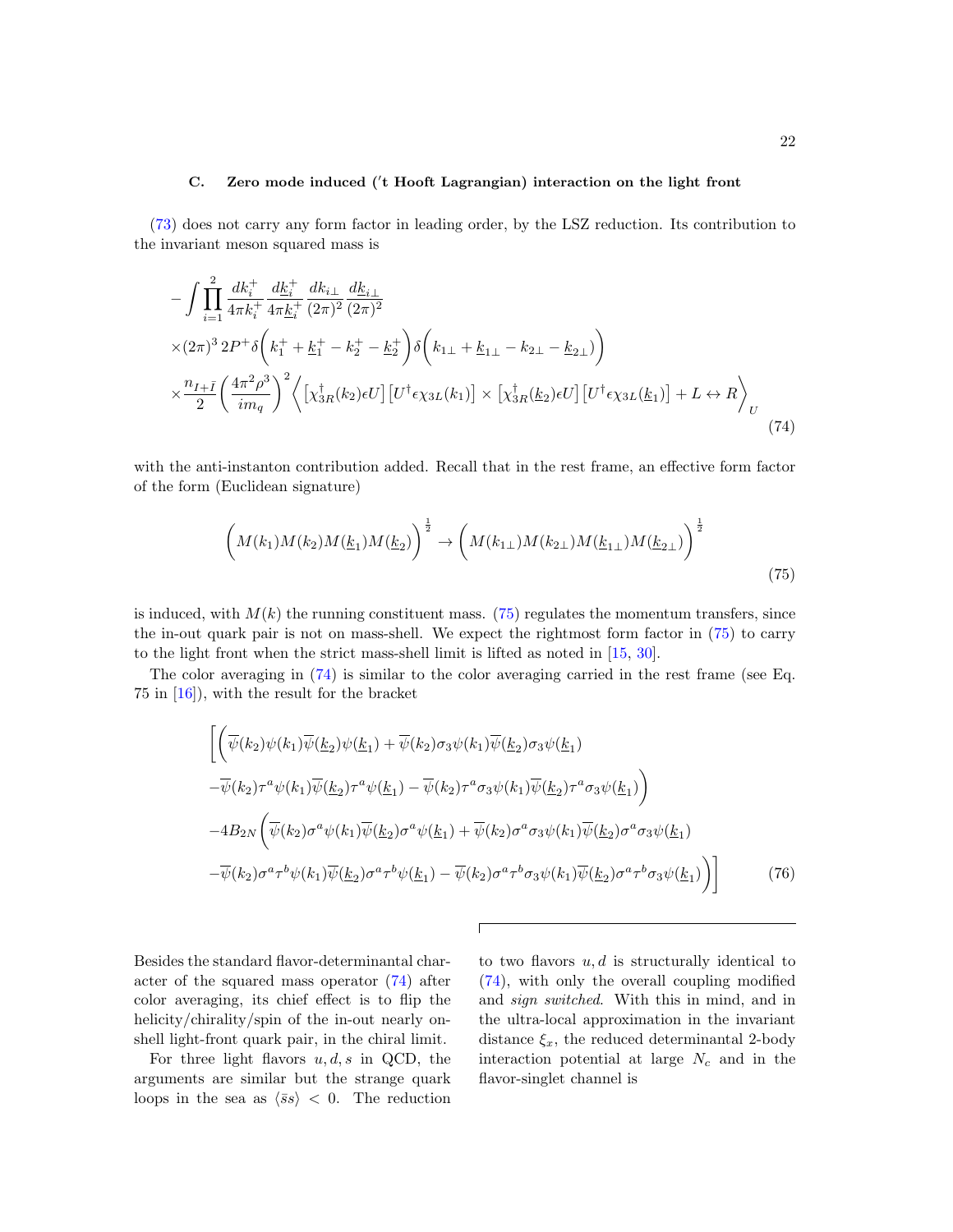<span id="page-22-2"></span>
$$
V_{TH}(\xi_x, b_\perp) \approx -|\tilde{\kappa}_2|A_{2N}\frac{1}{4}\left(1 - \tau_1 \cdot \tau_2\right)\left((S_T(1, 2) + \tilde{S}_T(1, 2)) + \sigma_{1\perp} \cdot \sigma_{2\perp}\nabla_\perp^2\right)\delta(\xi_x) \tag{77}
$$

<span id="page-22-1"></span>
$$
A_{2N} = \frac{2N_c - 1}{2N_c(N_c^2 - 1)} \qquad \tilde{\kappa}_2 = 3! G_{\text{Hooft}} \langle \bar{s}s \rangle < 0 \qquad G_{\text{Hooft}} = \frac{n_{I + \bar{I}}}{2} (4\pi^2 \rho^3)^3 \prod_{f = u, d, s} \left(\frac{1}{m_f^* \rho}\right) (78)
$$

with  $\sigma_{i\perp}$  the ⊥-Pauli matrices for particle  $i =$ 1, 2. The second bracket is the sum of the 2 particle spin tensors

<span id="page-22-0"></span>
$$
S_T(1,2) = \sigma_{1\perp}^i \sigma_{2\perp}^j (\nabla_\perp^i \nabla_\perp^j - \frac{1}{2} \delta_\perp^{ij} \nabla_\perp^2)
$$
  

$$
\tilde{S}_T(1,2) = \sigma_{1\perp}^i \sigma_{2\perp}^j (\tilde{\nabla}_\perp^i \tilde{\nabla}_\perp^j - \frac{1}{2} \delta_\perp^{ij} \tilde{\nabla}_\perp^2)
$$
 (79)

with the dual gradient  $\tilde{\nabla}^i_{\perp} = \epsilon^{ij} \nabla^j_{\perp}$ , and the spin-spin interaction. The first tensor contribution in [\(79\)](#page-22-0) stems from the reduction of the operator  $(\bar{\psi}\psi)^2$  in [\(76\)](#page-21-2) on the light front, and the second tensor contribution from the reduction of  $(\bar{\psi}\sigma_3\psi)^2$  in [\(76\)](#page-21-2). The flavor permutation  $P_{12}^f$  is manifest in [\(76\)](#page-21-2) as carried in [\(78\)](#page-22-1)

$$
\frac{1}{4}(1 - \tau_1 \cdot \tau_2) = \frac{1}{2}(1 - P_{12}^f)
$$

This is just the projector on the flavor singlet states. This is at the origin of the famed t'Hooft determinantal interaction, which helps solve the  $U(1)$  problem for the 3-flavor case. (Note that the interaction is repulsive in the un-projected 3-flavor U(1) channel).

Both spin contributions in  $(77)$  flip the spin of the incoming quark pair from L-down to Rup in the instanton contribution, and vice-versa in the anti-instanton contribution. In the ultralocal approximation, we may ignore the tensor interaction and trade  $\nabla^2_{\perp} \to 1/\rho^2$ , hence the instanton induced interaction in the 2-flavor singlet channel,

$$
-|\tilde{\kappa}_2|A_{2N}\frac{1}{2}(1-\tau_1\cdot\tau_2)S_{1\perp}\cdot S_{2\perp}\delta(\rho^2\xi_x)
$$
\n(80)

The nature of the instanton induced interactions in the other meson channels with different spin-flavor, is manifest in the individual contributions in the Fierzed form [\(76\)](#page-21-2), with no contribution to the vector and pseudo-vector channels. For instance, in the pion channel, the light front interaction is

$$
|\tilde{\kappa}_2|A_{2N}\frac{1}{4}\tau_1\cdot\tau_2\,S_{1\perp}\cdot S_{2\perp}\delta(\rho^2\xi_x)\,,\quad(81)
$$

which is attractive in the isospin-triplet and spin-singlet state, key for a massless pion. This point has been addressed in the literature many times before, including briefly in this series [\[17\]](#page-34-14). If we were to treat this interaction perturbatively, it may appear that we should fit the magnitude of the 4-fermion coupling constant to put the total pion mass to zero. However, this is not correct. This effect is dominant and leading in the pion channel, and should not be treated perturbatively, as we showed qualitatively in [\[17\]](#page-34-14). For any large enough coupling (and thus instanton density) it breaks chiral symmetry and (in the chiral limit) produces exactly massless Nambu-Goldstone modes, the pions. Yet to show that quantitatively, we need to re-derive the essentials of chiral symmetry breaking on the light front, a task we do not consider in this series.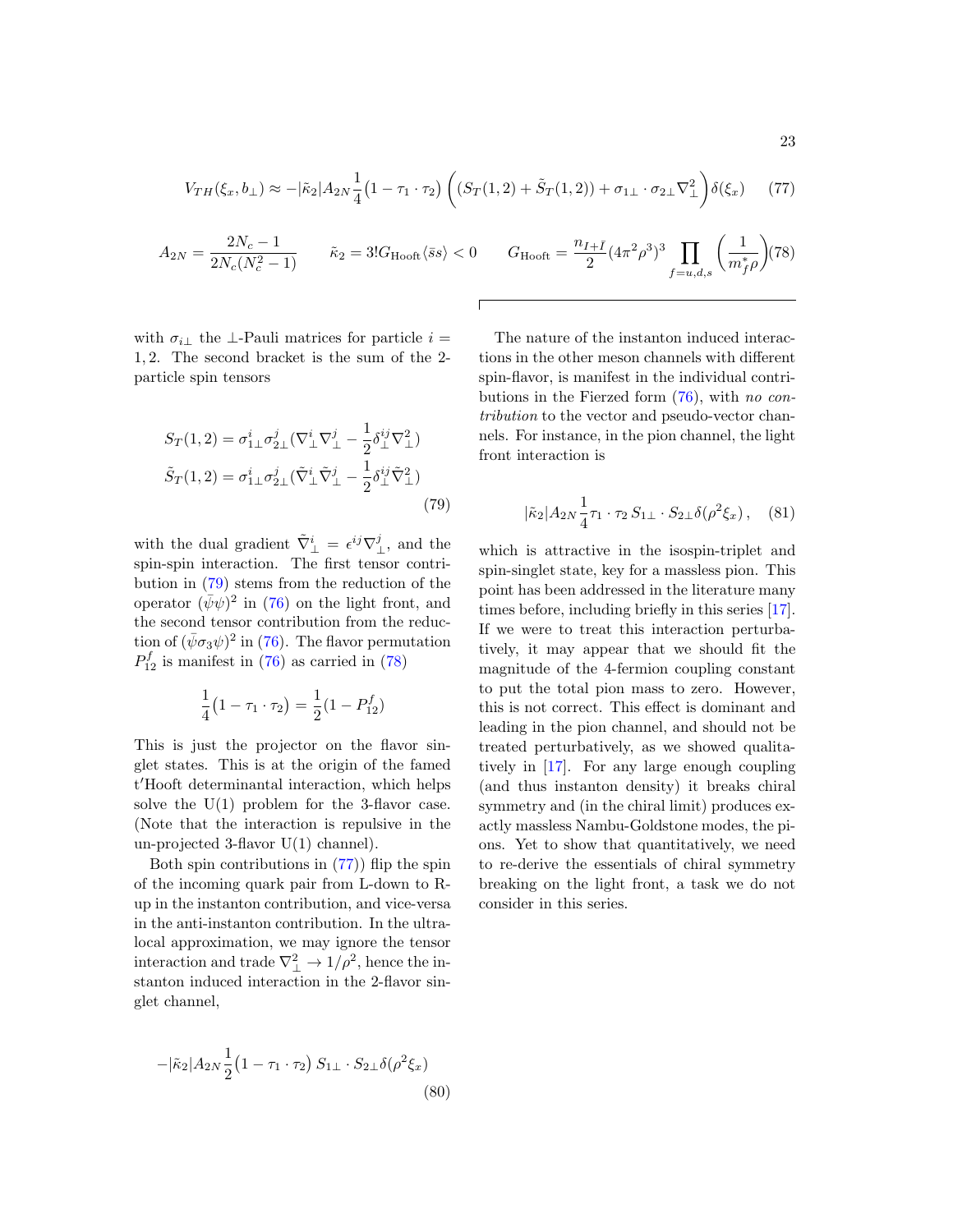#### <span id="page-23-0"></span>IX. VARIOUS OBSERVABLES

#### A. Parton distribution functions

The parton distributions functions or PDFs count the parton content of a given hadronic state. They are matrix elements of various operators sandwiched between pertinent light front wavefunctions. For the hadronic states [\(47](#page-13-0)[-48\)](#page-13-1) limited to the lowest 2-particle wavefunction contributions with net helicity zero, the pseudo-scalar and vector PDFs are given by

$$
q_{P,V}(x) = \int \frac{d^2 k_{\perp}}{(2\pi)^3} \left( |\psi_0^{P,V}|^2 + |\psi_1^{P,V}|^2 + |\psi_{-1}^{P,V}|^2 \right)
$$
\n(82)

with  $q_{P,V}(\bar{x}) = q_{P,V}(x)$  for the anti-particles. The PDFs normalize to 1 using  $(51)$ , which is the charge sum rule for a given hadron. In the 2-particle approximation, the momentum sum rule is automatically fulfilled

$$
\int_0^1 dx \left( x q_{P,V}(x) + \bar{x} q_{P,V}(\bar{x}) \right) = 1 \quad (83)
$$

#### B. Distribution amplitudes

The distribution amplitudes DAs are defined as matrix elements of certain nonlocal operators on the light cone, sandwiched between the vacuum and pertinent hadronic states. They capture the longitudinal momentum, and transverse location of a parton in the hadronic state.

DAs are widely used in the theory of hard exclusive reactions, such as the hadronic formfactors in elastic scattering, and heavy meson semi-leptonic decays. At high momentum transfer, factorization allows a split of the scattering amplitude into a "hard block operator", sandwiched between two DAs. The moments of various DAs have been calculated on the lattice, for a reviews see  $[31]$ .

The DAs are classified by the twist (dimension minus spin) of the operator involved. To give an example, since the early 1980's, most exclusive reactions involving the pions are based on the following three DAs

<span id="page-23-1"></span>
$$
\int_{-\infty}^{+\infty} \frac{p^+ dz^-}{2\pi} e^{ixp \cdot z} \langle 0 | \overline{d}_{\beta}(0) [0, z] u_{\alpha}(z) | \pi^+(p) \rangle
$$
  
= 
$$
\left( + \frac{if_{\pi}}{4} \gamma^5 \left( \rlap{\psi} \varphi_{\pi^+}^A(x) - \chi_{\pi} \varphi_{\pi}^P(x) - i \chi_{\pi} \sigma_{\mu\nu} \frac{p^{\mu} n^{\nu}}{p \cdot n} \frac{\varphi_{\pi}^{\prime T}(x)}{6} \right) \right)_{\alpha\beta}
$$
(84)

with  $n^{\nu}$  a light-like vector in the z-direction. Note that although these matrix elements are nonlocal, the integral is just one-dimensional, taken along the light cone coordinate. The symbol  $[x, y]$  is the shorthand notation for the gauge link between two points on the light front, and  $\sigma_{\mu\nu} = \frac{1}{2i} [\gamma_{\mu}, \gamma_{\nu}]$ . In this example the first term contains momentum, while the other two do not. Therefore the axial A-DA is

of leading twist, while the two others  $P, T\text{-}DA$ are subleading (next twist) at large momentum  $p \rightarrow \infty$ .

The three functions  $\varphi^{i}(x)$  have indices  $i =$  $A, P, T$  standing for axial, pseudoscalar and tensor gamma matrices in the operator. They are all normalized to 1. Their explicit definition follows from [\(84\)](#page-23-1) by inversion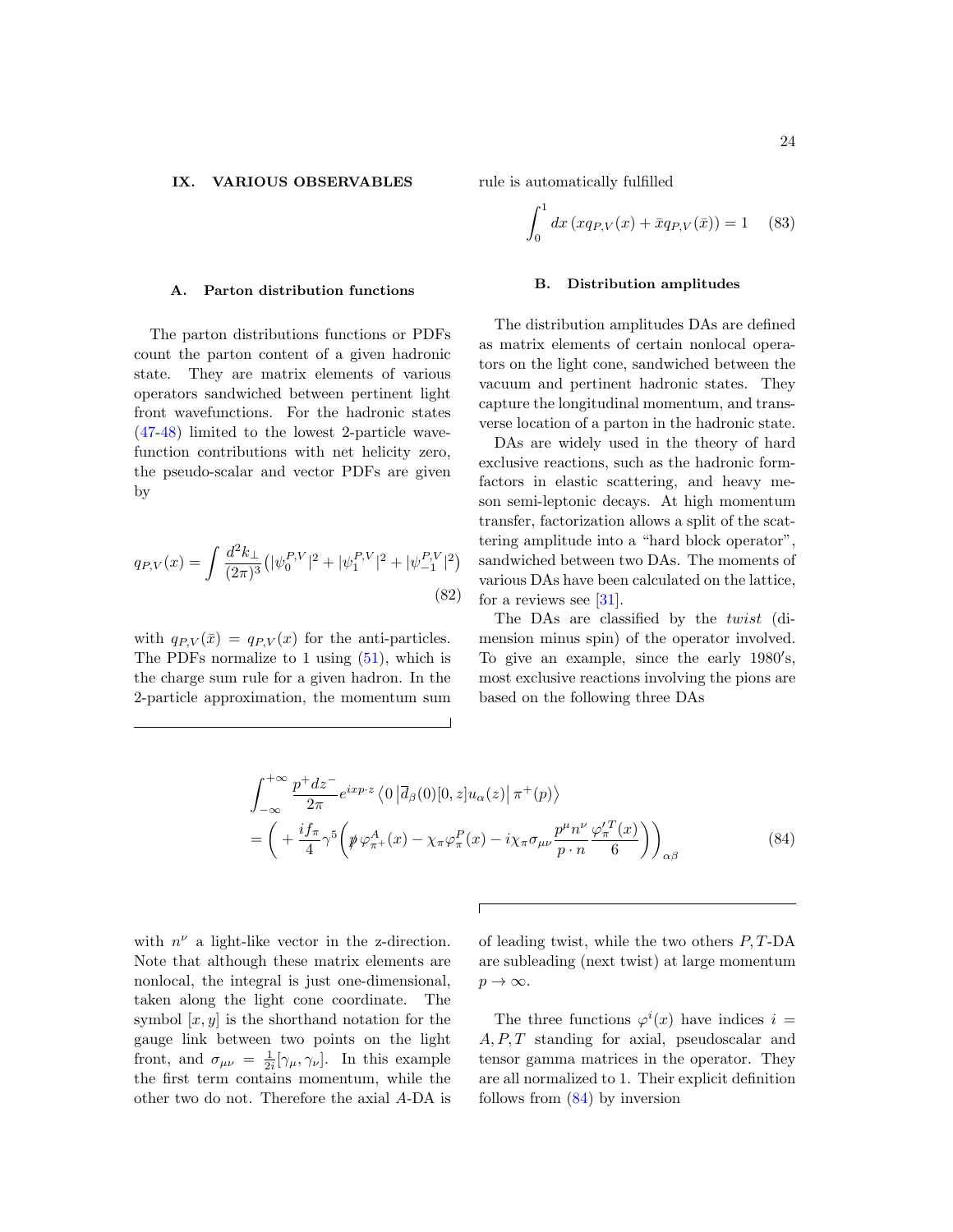<span id="page-24-0"></span>
$$
\varphi_{\pi^{+}}^{A}(x) = \frac{1}{if_{\pi}} \int_{-\infty}^{+\infty} \frac{dz^{-}}{2\pi} e^{ixp \cdot z} \langle 0 | \overline{d}(0) \gamma^{+} \gamma_{5}[0, z] u(z) | \pi^{+}(p) \rangle
$$
  
\n
$$
\varphi_{\pi^{+}}^{P}(x) = \frac{1}{f_{\pi} \chi_{\pi}} \int_{-\infty}^{+\infty} \frac{p^{+} dz^{-}}{2\pi} e^{ixp \cdot z} \langle 0 | \overline{d}(0) i \gamma_{5}[0, z] u(z) | \pi^{+}(p) \rangle
$$
  
\n
$$
\varphi_{\pi^{+}}^{T'}(x) = \frac{-6}{f_{\pi} \chi_{\pi}} \frac{p^{\mu} n^{\nu}}{p \cdot n} \int_{-\infty}^{+\infty} \frac{p^{+} dz^{-}}{2\pi} e^{ixp \cdot z} \langle 0 | \overline{d}(0) \sigma_{\mu\nu} \gamma_{5}[0, z] u(z) | \pi^{+}(p) \rangle
$$
(85)

The constants DAs are normalized to 1. The axial pion DA is normalized by the weak pion decay constant  $f_{\pi} \approx 133 \text{ MeV}$ , and the pseudoscalar and tensor pion DAs are normalized by  $\chi_{\pi}$  which follows from the chiral algebra. These chiral parameters are a measure of the pion wavefunction at the origin of the transverse plane (zero transverse distance  $b_{\perp} = 0$ . The DAs are only a function of the longitudinal momentum  $x$ .

### Pion axial DA:

To relate the pion axial DA in [\(85\)](#page-24-0) to the pseudoscalar light front wavefunction with helicity-0 in  $(47)$ , we note the identity

$$
\tau_{ud}^{+}\left(\frac{1}{4}\gamma^{5}\rlap{\,/}p\right)_{\alpha\beta} =
$$
\n
$$
\frac{1}{2}\frac{1}{\sqrt{4x\bar{x}}} \left(u_{\alpha\uparrow}(1)\bar{d}_{\beta\downarrow}(2) - u_{\alpha\downarrow}(1)\bar{d}_{\beta\uparrow}(2)\right)
$$
(86)

in the light front limit. With this in mind, the leading twist-2 or axial distribution amplitude for  $P = \pi^+$  (or any pseudoscalar) in [\(85\)](#page-24-0), matches the  $m = 0$  contribution in [\(47\)](#page-13-0)

$$
\varphi_P^A(x) = \frac{2\sqrt{N_c}}{f_P} \int \frac{dk_\perp}{(2\pi)^3} \psi_0^P(x, k_\perp) \quad (87)
$$

By the same reasoning, the corresponding contribution for the vectors, matches the  $m = 0$ contribution in [\(48\)](#page-13-1)

$$
\varphi_V(x) = \frac{2\sqrt{N_c}}{f_V} \int \frac{dk_\perp}{(2\pi)^3} \psi_0^V(x, k_\perp) \quad (88)
$$

### Pion tensor DA:

To relate the tensor pion DA amplitude in [\(85\)](#page-24-0) to the pseudoscalar light front wavefunction with helicity-1 in  $(47)$ , we note that the dominant tensor matrix element on the light cone reads

$$
\langle 0|\overline{d}(0)i\sigma^{+i}\gamma_5 u(z^-, z_\perp)|\pi^+(p)\rangle
$$
  
=  $2p^+ \frac{\partial}{\partial z^i_\perp} \psi_1^P(z^-, z_\perp)$  (89)

with  $(x = k^+/p^+)$ 

$$
\psi_1^P(x, k_\perp) = \int dz^- dz_\perp e^{i(k^+ z^- - k_\perp \cdot z_\perp)} \psi_1^P(z^-, z_\perp)
$$
\n(90)

Note the relation  $\psi_{\pm 1}^P(x, k_\perp) = k_\perp^{\pm} \psi_1^P(x, k_\perp)$ with  $k_{\perp}^{\pm} = k_x \pm ik_y$ . A comparison with [\(85\)](#page-24-0) shows that the twist-3 pion distribution amplitude in  $\varphi_T(x, k_\perp)$  matches the  $m = 1$  contribution in [\(47\)](#page-13-0) through

$$
\frac{\partial}{\partial k^i_\perp} \varphi_T(x, k_\perp) = \frac{6}{f_\pi \chi_\pi} k^i_\perp \psi_1^P(x, k_\perp) \tag{91}
$$

#### Bottomium DA:

The generic LFWFs depend on all three variables  $x, b_\perp$ . The DAs are LFWF's at the origin in the coordinate representation, or the overall integral

$$
\Psi_{nm}(b_{\perp} = 0, x) = \int \frac{d^2 k_{\perp}}{(2\pi)^2} \Psi_{nm}(k_{\perp}, x) \quad (92)
$$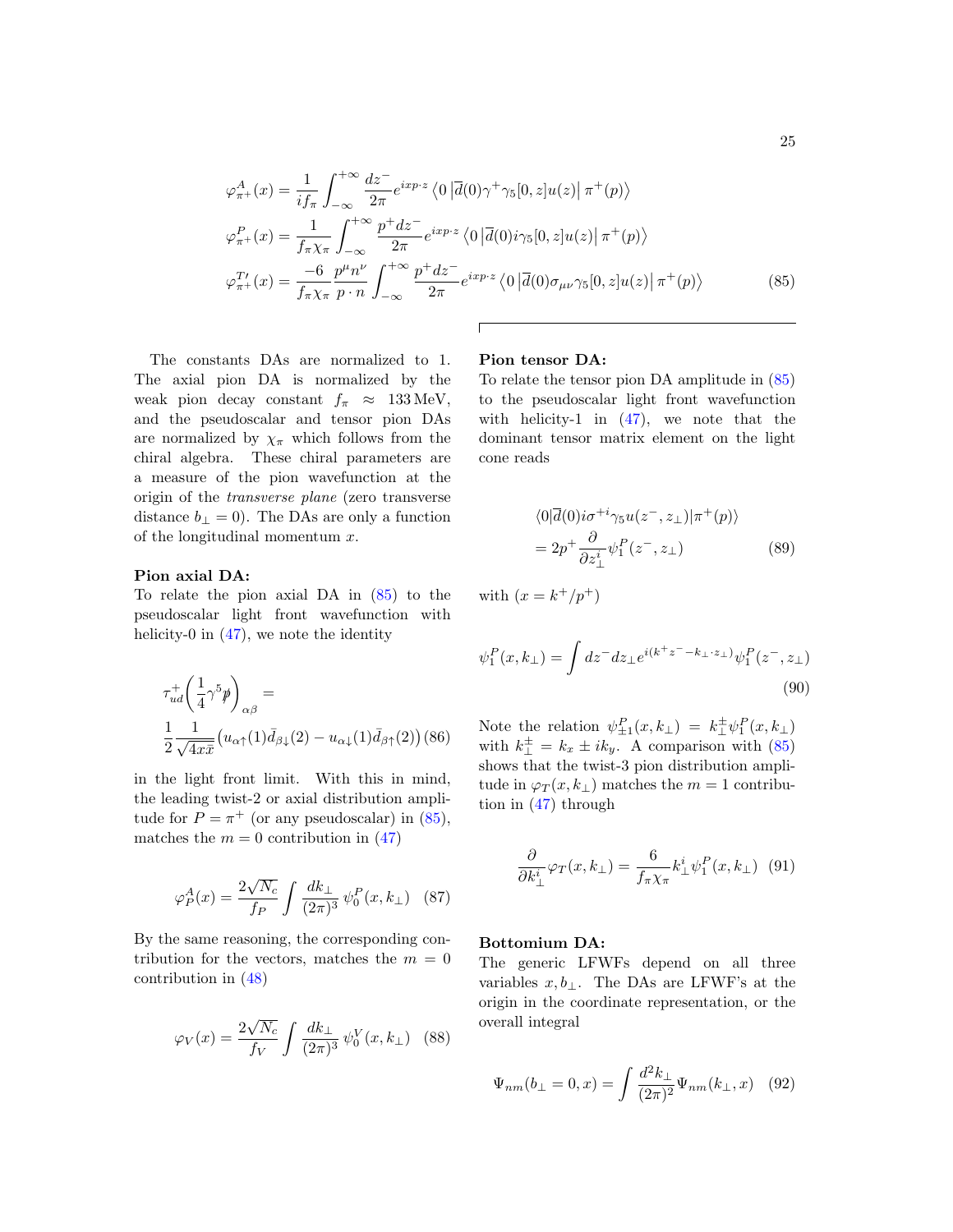

<span id="page-25-0"></span>FIG. 7. Distribution amplitudes for bb (upper) and a "generic" light  $\bar{q}q$  meson (lower) as a function of x, for the three lowest states  $n = 0, 1, 2$ . For bottomium, the difference between the three curves is too small to be visible. For the light meson, the differences are visible. With increasing  $n$ , the DAs become narrower and higher at  $x = \frac{1}{2}$ .

in the momentum representation. They are normalized so that the integral over  $x$  is one. In Fig. [7](#page-25-0) we show the DAs for  $n = 0, 1, 2$  LFWFs, for  $\bar{b}b$  and generic  $\bar{q}q$  mesons.

Note first, that the heavier the meson, the slower the quark motion, with the DAs concentrated near  $x = \frac{1}{2}$ . Note also, that the bottomonia states with different orbital momenta  $m$ , have practically the same DAs. Note finally, that the oscillations in the DAs for bottomonia, are an artifact of the small basis set of functions in  $x$ , we used. Before normalization, the lowest bottomium DA reads

$$
DA(n = 0, m = 0) \sim (2.19\sin(\pi x) -1.79\sin(3\pi x) + 1.16\sin(5\pi x) - 0.44\sin(7\pi x)).
$$

Note that the signs of the harmonics alternate, with a net effect being a suppression of the DA near the edges  $x \to 0, 1$ .

### Decay constants:

These matrix elements are best interpreted in the chiral basis. For the pseudoscalar pion, the leading twist-2 DA  $\varphi_{\pi}(x)$  is *chirally-diagonal*, but the subleading twist-3 are chirally nondiagonal. Fortunately, a matrix related the chiral basis to the spin basis has been already defined in the previous section.

The weak pion decay constant follows

$$
\langle 0|\overline{d}(0)\gamma^{\mu}(1-\gamma^{5})u(0)|\pi^{+}(p)\rangle = -\text{Tr}\left(\gamma^{\mu}(1-\gamma^{5})\left(\frac{i}{4}\gamma^{5}\rlap/p\right)\right)2\int\frac{dk_{\perp}}{(2\pi)^{3}}\frac{dx}{\sqrt{N_{c}}}\,\psi_{0}^{P}(x,k_{\perp})\equiv if_{\pi}\,p^{\mu}\tag{93}
$$

with the trace referring to color-spin. The generic pseudo-scalar weak decay constant is then  $f_P = 2\sqrt{ }$ 

$$
f_P = 2\sqrt{N_c} \int \frac{dk_\perp}{(2\pi)^3} dx \,\psi_0^P(x, k_\perp) \quad (94)
$$

Similar arguments applied to the weak decay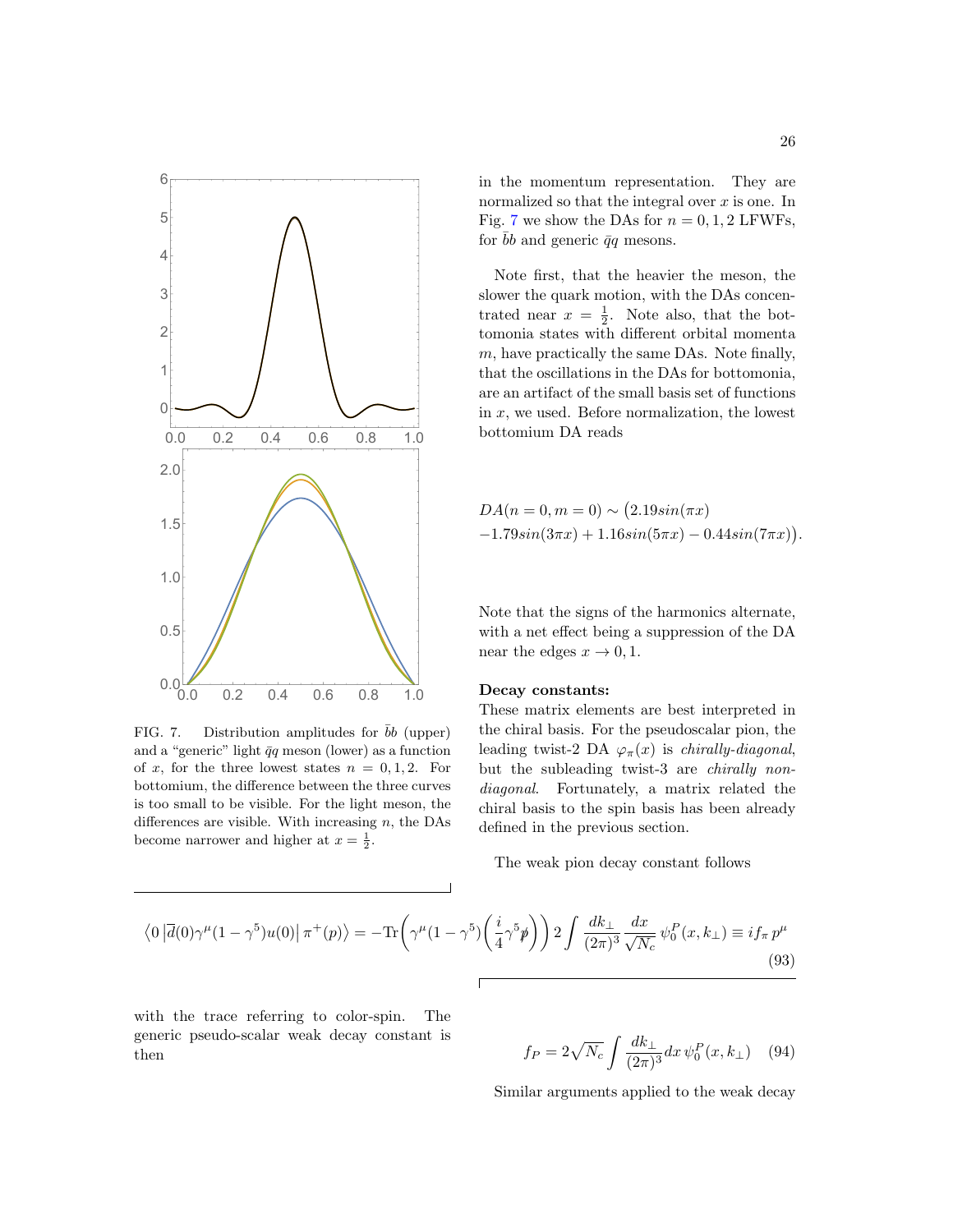constant of the  $V = \rho^+$  meson defined as

$$
\langle 0|\overline{d}(0)\gamma^{\mu}u(0)|\,\rho^{+}(p)\rangle = \epsilon^{\mu}(p)m_{\rho}f_{\rho} \quad (95)
$$

yield the generic vector decay constant

$$
f_V = 2\sqrt{N_c} \int \frac{dk_{\perp}}{(2\pi)^3} dx \, \psi_0^V(x, k_{\perp}) \quad (96)
$$

### Chiral constant:

Isospin symmetry and charge conjugation force  $\varphi_{\pi}(x) = \varphi_{\pi}(\overline{x})$ . As pointed out ini-

tially in [\[32\]](#page-34-28), there are two twist-3 and chi*rally non-diagonal* independent DA  $\varphi_{\pi}^{P}(x)$  and  $\varphi_{\pi}^{T}(x)$ , characterizing the pseudoscalar and tensor strength in the pion respectively. The latters are tied by the current identity

$$
\partial^{\nu} (\overline{d}(0)\sigma_{\mu\nu}\gamma_5 u(z)) \n= -\partial_{\mu} (\overline{d}(0)i\gamma_5 u(z)) + m \overline{d}(0)\gamma_{\mu}\gamma_5 u(z) (97)
$$

and share the same couplings. The value of the dimensionful coupling constant  $\chi_{\pi}$  can be fixed by the divergence of the axial-vector current and the PCAC relation

$$
(m_u + m_d) \langle 0 | \overline{d}(0) i \gamma^5 u(0) | \pi^+(p) \rangle =
$$
  
-(m\_u + m\_d) \operatorname{Tr} \left( i \gamma^5 \left( \frac{i f\_\pi}{4} \gamma^5 \chi\_\pi \right) \right) \int\_0^1 dx \, \varphi\_\pi^P(x) = (m\_u + m\_d) f\_\pi \chi\_\pi (98)

with  $\varphi_{\pi}^{P}(x)$  normalized to 1. Using the Gell-Mann-Oakes-Renner relation

$$
f_{\pi}^2 m_{\pi}^2 = -2(m_u + m_d) \langle \overline{q}q \rangle \tag{99}
$$

with  $|\langle \overline{q}q \rangle| \approx (240 \,\text{MeV})^3$ , which yields

$$
\chi_{\pi} = \frac{m_{\pi}^2}{(m_u + m_d)}\tag{100}
$$

#### C. Form-factors

Elastic scattering is the simplest exclusive process, and the corresponding mesonic formfactors have been studied extensively theoretically and experimentally, for about five decades. Here we do not have space for a review of their history, let us just say that early asymptotic predictions at large  $Q^2$ , based on one-gluon exchange, are not yet met, neither in experiment or on the lattice.

(The "semi-hard" domain  $Q^2 \sim few GeV^2$ is dominated by nonperturbative effects. In particular, in our previous paper [\[33\]](#page-34-29), we have calculated the instanton-induced contributions to the hard block, and showed that they are comparable to the perturbative amplitudes. When combined, they reproduce the experimental/lattice data, provided that the diluteness parameter is not small  $\pi^2 n_{I+\bar{I}} \rho^4 = O(1)$ .)

On the light front, the form factors follow from the Drell-Yan-West construction using the good current  $J^{+} = J^{0} + J^{3}$  [\[34,](#page-34-30) [35\]](#page-34-31). The analogue of the Breit-frame with fixed energy in the rest frame, is the Drell-Yan frame in the light front frame, with fixed longitudinal momentum  $P^+ = P'^+$ , for  $P' = P + q$  with space-like squared momentum transfer  $q^2 = -Q^2 = -q_{\perp}^2$ . The key feature of this choice of current and frame, is that the vacuum production and annihilation diagrams are suppressed, and parton number is conserved in-out in the form-factor viewed as a process  $\gamma^* + P \to P'$ .

For instance, the Drell-Yan-West form-factor for charged pseudo-scalars is helicity preserving with [\[34](#page-34-30)[–36\]](#page-34-32)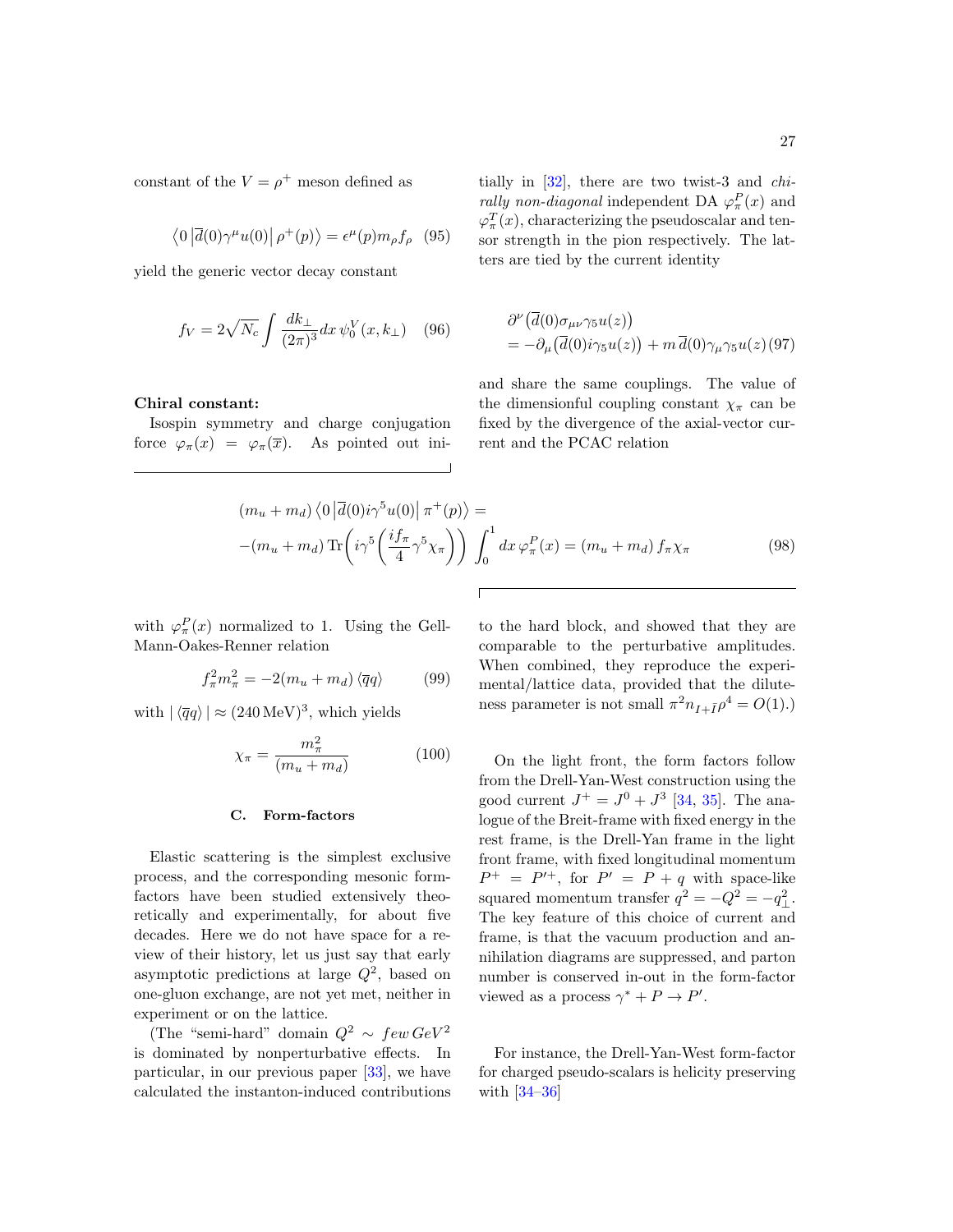$$
F_P(Q^2) = \langle P', 0, 0 | \frac{J^+(0)}{2P^+} | P, 0, 0 \rangle
$$
  
= 
$$
\int_0^1 dx \int \frac{dk_\perp}{(2\pi)^3} \psi_0^{P*}(x, k_\perp + \bar{x}q_\perp) \psi_0^P(x, k_\perp)
$$
 (101)

in the 2-particle approximation (low resolution). Similar expressions for the charged vectors can be derived. The thorough analyses of these form factors will be given in a sequel.

#### <span id="page-27-0"></span>X. CONCLUSIONS

The chief aim of this series of papers is to derive the light-front Hamiltonian  $H_{LF}$  and corresponding wave functions from first principles, using the theoretical and empirical information we have at the moment. The important distinctions between our approach and other versions of  $H_{LF}$  in the literature are among others: (i) our  $H_{LF}$  is not a model, meaning we do not invent its form, but derive it using certain approximations; (ii) therefore we do not fit any of the parameters to the experimental data, rather we use the standard values for the quark masses, the string tension  $\sigma_T$ , the perturbative coupling  $\alpha_s$  and the instanton ensemble parameters; (iii) we do not consider just one or two lowest states in each quark channel, but look for as many states as feasible, by relating the results to Regge behavior; (iv) central to our derivation, is the QCD vacuum as we know it, at low resolution.

In a wider perspective, these works continue to bridge light front physics with the development in Euclidean space-time. The latter – lattice QCD simulations and semiclassical ensembles of instantons – have elucidated a rich vacuum structure dominated by inhomogeneous and topologically nontrivial gauge configurations. These configurations explain why chiral symmetry is spontaneously broken, and account for the emergence of mass through running quark effective masses.

A massless left-handed quark tunneling through an instanton emerges as a right-handed massless quark as a topological zero mode, a remarkable manifestation of the of axial anomaly. This phenomenon is the essence of the dynamical breaking of chiral symmetry, which yields a running constituent mass. The collectivization of these zero modes, is well undertstood from detailed numerical studies of instanton ensembles carried in the 1990's, and produces an octet of massless Nambu-Goldstone modes. The QCD vacuum possesses the "Zero Mode Zone" with no gap near zero Dirac eigenvalue. In a way, we may say that the QCD vacuum is 'metallic', with the scalar and vector mesons as weakly correlated 'excitons'.

However, chiral symmetry breaking is not the only instanton-induced effect. Apart of wellisolated instantons producing near-zero Dirac modes, there are also more numerous fluctuations which can be described as instantonantiinstanton molecules. In the first paper of the series  $[16]$ , we showed that by including them in Wilson line correlators, we can account for a significant part of the central inter-quark potential, as well as the spin-dependent potentials in heavy quarkonia.

The light front observables at large normalization scale  $\mu^2$  paint a picture of hadrons containing multiple gluons, and a rich quarkantiquark sea. Yet at small resolution, of the order of  $\mu \sim 1/\rho \approx 600 \, MeV$ , we expect this picture to morph into the spectroscopic quark model, dominated by the minimal (2 for mesons, 3 for baryons) configurations. This is especially obvious for heavy quarkonia, which is the focus in this paper.

"Potentials" independent and dependent on spin variables, are defined via certain nonlocal observables, such as the well known Wilson lines. We know how to evaluate them in the Euclidean version of the QCD vacuum, on the lattice or when it can be regarded as a correlated ensemble of certain topological solitons, such as instantons and anti-instantons.

Bridging Euclidean vacuum with the light front, is one of the major challenge for theory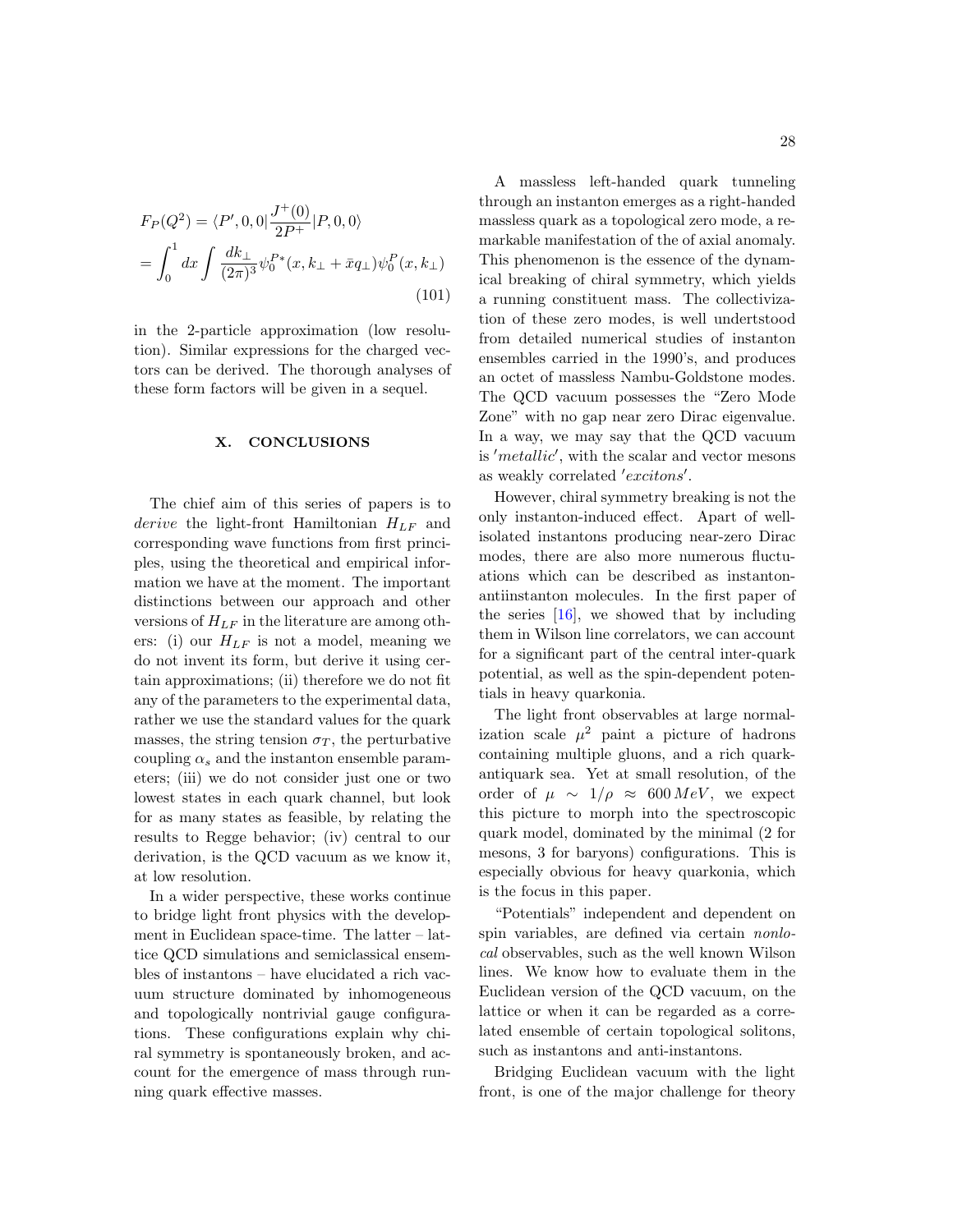today. In the second paper [\[17\]](#page-34-14), we outlined a method to do so, by performing calculations in Euclidean space-time, and then analytically continuing the results (not the field configurations themselves). Wilson loop correlators are mapped on the light front, in terms of a slope angle  $\theta$  in Euclidean signature, that is continued to  $-i\chi$  (the rapidity) in Minkowski signature. This proposal was made long ago, and tested both at the perturbative [\[18\]](#page-34-15), and nonperturbative [\[19,](#page-34-16) [20\]](#page-34-17) levels.

In a way, this proposal is different, although similar in spirit, to the large momentum effective approach [\[1\]](#page-33-0), where Euclidean equal-time correlators are made to asymptote their light cone counterparts. The large momentum limit in this case, is analogous to the large rapidity  $\theta \rightarrow -i\gamma$  continuation in our case.

Finally, in this paper we explore the fortunate fact that on the light front, all hadrons – from bottomonia to the pions – can be approached from the same LF Hamiltonian. In the first approximation, it is just a transverse oscillator and longitudinal harmonic functions. In the next approximation, the non-factorizable part  $\tilde{V}$  is included. For the lowest states, its influence is not too drastic.

The next approximation brings in the Coulomb, perturbative and instanton-induced mixing, in spin and angular momenta. For heavy quarkonia these effects are suppressed by large quark masses. For light quark states, these effects are also not large, except for the ground states. The reason is that these mixing effects are short-range. Narrow Wilson loops are mostly sensitive to the topologically active instanton and anti-instanton gauge configurations and chiral symmetry breaking. Wide Wilson loops are mostly sensitive to the flux disordering gauge vortices and confinement. Contrary to common lore, the QCD vacuum is dominant on the light front too, and is central for the emergence of mass, confinement and spin mixing.

The idea to derive all LF observables – DAs, PDFs, GPDs, Form-factors – from a common model Hamiltonian, was put forth by Brodsky

and his collaborators [\[37\]](#page-34-33), and by Vary and his collaborators [\[38,](#page-35-0) [39\]](#page-35-1), with the intent to combine results of various experiments into a common framework. Their Hamiltonians were largely guessed, using insights from holographic QCD models.

Our approach is different. It is based on a derivation of a light front Hamiltonian, from well established features of the perturbative and nonperturbative QCD vacuum fields. We also used a wider set of states and quark masses, and showed that the excited states are much closer to the generic Regge trajectories. Indeed, for the excited states, the confining string becomes the only relevant physical effect, as explained in our introductory remarks in [\[16\]](#page-34-13).

Looking at all works on  $H_{LF}$ , we believe that this is just the beginning of a successful modeling of hadrons on the light front, that factors in the wealth of information from the QCD vacuum. While our analyses deal solely with mesons, their generalization to baryons is relatively straightforward. Also, one can analyze multi-quark wavefunctions of mesons (tetraquarks) and baryons (pentaquarks), the anti-quark sea etc.

In many ways, the theoretical construction and tools presented and used in these serial analyses, provide a common framework for both hadronic and nuclear physics.

#### Acknowledgements

This work is supported by the Office of Science, U.S. Department of Energy under Contract No. DE-FG-88ER40388.

## <span id="page-28-0"></span>Appendix A: Functional basis using a 2d oscillator Hamiltonian

Following our analysis in [\[17\]](#page-34-14), we use the eigenfunction basis of the "2d oscillator" imbedded in part of the Hamiltonian  $H_0$  in [\(37\)](#page-10-1). We start by recalling its generic properties, and then use it either in the momentum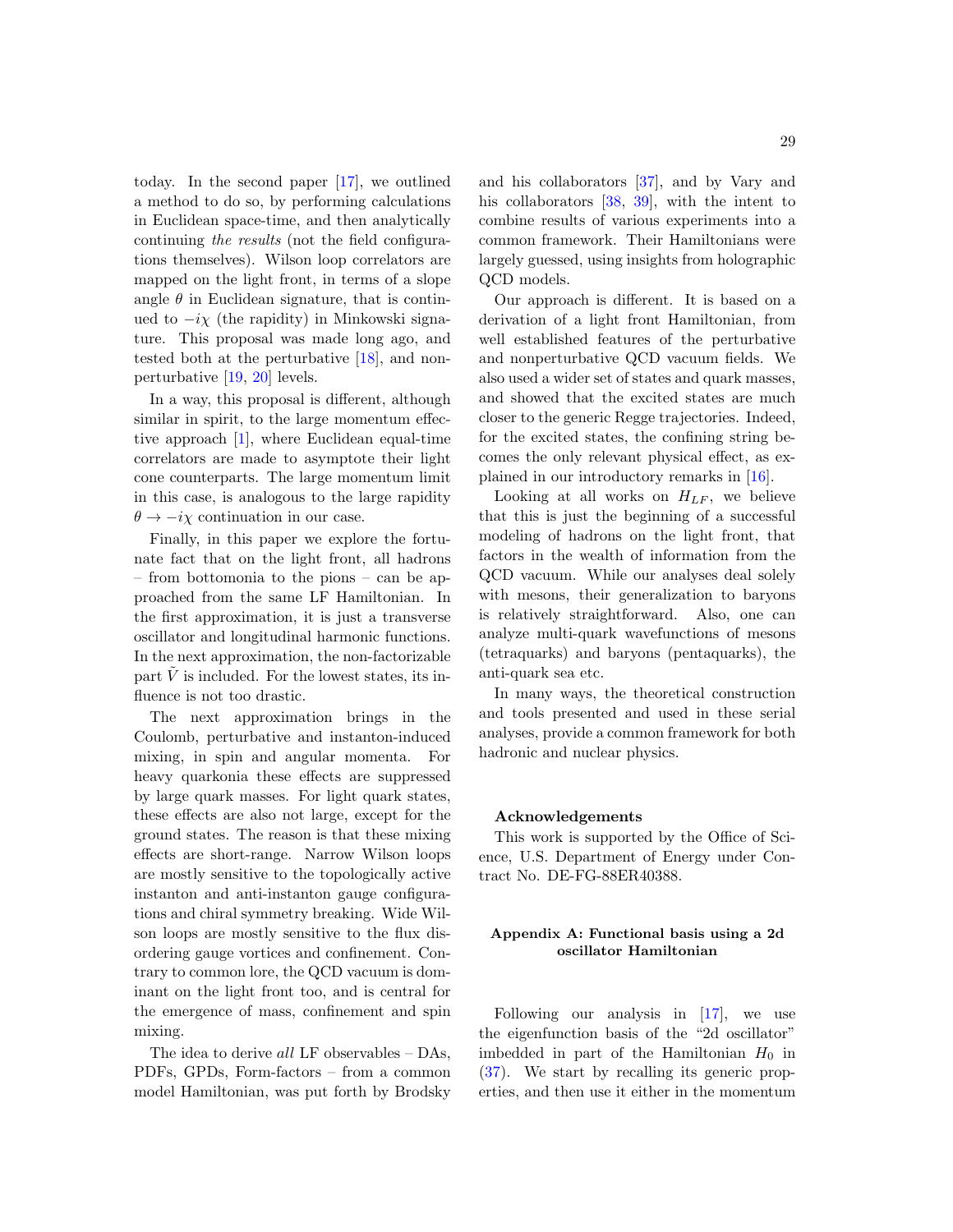or coordinate representation, whichever is more convenient.

The generic Hamiltonian is

$$
H_{osc} = \vec{p}^2 \frac{1}{2\mu} + \vec{\rho}^2 \frac{\mu \omega^2}{2}
$$
 (A1)

where  $\vec{\rho}$  is a 2d coordinate. One way to generate all wave functions is to use two 1d oscillator notations, but a more convenient one is to use polar coordinates.

so the Hamiltonian matrix consists of separate sectors of  $N = 3 \times 4$  size.

The basic LF Hamiltonian includes a diagonal  $H_0$  and a nonfactorizable part

$$
\tilde{V} = (M^2 + \bar{p}_{\perp}^2) \left(\frac{1}{x(1-x)} - 4\right) \tag{A2}
$$

which can be calculated either in momentum or coordinate representations.

Note that the wave functions we use here, are all normalized using

$$
\int_0^1 dx \int d^2 \rho_\perp \psi_{nm}^2(x, \rho_\perp) = 1,
$$

which is natural in coordinate space. When used in momentum space, pertinent powers of  $1/(2\pi)^3$  will be added whenever needed.

The wave functions which are independent of the azimuthal angle (angular momentum zero) will be used mostly inthe momentum representation, with  $\vec{\rho}$  as the transverse momentum. The orthonormal wave functions are

<span id="page-29-1"></span>
$$
\{\psi_{n0}\}\ = e^{-\beta^2 \rho^2/2} \sqrt{\frac{1}{\pi}} \beta
$$
  
×{1, (1 -  $\beta^2 \rho^2$ ), (1 -  $2\beta^2 \rho^2 + \beta^4 \rho^4/2$ ), ...} (A3)

with the  $\beta$ -parameter given in terms of the Hamiltonian parameters  $\beta = (4a/b/\sigma_T)^{1/4}$ .

The harmonic set of orthonormal functions for longitudinal momentum fraction  $x$ , the set of functions  $\chi_l(x)$ , are labeled by *odd* integer  $l = 1, 3, 5...$ 

$$
\chi_l(x) = \sqrt{2}
$$
  
×{ $Sin(\pi x)$ ,  $Sin(3\pi x)$ ,  $Sin(5\pi x)$ ,  $Sin(7\pi x)$ , ...} (A4)

The products of these two sets, define the set of states we used fin our (angle-independent) calculations, in the momentum representation.

The part of the Hamiltonian matrix used is thus limited by three maximal values of indices  $n, m, l$ , so the total size of of the matrix is  $N \times N$ , with  $N = n_{max} m_{max} l_{max}$ . Obviously, the calculations significantly slow down with increase N, and so for this exploratory paper we use a rather modest value of  $N = 3 \times 3 \times 4$ . Furthermore, before we account for mixing of states with different orbital momenta, m is conserved,

## <span id="page-29-0"></span>Appendix B: From bottomonium to generic light mesons, on the light front

In our study in [\[17\]](#page-34-14), we focused on the light quark systems on the light front. Here we start with the other extreme with the example of bb states, for which we use for the parameter  $b = (2 * 4.8 \text{ GeV})^2$ ;  $m_b = 4.8 \text{ GeV}$ . In this section, we start with the states with zero angular momentum or  $m = 0$ . Our  $M^2(a)$  curves lead to the selection of mass minima at about  $a \approx 25$ . With this in mind, we find the following twelve eigenvalues for the squared mass

 $M^2 \approx \{360., 341., 328., 169., 161., 153., 127., 121., 114., 113., 107., 101.\}$   $(GeV^2)$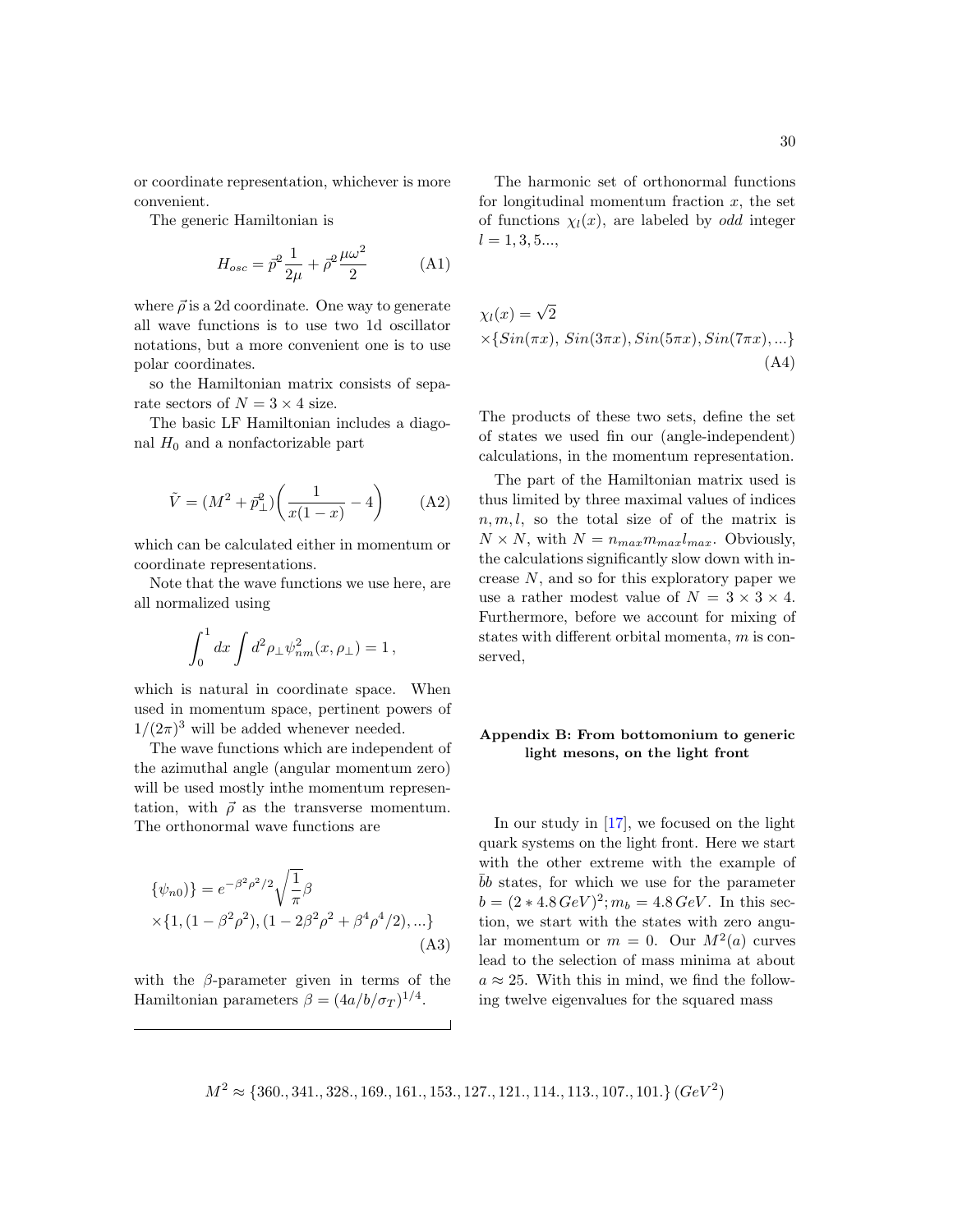The LFWF of the ground state is approximately factorized into

$$
\Psi_{00} = e^{-1.302p_{\perp}^{2}} \left( -0.915Sin(\pi x) + 0.749Sin(3\pi x) - 0.485Sin(5\pi x) + 0.183Sin(7\pi x) \right) \tag{B1}
$$

where we have omitted all terms with coefficients smaller than 0.01. Note that the ground state is then the product of just a Gaussian in transverse momentum, times certain functions of x. However, the next eigenstates are not that simple. The LFWFs for the next two states with  $n = 1, 2$  (and still independent on  $\phi$  or for  $m = 0$  are

$$
\Psi_{10} = e^{-1.302\rho^2} \left[ (0.915 - 2.410\rho^2 + 0.025\rho^4) Sin(\pi x) + (-0.749 + 1.973\rho^2 - 0.018\rho^4) Sin(3\pi x) + (0.485 - 1.279\rho^2) Sin(5\pi x) + (-0.183 + 0.484\rho^2 - 0.0025\rho^4) Sin(7\pi x) \right]
$$
(B2)

$$
\Psi_{20} = e^{-1.302\rho^2} \left[ (0.905 - 4.726\rho^2 + 3.085\rho^4) Sin(\pi x) + (-0.741 + 3.876\rho^2 - 2.533\rho^4) Sin(3\pi x) \right. \n+ (0.480 - 2.521\rho^2 + 1.651\rho^4) Sin(5\pi x) - (0.182 + 0.957\rho^2 - 0.628\rho^4) Sin(7\pi x) \right]
$$
\n(B3)

Here  $\rho^2 = \vec{p}_{\perp}^2 (GeV^2)$  and all coefficients are also in GeV units with appropriate powers. The  $\Psi_{n0}$ functions are eigenstates of H, and should not be confused with the basis set  $\psi_{nml}$  introduced above.

Their integrals of  $\Psi_{nm}$  over  $p_{\perp}$  give the DAs discussed in section  $IX$ . Their x-dependence are very similar. Their  $p_{\perp}$ -dependence is shown in Fig[.8.](#page-31-1) In contrast to the x-dependence, the  $p_T$ dependences are very different, as each curve reflects on the proper number of n zeros.

The same construction for generic light quarks with  $m_q = 0.35 \,\text{GeV}$ , was discussed in [\[17\]](#page-34-14). Here, we slightly modify the setting

by selecting the variational minima at  $a = 4$ . The  $p_{\perp}$  dependence of the first three states is shown in Fig[.8.](#page-31-1)

For reference, the squared masses of the 12 lowest eigenvalues are

$$
M^2 = 26.20, 23.70, 21.92, 15.77, 13.87, 12.28,
$$
  
8.79, 7.21, 5.77, 4.63, 3.43, 2.23 (*GeV*<sup>2</sup>)

and the lowest wave function is

$$
\Psi_{00} = e^{-7.14286\rho^2} \left( (-3.12914 + 1.86018\rho^2) - 0.72094\rho^4 \right) sin(\pi x)
$$
  
+ (0.16657 + 0.636644\rho^2 - 0.490831\rho^4) Sin[3\pi x]  
+ 0.02675555 Sin[5\pi x] + 0.111208\rho^2 Sin[5\pi x] - 0.152454\rho^4 Sin[5\pi x]  
+ 0.00919945Sin[7\pi x] + 0.0402368\rho^2 Sin[7\pi x] - 0.0577019\rho^4 Sin[7\pi x] \qquad (B4)

<span id="page-30-0"></span>Appendix C: Wave functions with non-zero angular momentum  $L_z = m$ 

The functions with nonzero orbital momentum  $m$ , are generated by the corresponding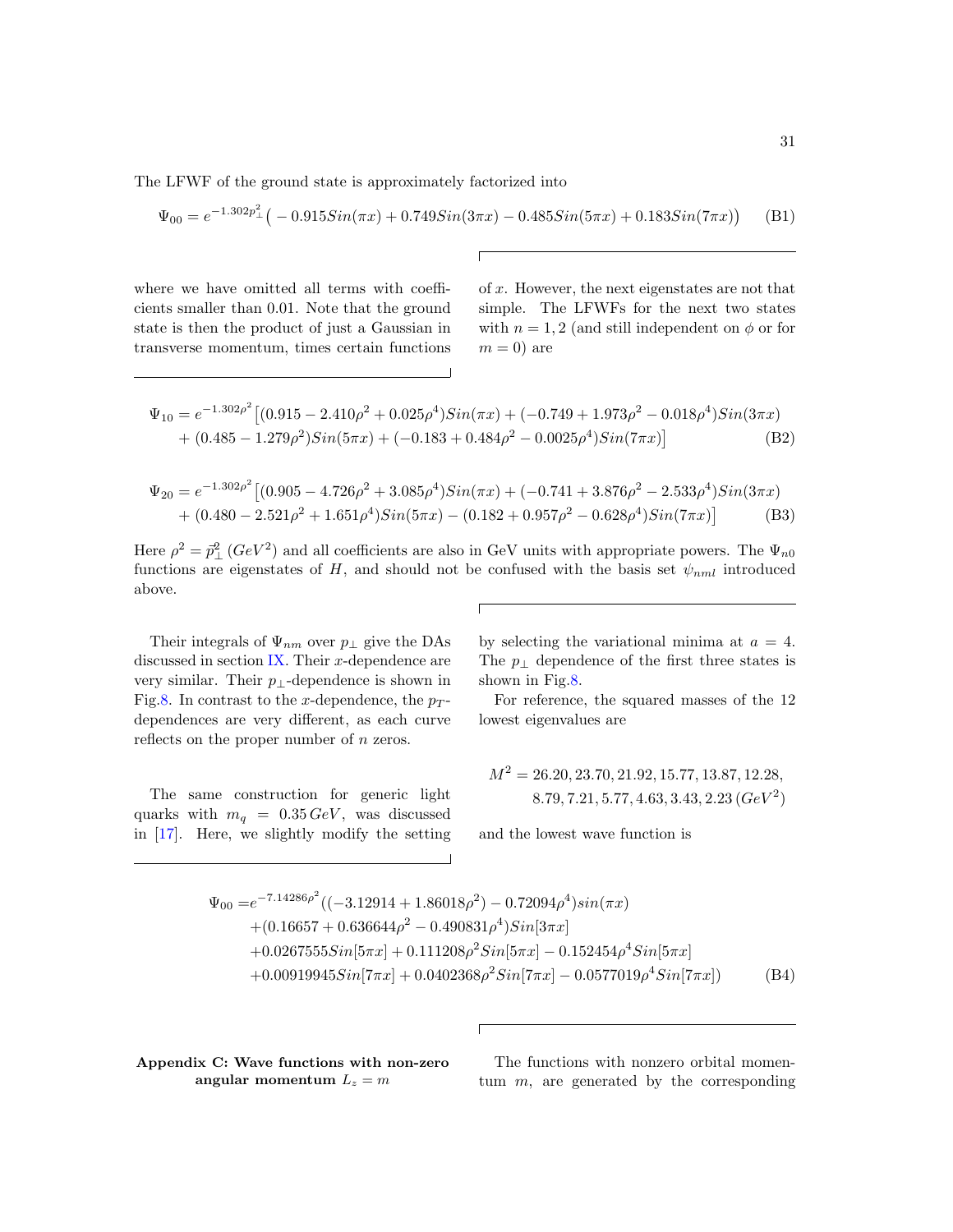

<span id="page-31-1"></span>FIG. 8. Three lowest LFWFs with  $n = 0, 1, 2, m = 0$  as a function of  $p_{\perp}$  (GeV) at  $x = \frac{1}{2}$ , for bottomonium (left) and a typical light meson (right). The number of zeros are commensurate with  $n$ .

right (plus) creation operators

$$
a_R^+ = \frac{1}{2} e^{i\phi} \left( \beta \rho - \frac{1}{\beta} \frac{\partial}{\partial \rho} - \frac{i}{\beta \rho} \frac{\partial}{\partial \phi} \right)
$$
  

$$
a_L^+ = \frac{1}{2} e^{-i\phi} \left( \beta \rho - \frac{1}{\beta} \frac{\partial}{\partial \rho} + \frac{i}{\beta \rho} \frac{\partial}{\partial \phi} \right) \quad \text{(C1)}
$$

and the needed extra factors for proper wave

function normalization  $1/\sqrt{n_R!n_L!}$  depending on the numbers of right- and left-rotating "quanta".

In particular, we use the following orthonormal sets of functions  $\psi_{nm}$  depending on  $\rho$ and azimuthal angle  $\phi$ , with principle quantum number  $n = 0, 1, 2...$  and angular momentum  $m = 0, 1, 2...$ 

$$
\{\psi_{01}\} = e^{-\beta^2 \rho/2 + i\phi} \sqrt{\frac{1}{\pi}} \beta^2 \rho \times \{1, (-2 + \beta^2 \rho^2) / \sqrt{2}, (6 - 6\beta^2 \rho^2 + \beta^4 \rho^4) / 2\sqrt{3}, ...\}
$$
 (C2)

<span id="page-31-0"></span>
$$
\{\psi_{02}\} = e^{-\beta^2 \rho^2/2 + 2i\phi} \sqrt{\frac{1}{2\pi}} \beta^3 \rho^2 \times \{1, (3 - \beta^2 \rho^2)/\sqrt{3}, (12 - 8\beta^2 \rho^2 + \beta^4 \rho^4) \frac{\sqrt{2}}{4\sqrt{3}}, ...\}
$$
 (C3)

When matrix elements of some potentials are evaluated, it is more natural to switch to the coordinate representation. One way to do it is to rederive an oscillatory basis in which  $\rho^2 = \vec{r}_{\perp}^2$ and  $\vec{p}^2$  is interpreted as a Laplacian containing angular (centrifugal) term. In this case, the parameter  $\beta$  is inverted. Simpler is to go to

coordinate representation by 2d Fourier transform. While doing so, it is convenient to return to Cartesian coordinates, e.g.  $\rho e^{\pm i\phi} \to p_x \pm i p_y$ , which after double Fourier transform produces factors  $x \pm iy$ . With slight abuse of notation, we write the latter combination as  $re^{\pm i\phi}$ , although the angles  $\phi$  in momentum and coor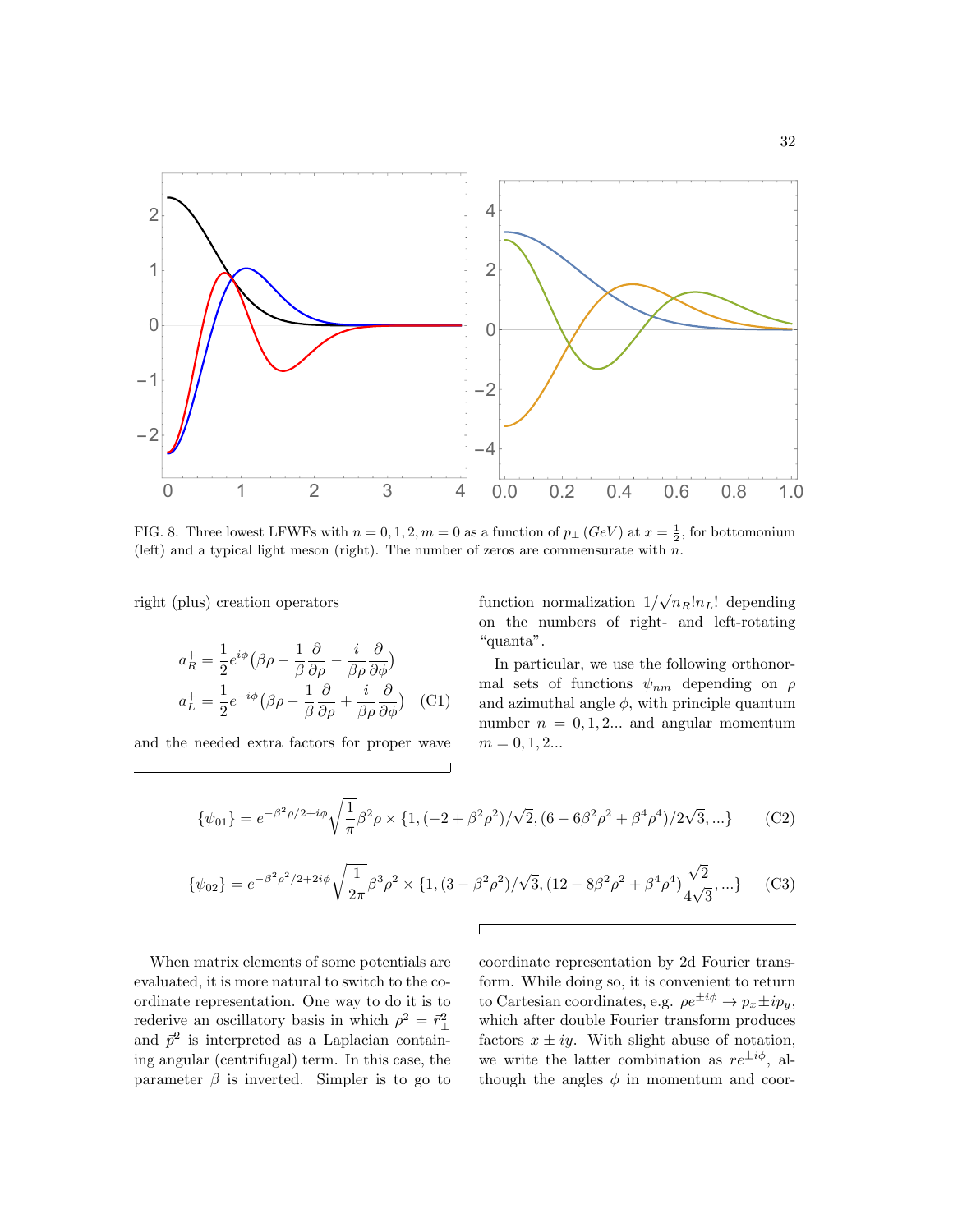dinate representations do not have the same meaning. Also note that in coordinate representation one may better use the inverted scale parameter

$$
\beta_p \rightarrow \beta_r = \frac{1}{\beta_p} = \left(\frac{4a}{b\sigma_T}\right)^{-\frac{1}{4}},
$$

Recall that a is to be determined from the mass minimization,  $b = M_{mes}^2 \approx (2m_Q)^2$ , and the string tension is standard  $\sigma_T = (0.4 \, GeV)^2$ . Note also that, as expected, the wave functions at small distances are  $\sim \rho^m$ .

Now we return to the momentum representation, and diagonalize  $H_0 + \tilde{V}$  for  $m = 1, 2$ . For the bottomonium parameters the lists of the six lowest squared masses are

$$
\begin{aligned} M_{0,\pm1}^2&=\{131.1,124.4,117.8,116.6,110.4,104.2\}\\ M_{0,\pm2}^2&=\{134.4,127.7,121.1,119.7,113.5,107.3\} \end{aligned}
$$

$$
\Psi_{01} = e^{-1.30\rho^2} \rho e^{\pm i\phi} \left[ (1.48 - 0.015\rho^2 + )\sin(\pi x) \right] \tag{C4}
$$
\n
$$
+ (-1.31 + 0.011\rho^2)\sin(3\pi x) + 0.787\sin(5\pi x) = 0.208\sin(7\pi x)
$$

$$
+\left(-1.21+0.011\rho^2\right)\sin(3\pi x)+0.787\sin(5\pi x)-0.298\sin(7\pi x)\right],
$$

$$
\Psi_{02} = e^{-1.30\rho^2} \rho^2 e^{\pm 2i\phi} \left[ 1.67 \sin(\pi x) \right] \tag{C5}
$$

$$
-1.37\sin(3\pi x) + 0.89\sin(5\pi x) - 0.34\sin(7\pi x)
$$
 (C6)

### <span id="page-32-0"></span>Appendix D: Mixing matrix elements

In  $(64)$  we defined the  $3\times3$  mixing matrix between states with different azimuthal quantum numbers  $m = 0, 1, 2$ , for a meson with fixed helicity  $\Lambda = 1$ . For simplicity, we did not use the states  $\Psi_{nm}(x,k_{\perp})$  determined in the previous section, but rather the basic and simple oscillatory states  $\psi_{nm}(k_{\perp})$ . These states carry the azimuthal dependence through  $e^{im\phi}$ , and the azimuthat dependence through  $e^{\gamma}$ , and the <br>*x*-dependence through  $\sqrt{2}sin(n\pi x)$ , which are standard and not explicitly shown.

In this simplified basis, the Coulomb interaction

$$
2MV_C = 2M_{\text{mes}} \left( -\frac{4\alpha_S}{3\rho} \right)
$$

is diagonal

$$
C^{mm} = \int_0^\infty |\psi_{0m}|^2 V_C(\rho) 2\pi \rho d\rho \quad (D1)
$$

For  $m = \{0, 1, 2\}$ , the entries are explicitly

$$
C^{mm} = M_{\text{mes}} \sqrt{\pi} \alpha_S \beta \{-8/3, -4/3, -1\}
$$

Note that here, we use the coordinate representation and the oscillator parameter  $\beta$ , the inverse of the oscillator parameter in the momentum representation.

The perturbative spin-spin interactions is  $\vec{S}_1 \vec{S}_2 = \frac{1}{4}$ , for the states with total spin  $S = 1$ , so that  $S_{1\perp}S_{2\perp}=\frac{2}{3}\frac{1}{4}$ . Its associated transverse Coulomb potential  $\nabla_{\perp}^2/\rho$  is regulated at short distances, through

$$
V_{pert}^{SS} = \frac{2}{3} \frac{1}{4} \left( \frac{2M_{\text{mes}}}{m_q^2} \right) \left( -\frac{4\alpha_S}{3} \right) \nabla_{\perp}^2 \frac{1}{\sqrt{\rho^2 + \epsilon^2}}
$$

$$
= -\frac{4M_{\text{mes}}\alpha_S}{9m_q^2} \frac{-2\epsilon^2 + \rho^2}{(\epsilon^2 + \rho^2)^{5/2}} \tag{D2}
$$

In the limit  $\epsilon \to 0$ , it reduces to

$$
SS_{pert}^{mm} = \frac{2M_{\text{mes}}\sqrt{\pi}\alpha_S\beta^3}{m_q^2} \{4/9, -2/9, -1/18\}
$$

for  $m = \{0, 1, 2\}$ 

The induced instanton spin-spin, spin-orbit and tensor forces cannot be carried analytically. We evaluated them numerically, using the potentials shown in Figs[.5,](#page-16-0)[6,](#page-18-0) as explained in the text. The numerics are carried for light quarks with mass  $m_q = 0.35 \text{ GeV}$ , and  $M_{mes} =$  $2m_q$ . The matrix elements are integrals of these potentials times the pertinent wave functions  $\psi_{0m}, m = 0, 1, 2$  in coordinate space. The results are given in the second line of  $(64)$ .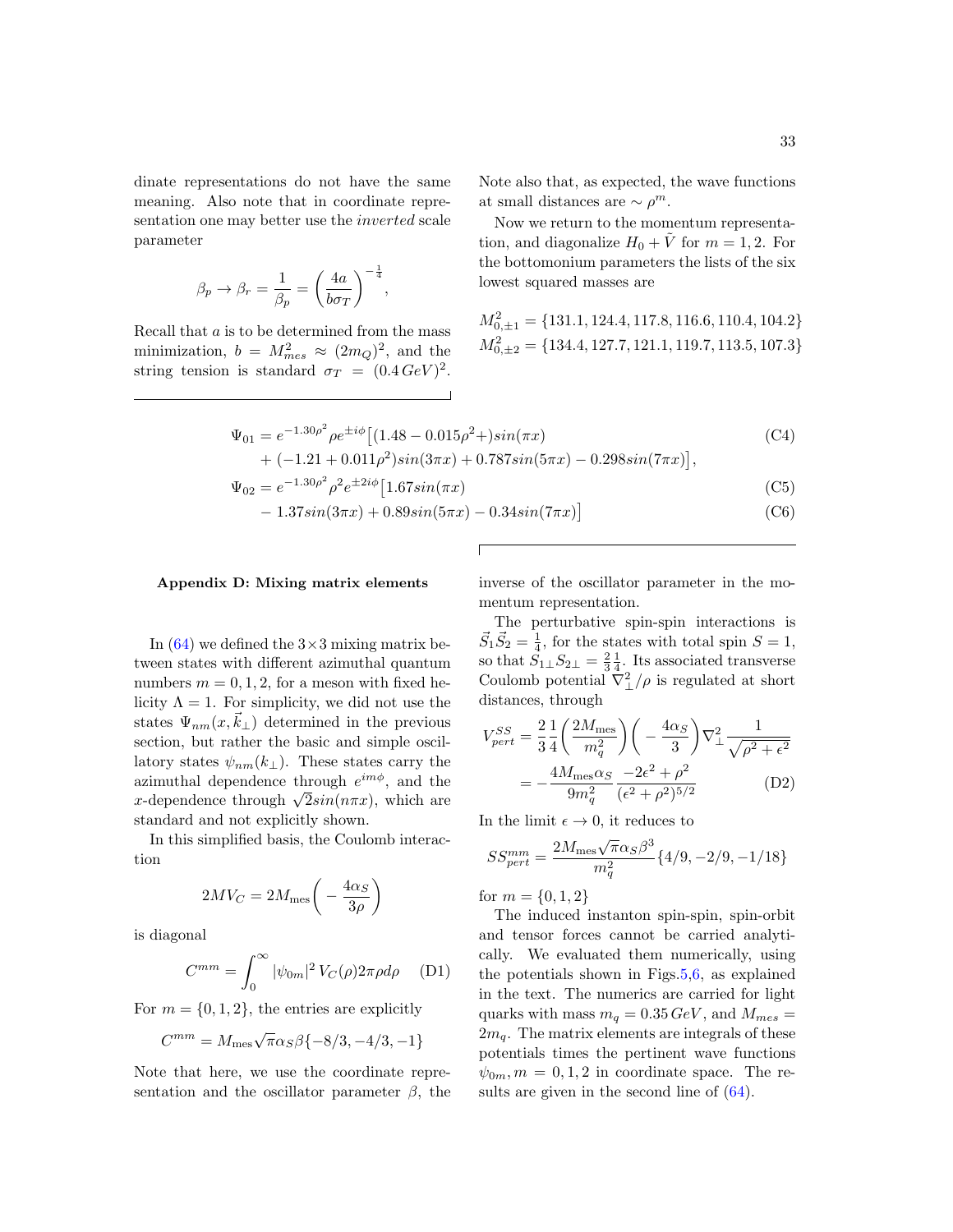## Appendix E: Spin, helicity and chirality spinors

The light-front wave functions in [\[12\]](#page-34-9) are built in terms of the spin and angular momentum projected along the z-direction, which is the hadron momentum  $\vec{P}$  direction. In the case of mesons, there are two sets of spin variables  $S_{Q,\bar{Q}} = S_{1,2}$  and a single orbital momentum L.

Let the direction of the quark momentum be described by standard polar angles  $\theta$ ,  $\phi$ , with  $p_{\perp} = P \sin(\theta)$  etc. In this case the spin up and down basis (with standard Dirac matrices) is

$$
|spin \uparrow \rangle = \sqrt{\frac{E+m}{2m}} \times \begin{bmatrix} 1 \\ 0 \\ \frac{p}{E+m}cos(\theta) \\ \frac{p}{E+m}sin(\theta)e^{i\phi} \end{bmatrix}
$$
 (E1)

$$
|spin \downarrow\rangle = \sqrt{\frac{E+m}{2m}} \times \begin{bmatrix} 0 \\ 1 \\ \frac{p}{E+m}sin(\theta)e^{-i\phi} \\ \frac{p}{E+m}cos(\theta) \end{bmatrix}
$$
(E2)

The helicity  $\lambda = \vec{S} \cdot \vec{k}$  defines a different basis, because the spin projection is defined not along the in-coming z-axis, but along the quark momentum. Of course, quarks in the hadron have nonzero transverse components to it,  $|p_{\perp}| = p\sin(\theta)$ . The nonrelativistic 2component spinors with  $\lambda = \pm 1$  are obtained by rotation

$$
h_{+} = (cos(\theta/2), e^{i\phi} sin(\theta/2))
$$
 (E3)  

$$
h_{-} = (-sin(\theta/2), e^{i\phi} cos(\theta/2))
$$

and, after a boost, the corresponding Dirac

spinors are

$$
|h+\rangle = \sqrt{\frac{E+m}{2m}} \times \begin{bmatrix} \cos(\theta/2) \\ \sin(\theta)e^{i\phi} \\ \frac{p}{E+m}\cos(\theta/2) \\ \frac{p}{E+m}\sin(\theta/2)e^{i\phi} \end{bmatrix}
$$
(E4)  

$$
|h-\rangle = \sqrt{\frac{E+m}{2m}} \times \begin{bmatrix} \cos(\theta/2) \\ -\sin(\theta/2) \\ \cos(\theta/2)e^{-i\phi} \\ \frac{p}{E+m}\sin(\theta/2) \\ -\frac{p}{E+m}\cos(\theta/2)e^{-i\phi} \end{bmatrix}
$$
(E5)

We will also use the chiral basis, which is obtained from the helicity basis by taking the ultrarelativistic limit  $(m \to 0, p/(E + m) \to 1)$ inside the spinor

$$
|c+\rangle = \sqrt{\frac{E+m}{2m}} \times \begin{bmatrix} \cos(\theta/2) \\ \sin(\theta)e^{i\phi} \\ \cos(\theta/2) \\ \sin(\theta/2)e^{i\phi} \end{bmatrix}
$$
 (E6)

$$
|c-\rangle = \sqrt{\frac{E+m}{2m}} \times \begin{bmatrix} -\sin(\theta/2) \\ \cos(\theta/2)e^{-i\phi} \\ \sin(\theta/2) \\ -\cos(\theta/2)e^{-i\phi} \end{bmatrix}
$$
 (E7)

so that they become eigenvectors of the chiral projectors  $P_{\pm} = (1 \pm \gamma_5)/2$ .

Having specified these spinors, one can define the matrices rotating one set to the another. In particular, the transition between the spin and helicity states, takes the simple form

$$
\frac{\langle s \uparrow | h + \rangle}{\langle h + | h + \rangle} = \cos(\theta/2), \quad \frac{\langle s \downarrow | h + \rangle}{\langle h + | h + \rangle} = \sin(\theta/2)e^{i\phi}
$$

$$
\frac{\langle s \uparrow | h - \rangle}{\langle h + | h + \rangle} = -\sin(\theta/2), \quad \frac{\langle s \downarrow | h - \rangle}{\langle h + | h + \rangle} = \cos(\theta/2)e^{i\phi}
$$
(E8)

which – in the ultrarelativistic limit – is the same as the matrix between the spin-basis and chirality-basis.

<span id="page-33-0"></span>[1] X. Ji, [Phys. Rev. Lett.](http://dx.doi.org/10.1103/PhysRevLett.110.262002) **110**, 262002 (2013), [arXiv:1305.1539 \[hep-ph\].](http://arxiv.org/abs/1305.1539)

<span id="page-33-1"></span>[2] J.-H. Zhang, J.-W. Chen, X. Ji, L. Jin, and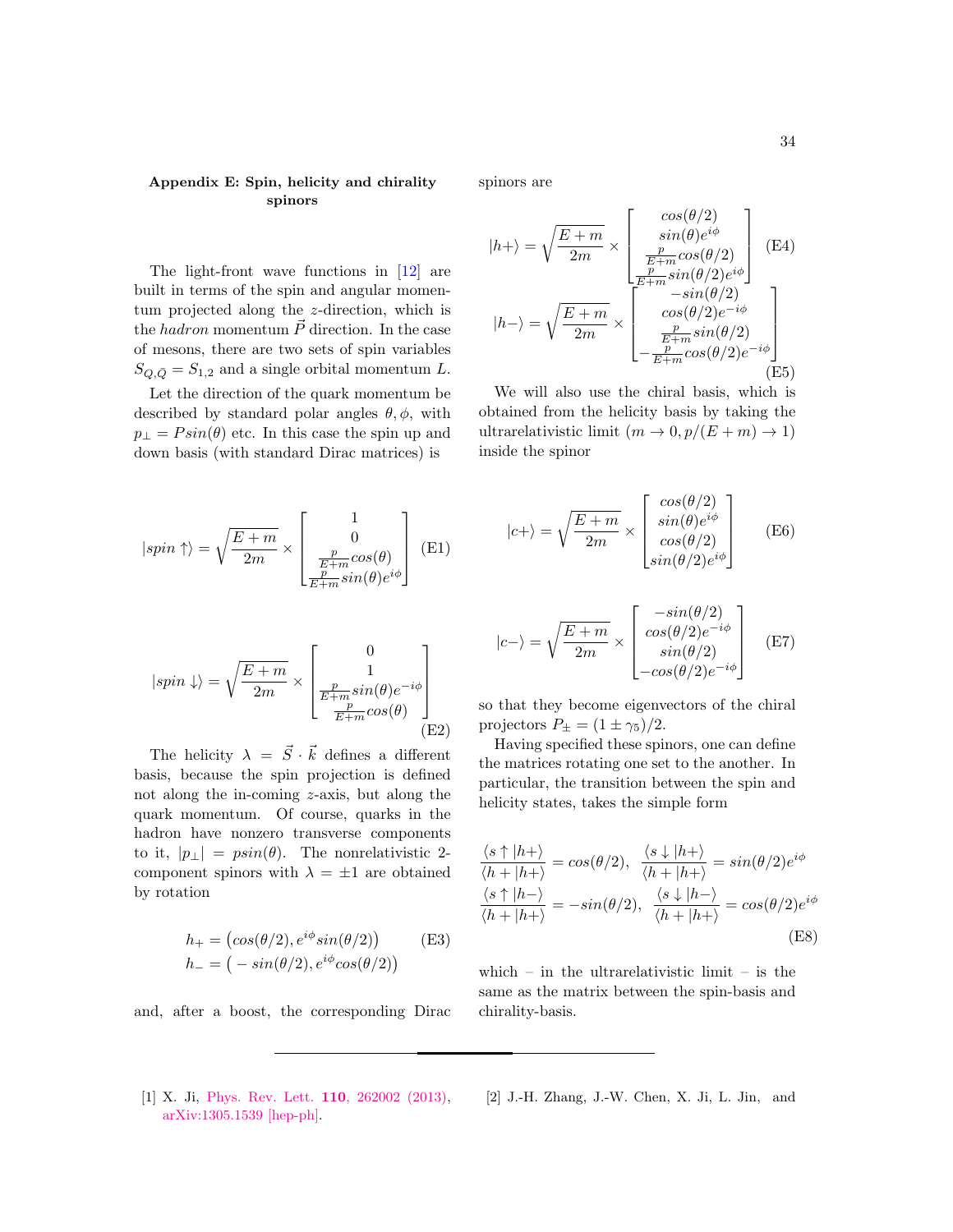H.-W. Lin, Phys. Rev. D 95[, 094514 \(2017\),](http://dx.doi.org/ 10.1103/PhysRevD.95.094514) [arXiv:1702.00008 \[hep-lat\].](http://arxiv.org/abs/1702.00008)

- <span id="page-34-0"></span>[3] C. Alexandrou, K. Cichy, M. Constantinou, K. Jansen, A. Scapellato, and F. Steffens, [Phys. Rev. Lett.](http://dx.doi.org/ 10.1103/PhysRevLett.121.112001) 121, 112001 (2018), [arXiv:1803.02685 \[hep-lat\].](http://arxiv.org/abs/1803.02685)
- <span id="page-34-1"></span>[4] Y. Nambu and G. Jona-Lasinio, [Phys. Rev.](http://dx.doi.org/10.1103/PhysRev.122.345) 122[, 345 \(1961\),](http://dx.doi.org/10.1103/PhysRev.122.345) [,127(1961)].
- <span id="page-34-2"></span>[5] J. J. M. Verbaarschot and I. Zahed, [Phys. Rev.](http://dx.doi.org/10.1103/PhysRevLett.70.3852) Lett. 70[, 3852 \(1993\),](http://dx.doi.org/10.1103/PhysRevLett.70.3852) [arXiv:hep-th/9303012.](http://arxiv.org/abs/hep-th/9303012)
- <span id="page-34-3"></span>[6] G. Montambaux, [Phys. Rev. B](http://dx.doi.org/10.1103/PhysRevB.55.12833) 55, 12833 [\(1997\),](http://dx.doi.org/10.1103/PhysRevB.55.12833) [arXiv:cond-mat/9703003.](http://arxiv.org/abs/cond-mat/9703003)
- <span id="page-34-4"></span>[7] S. J. Brodsky and R. Shrock, [Proc. Nat. Acad.](http://dx.doi.org/10.1073/pnas.1010113107) Sci. 108[, 45 \(2011\),](http://dx.doi.org/10.1073/pnas.1010113107) [arXiv:0905.1151 \[hep-th\].](http://arxiv.org/abs/0905.1151)
- <span id="page-34-5"></span>[8] S. J. Brodsky, C. D. Roberts, R. Shrock, and P. C. Tandy, Phys. Rev. C 85[, 065202 \(2012\),](http://dx.doi.org/10.1103/PhysRevC.85.065202) [arXiv:1202.2376 \[nucl-th\].](http://arxiv.org/abs/1202.2376)
- <span id="page-34-6"></span>[9] G. F. De Téramond and S. J. Brodsky,  $(2021)$ , [arXiv:2103.10950 \[hep-ph\].](http://arxiv.org/abs/2103.10950)
- <span id="page-34-7"></span>[10] X. Ji, Nucl. Phys. B[, 115181 \(2020\),](http://dx.doi.org/10.1016/j.nuclphysb.2020.115181) [arXiv:2003.04478 \[hep-ph\].](http://arxiv.org/abs/2003.04478)
- <span id="page-34-8"></span>[11] X. Ji, Y.-S. Liu, Y. Liu, J.-H. Zhang, and Y. Zhao, [Rev. Mod. Phys.](http://dx.doi.org/ 10.1103/RevModPhys.93.035005) 93, 035005 (2021), [arXiv:2004.03543 \[hep-ph\].](http://arxiv.org/abs/2004.03543)
- <span id="page-34-9"></span>[12] X.-d. Ji, J.-P. Ma, and F. Yuan, [Nucl. Phys.](http://dx.doi.org/ 10.1016/S0550-3213(03)00010-5) B 652[, 383 \(2003\),](http://dx.doi.org/ 10.1016/S0550-3213(03)00010-5) [arXiv:hep-ph/0210430.](http://arxiv.org/abs/hep-ph/0210430)
- <span id="page-34-10"></span>[13] C. Shi, C. Chen, L. Chang, C. D. Roberts, S. M. Schmidt, and H.-S. Zong, [Phys. Rev. D](http://dx.doi.org/ 10.1103/PhysRevD.92.014035) 92[, 014035 \(2015\),](http://dx.doi.org/ 10.1103/PhysRevD.92.014035) [arXiv:1504.00689 \[nucl-th\].](http://arxiv.org/abs/1504.00689)
- <span id="page-34-11"></span>[14] C. Shi and I. C. Cloet, [Phys. Rev. Lett.](http://dx.doi.org/10.1103/PhysRevLett.122.082301) 122, [082301 \(2019\),](http://dx.doi.org/10.1103/PhysRevLett.122.082301) [arXiv:1806.04799 \[nucl-th\].](http://arxiv.org/abs/1806.04799)
- <span id="page-34-12"></span>[15] A. Kock and I. Zahed, (2021), [arXiv:2110.06989 \[hep-ph\].](http://arxiv.org/abs/2110.06989)
- <span id="page-34-13"></span>[16] E. Shuryak and I. Zahed, (2021), [arXiv:2110.15927 \[hep-ph\].](http://arxiv.org/abs/2110.15927)
- <span id="page-34-14"></span>[17] E. Shuryak and I. Zahed, (2021), [arXiv:2111.01775 \[hep-ph\].](http://arxiv.org/abs/2111.01775)
- <span id="page-34-15"></span>[18] E. Meggiolaro, [Eur. Phys. J. C](http://dx.doi.org/10.1007/s100520050189) 4, 101 (1998), [arXiv:hep-th/9702186.](http://arxiv.org/abs/hep-th/9702186)
- <span id="page-34-16"></span>[19] E. V. Shuryak and I. Zahed, [Phys. Rev. D](http://dx.doi.org/10.1103/PhysRevD.62.085014) 62, [085014 \(2000\),](http://dx.doi.org/10.1103/PhysRevD.62.085014) [arXiv:hep-ph/0005152.](http://arxiv.org/abs/hep-ph/0005152)
- <span id="page-34-17"></span>[20] M. Giordano and E. Meggiolaro, eCONF

C0906083, 31 (2009), [arXiv:0909.3710 \[hep](http://arxiv.org/abs/0909.3710)[ph\].](http://arxiv.org/abs/0909.3710)

- <span id="page-34-18"></span>[21] R. A. Janik and R. B. Peschanski, [Nucl. Phys.](http://dx.doi.org/10.1016/S0550-3213(00)00405-3) B 586[, 163 \(2000\),](http://dx.doi.org/10.1016/S0550-3213(00)00405-3) [arXiv:hep-th/0003059.](http://arxiv.org/abs/hep-th/0003059)
- [22] G. Basar, D. E. Kharzeev, H.-U. Yee, and I. Zahed, Phys. Rev. D 85[, 105005 \(2012\),](http://dx.doi.org/10.1103/PhysRevD.85.105005) [arXiv:1202.0831 \[hep-th\].](http://arxiv.org/abs/1202.0831)
- <span id="page-34-19"></span>[23] E. Shuryak and I. Zahed, [Annals Phys.](http://dx.doi.org/10.1016/j.aop.2018.06.008) 396, 1 [\(2018\),](http://dx.doi.org/10.1016/j.aop.2018.06.008) [arXiv:1707.01885 \[hep-ph\].](http://arxiv.org/abs/1707.01885)
- <span id="page-34-20"></span>[24] M. Musakhanov and U. Yakhshiev, in 9th International Conference on New Frontiers in Physics (2021) [arXiv:2103.16628 \[hep-ph\].](http://arxiv.org/abs/2103.16628)
- <span id="page-34-21"></span>[25] X.-d. Ji, J.-P. Ma, and F. Yuan, [Eur. Phys. J.](http://dx.doi.org/ 10.1140/epjc/s2003-01563-y) C 33[, 75 \(2004\),](http://dx.doi.org/ 10.1140/epjc/s2003-01563-y) [arXiv:hep-ph/0304107.](http://arxiv.org/abs/hep-ph/0304107)
- <span id="page-34-22"></span>[26] Y.-Z. Xu, D. Binosi, Z.-F. Cui, B.-L. Li, C. D. Roberts, S.-S. Xu, and H. S. Zong, [Phys. Rev.](http://dx.doi.org/10.1103/PhysRevD.100.114038) D 100[, 114038 \(2019\),](http://dx.doi.org/10.1103/PhysRevD.100.114038) [arXiv:1911.05199 \[nucl](http://arxiv.org/abs/1911.05199)[th\].](http://arxiv.org/abs/1911.05199)
- <span id="page-34-23"></span>[27] J. J. Dudek, R. G. Edwards, and D. G. Richards, Phys. Rev. D 73[, 074507 \(2006\),](http://dx.doi.org/10.1103/PhysRevD.73.074507) [arXiv:hep-ph/0601137.](http://arxiv.org/abs/hep-ph/0601137)
- <span id="page-34-24"></span>[28] L. Adhikari, Y. Li, M. Li, and J. P. Vary, [Phys.](http://dx.doi.org/ 10.1103/PhysRevC.99.035208) Rev. C 99[, 035208 \(2019\),](http://dx.doi.org/ 10.1103/PhysRevC.99.035208) [arXiv:1809.06475](http://arxiv.org/abs/1809.06475) [\[hep-ph\].](http://arxiv.org/abs/1809.06475)
- <span id="page-34-25"></span>[29] Y. Liu and I. Zahed, (2021), [arXiv:2102.07248](http://arxiv.org/abs/2102.07248) [\[hep-ph\].](http://arxiv.org/abs/2102.07248)
- <span id="page-34-26"></span>[30] A. Kock, Y. Liu, and I. Zahed, [Phys. Rev.](http://dx.doi.org/10.1103/PhysRevD.102.014039) D 102[, 014039 \(2020\),](http://dx.doi.org/10.1103/PhysRevD.102.014039) [arXiv:2004.01595 \[hep](http://arxiv.org/abs/2004.01595)[ph\].](http://arxiv.org/abs/2004.01595)
- <span id="page-34-27"></span>[31] V. M. Braun, S. Collins, M. Göckeler, P. Pérez-Rubio, A. Schäfer, R. W. Schiel, and A. Sternbeck, PoS [QCDEV2015](http://dx.doi.org/ 10.22323/1.249.0009), 009 (2015), [arXiv:1510.07429 \[hep-lat\].](http://arxiv.org/abs/1510.07429)
- <span id="page-34-28"></span>[32] B. Geshkenbein and M. Terentev, [Phys. Lett.](http://dx.doi.org/10.1016/0370-2693(82)90555-X) B 117[, 243 \(1982\).](http://dx.doi.org/10.1016/0370-2693(82)90555-X)
- <span id="page-34-29"></span>[33] E. Shuryak and I. Zahed, (2020), [arXiv:2008.06169 \[hep-ph\].](http://arxiv.org/abs/2008.06169)
- <span id="page-34-30"></span>[34] S. D. Drell and T.-M. Yan, [Phys. Rev. Lett.](http://dx.doi.org/10.1103/PhysRevLett.24.181) 24[, 181 \(1970\).](http://dx.doi.org/10.1103/PhysRevLett.24.181)
- <span id="page-34-31"></span>[35] G. B. West, [Phys. Rev. Lett.](http://dx.doi.org/10.1103/PhysRevLett.24.1206) 24, 1206 (1970).
- <span id="page-34-32"></span>[36] G. P. Lepage and S. J. Brodsky, [Phys. Rev. D](http://dx.doi.org/10.1103/PhysRevD.22.2157) 22[, 2157 \(1980\).](http://dx.doi.org/10.1103/PhysRevD.22.2157)
- <span id="page-34-33"></span>[37] S. J. Brodsky, G. F. de Teramond, H. G.